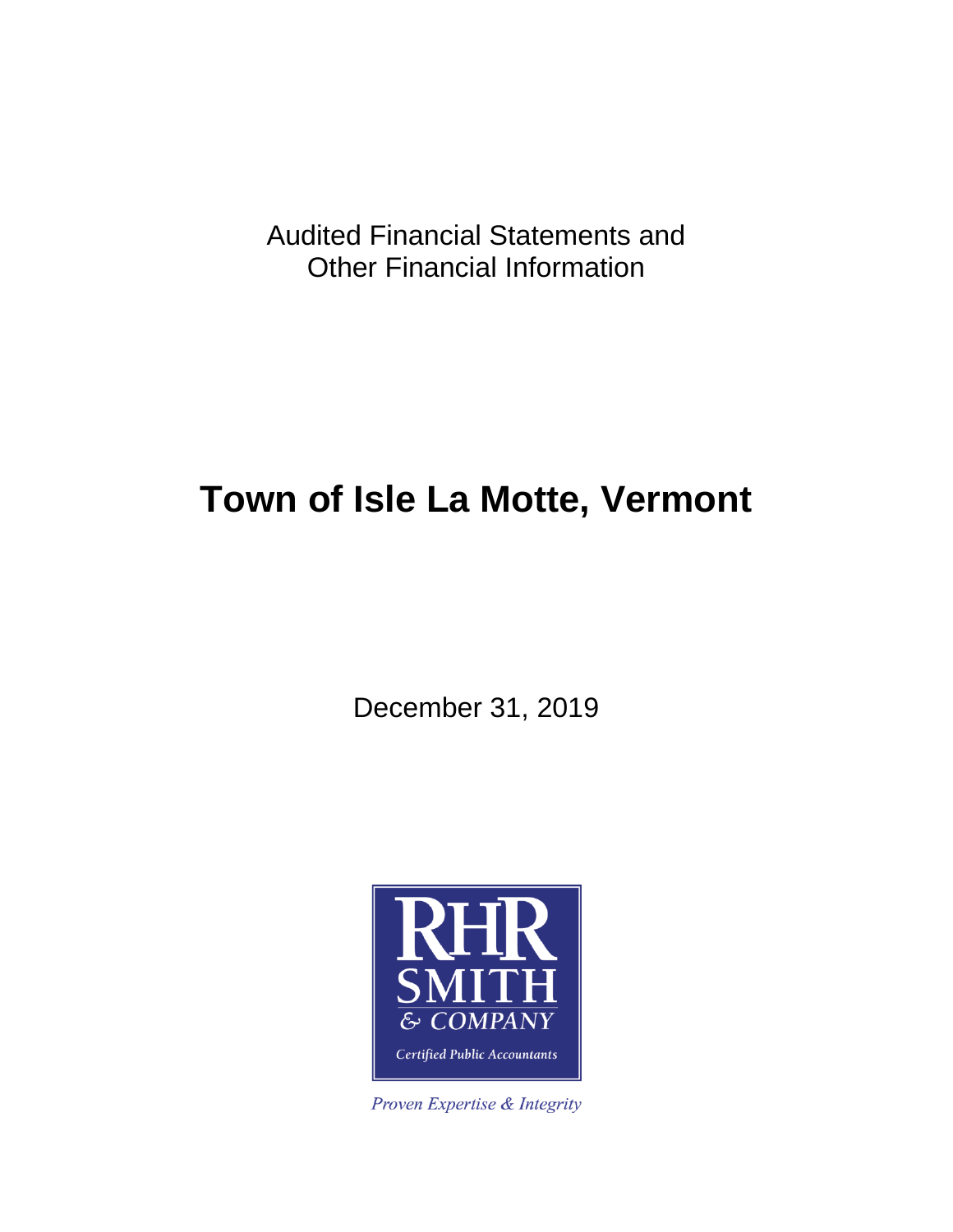## **CONTENTS**

## DECEMBER 31, 2019

| <b>INDEPENDENT AUDITORS' REPORT</b>                                                                                                                                | $1 - 3$   |
|--------------------------------------------------------------------------------------------------------------------------------------------------------------------|-----------|
| <b>MANAGEMENT'S DISCUSSION AND ANALYSIS</b>                                                                                                                        | 4 - 10    |
| <b>BASIC FINANCIAL STATEMENTS</b>                                                                                                                                  |           |
| <b>GOVERNMENT-WIDE FINANCIAL STATEMENTS</b>                                                                                                                        |           |
| STATEMENT A - STATEMENT OF NET POSITION                                                                                                                            | 11        |
| STATEMENT B - STATEMENT OF ACTIVITIES                                                                                                                              | $12 - 13$ |
| <b>FUND FINANCIAL STATEMENTS</b>                                                                                                                                   |           |
| STATEMENT C - BALANCE SHEET - GOVERNMENTAL FUNDS                                                                                                                   | 14        |
| STATEMENT D - RECONCILIATION OF THE GOVERNMENTAL FUNDS<br>BALANCE SHEET TO THE STATEMENT OF NET POSITION                                                           | 15        |
| STATEMENT E - STATEMENT OF REVENUES, EXPENDITURES AND<br>CHANGES IN FUND BALANCES - GOVERNMENTAL<br><b>FUNDS</b>                                                   | 16        |
| STATEMENT F - RECONCILIATION OF THE STATEMENT OF REVENUES.<br>EXPENDITURES AND CHANGES IN FUND BALANCES OF<br>GOVERNMENTAL FUNDS TO THE STATEMENT OF ACTIVITIES 17 |           |
| <b>NOTES TO FINANCIAL STATEMENTS</b>                                                                                                                               | $18 - 41$ |
| REQUIRED SUPPLEMENTARY INFORMATION                                                                                                                                 |           |
| REQUIRED SUPPLEMENTARY INFORMATION DESCRIPTION                                                                                                                     | 42        |
| SCHEDULE 1 - BUDGETARY COMPARISON SCHEDULE - BUDGETARY<br><b>BASIS - BUDGET AND ACTUAL - GENERAL FUND</b>                                                          | 43        |
| SCHEDULE 2 - BUDGETARY COMPARISON SCHEDULE - BUDGETARY<br><b>BASIS - BUDGET AND ACTUAL - HIGHWAY FUND</b>                                                          | 44        |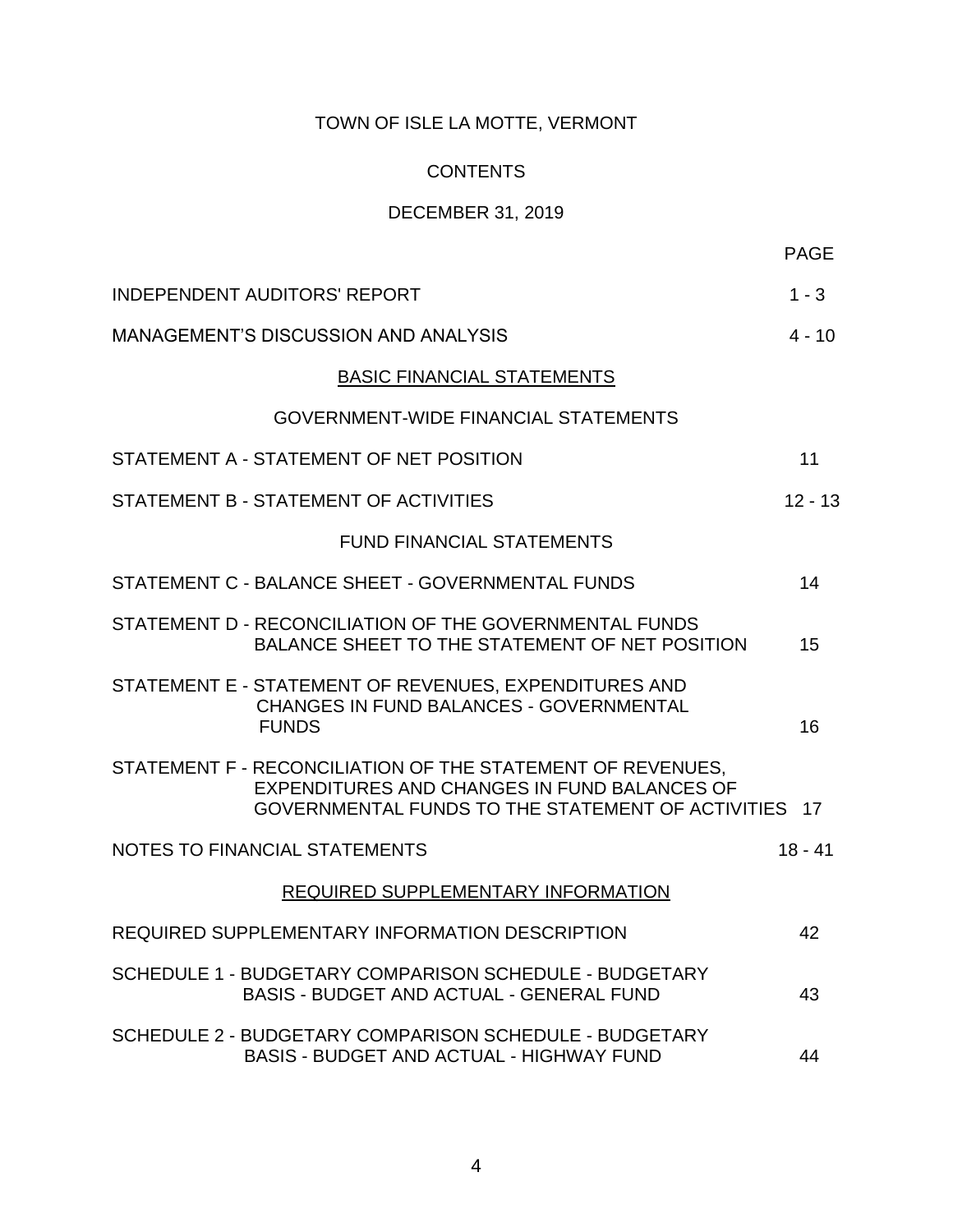| SCHEDULE 3 - SCHEDULE OF PROPORTIONATE SHARE OF THE NET<br><b>PENSION LIABILITY</b>                                                  | 45        |
|--------------------------------------------------------------------------------------------------------------------------------------|-----------|
| SCHEDULE 4 - SCHEDULE OF CONTRIBUTIONS - PENSION                                                                                     | 46        |
| NOTES TO REQUIRED SUPPLEMENTARY INFORMATION                                                                                          | 47        |
| OTHER SUPPLEMENTARY INFORMATION                                                                                                      |           |
| OTHER SUPPLEMENTARY INFORMATION DESCRIPTION                                                                                          | 48        |
| SCHEDULE A - BUDGETARY COMPARISON SCHEDULE - BUDGETARY<br><b>BASIS - BUDGET AND ACTUAL - GENERAL FUND REVENUES</b>                   | 49        |
| SCHEDULE B - SCHEDULE OF DEPARTMENTAL OPERATIONS - GENERAL<br><b>FUND</b>                                                            | $50 - 51$ |
| SCHEDULE C - COMBINING BALANCE SHEET - NONMAJOR<br><b>GOVERNMENTAL FUNDS</b>                                                         | 52        |
| SCHEDULE D - COMBINING SCHEDULE OF REVENUES,<br><b>EXPENDITURES AND CHANGES IN FUND BALANCES -</b><br>NONMAJOR GOVERNMENTAL FUNDS    | 53        |
| SPECIAL REVENUE FUNDS DESCRIPTION                                                                                                    | 54        |
| SCHEDULE E - COMBINING BALANCE SHEET - NONMAJOR SPECIAL<br><b>REVENUE FUNDS</b>                                                      | 55        |
| SCHEDULE F - COMBINING SCHEDULE OF REVENUES,<br><b>EXPENDITURES AND CHANGES IN FUND BALANCES -</b><br>NONMAJOR SPECIAL REVENUE FUNDS | 56        |
| <b>GENERAL CAPITAL ASSETS DESCRIPTION</b>                                                                                            | 57        |
| SCHEDULE G - SCHEDULE OF GENERAL CAPITAL ASSETS BY<br><b>FUNCTION</b>                                                                | 58        |
| SCHEDULE H - SCHEDULE OF CHANGES IN GENERAL CAPITAL<br><b>ASSETS BY FUNCTION</b>                                                     | 59        |
| <b>FEDERAL COMPLIANCE</b>                                                                                                            |           |
|                                                                                                                                      |           |

INDEPENDENT AUDITORS' REPORT ON INTERNAL CONTROL OVER FINANCIAL REPORTING AND ON COMPLIANCE AND OTHER MATTERS BASED ON AN AUDIT OF FINANCIAL STATEMENTS PERFORMED IN ACCORDANCE WITH *GOVERNMENT AUDITING STANDARDS* 60 - 61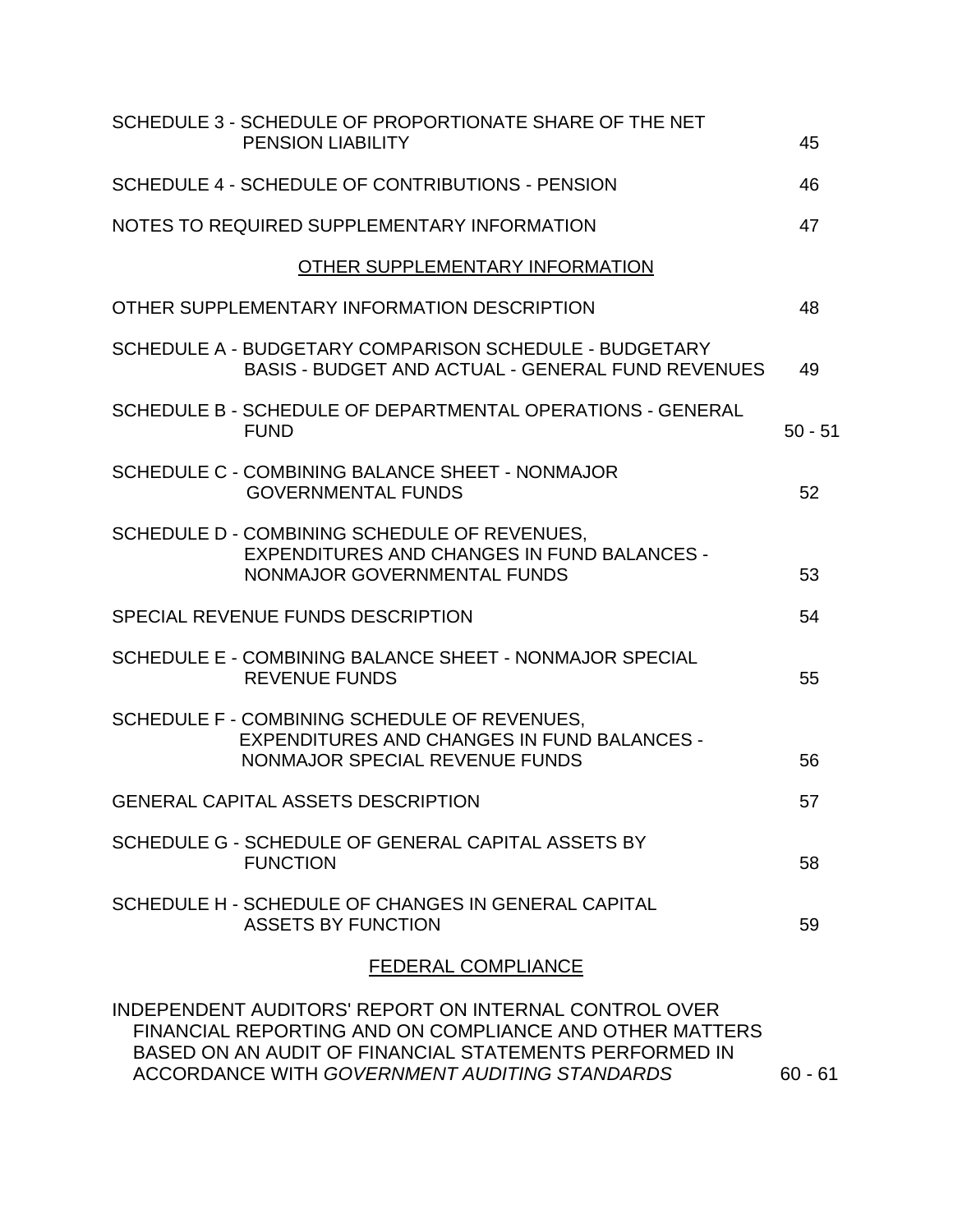

Proven Expertise & Integrity

## INDEPENDENT AUDITORS' REPORT

**Selectboard** Town of Isle La Motte Isle La Motte, Vermont

#### Report on the Financial Statements

We have audited the accompanying financial statements of the governmental activities, each major fund and the aggregate remaining fund information of the Town of Isle La Motte, Vermont, as of and for the year ended December 31, 2019 and the related notes to the financial statements, which collectively comprise the Town's basic financial statements as listed in the table of contents.

## Management's Responsibility for the Financial Statements

Management is responsible for the preparation and fair presentation of these financial statements in accordance with accounting principles generally accepted in the United States of America; this includes the design, implementation and maintenance of internal control relevant to the preparation and fair presentation of financial statements that are free from material misstatement, whether due to fraud or error.

#### Auditors' Responsibility

Our responsibility is to express opinions on these financial statements based on our audit. We conducted our audit in accordance with auditing standards generally accepted in the United States of America and the standards applicable to financial audits contained in *Governmental Auditing Standards*, issued by the Comptroller General of the United States. Those standards require that we plan and perform the audit to obtain reasonable assurance about whether the financial statements are free of material misstatement.

An audit involves performing procedures to obtain audit evidence about the amounts and disclosures in the financial statements. The procedures selected depend on the auditor's judgment, including the assessment of the risks of material misstatement of the financial statements, whether due to fraud or error. In making those risk assessments, the auditor considers internal control relevant to the entity's preparation and fair presentation of the financial statements in order to design audit procedures that are appropriate in the circumstances, but not for the purpose of expressing an opinion on the effectiveness of the entity's internal control. Accordingly, we express no such opinion. An audit also includes evaluating the appropriateness of accounting policies used the reasonableness of significant accounting estimates made by management, as well as evaluating the overall presentation of the financial statements.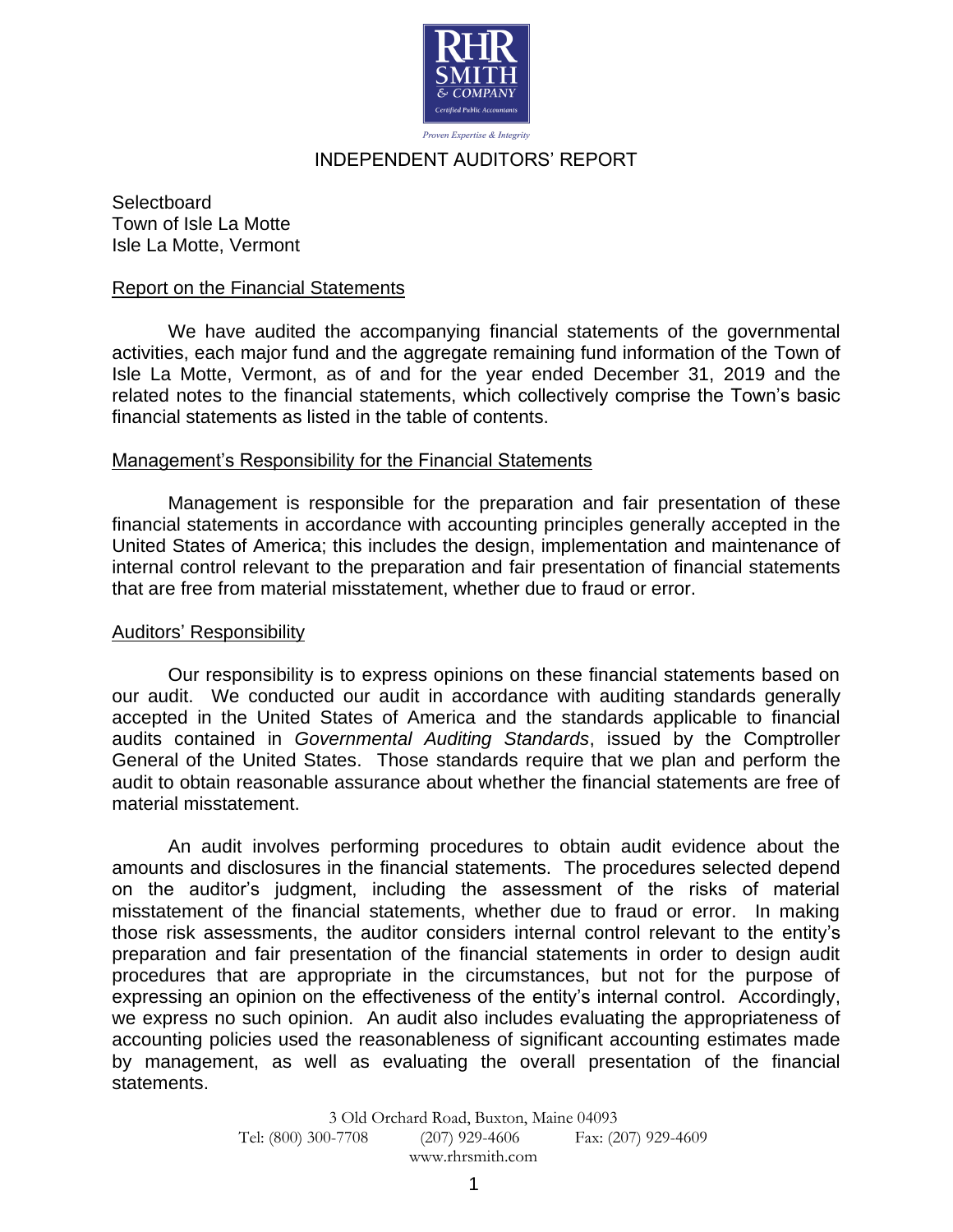We believe that the audit evidence we have obtained is sufficient and appropriate to provide a basis for our audit opinions.

## **Opinions**

In our opinion, the financial statements referred to above present fairly, in all material respects, the respective financial position of the governmental activities, each major fund and the aggregate remaining fund information of the Town of Isle La Motte, Vermont as of December 31, 2019 and the respective changes in financial position and, where applicable, cash flows thereof for the year then ended in accordance with accounting principles generally accepted in the United States of America.

#### Other Matters

## *Required Supplementary Information*

Accounting principles generally accepted in the United States of America require that the management's discussion and analysis, budgetary comparison information and pension information on pages 4 through 10 and 43 through 47 be presented to supplement the basic financial statements. Such information, although not a part of the basic financial statements, is required by the Governmental Accounting Standards Board, who considers it to be an essential part of financial reporting for placing the basic financial statements in an appropriate operational, economic or historical context. We have applied certain limited procedures to the required supplementary information in accordance with auditing standards generally accepted in the United States of America, which consisted of inquiries of management about the methods of preparing the information and comparing the information for consistency with management's responses to our inquiries, the basic financial statements and other knowledge we obtained during our audit of the basic financial statements. We do not express an opinion or provide any assurance on the information because the limited procedures do not provide us with sufficient evidence to express an opinion or provide any assurance.

#### *Other Information*

Our audit was conducted for the purpose of forming opinions on the financial statements that collectively comprise the Town of Isle La Motte, Vermont's basic financial statements. The Budgetary Comparison Schedule - Budgetary Basis - Budget and Actual - General Fund Revenues, Schedule of Departmental Operations - General Fund, combining and individual nonmajor fund financial statements and capital asset schedules are presented for purposes of additional analysis and are not a required part of the basic financial statements.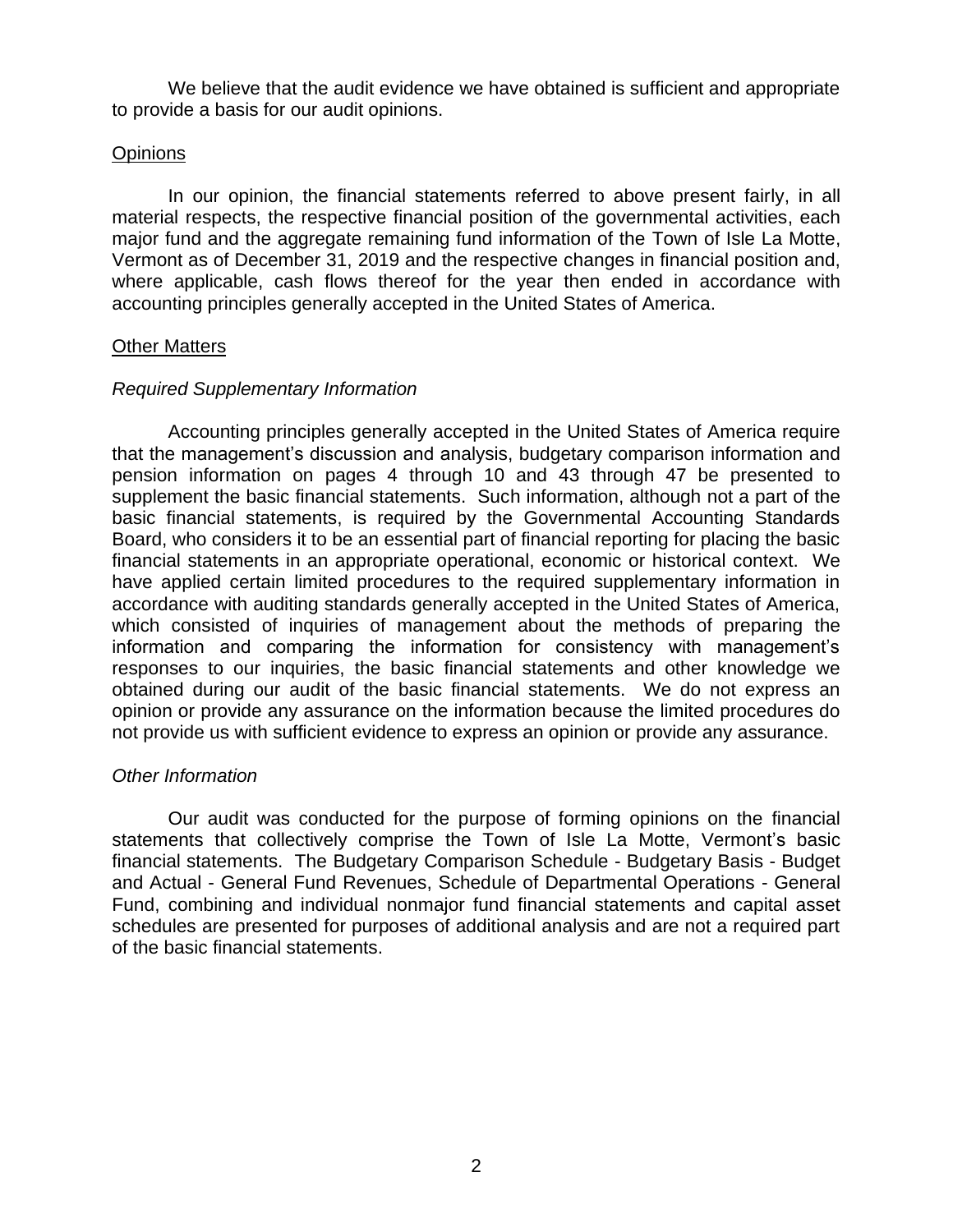The Budgetary Comparison Schedule - Budgetary Basis - Budget and Actual - General Fund Revenues, Schedule of Departmental Operations - General Fund, combining and individual nonmajor fund financial statements and capital asset schedules are the responsibility of management and were derived from and related directly to the underlying accounting and other records used to prepare the basic financial statements. Such information has been subjected to the auditing procedures applied in the audit of the basic financial statements and certain additional procedures, including comparing and reconciling such information directly to the underlying accounting and other records used to prepare the basic financial statements or to the basic financial statements themselves and other additional procedures in accordance with auditing standards generally accepted in the United States of America. In our opinion, the Budgetary Comparison Schedule - Budgetary Basis - Budget and Actual - General Fund Revenues, Schedule of Departmental Operations - General Fund, combining and individual nonmajor fund financial statements and capital asset schedules are fairly stated, in all material respects, in relation to the basic financial statements as a whole.

## Other Reporting Required by *Government Auditing Standards*

In accordance with *Governmental Auditing Standards*, we have also issued our report dated April 21, 2020, on our consideration of the Town of Isle La Motte, Vermont's internal control over financial reporting and our tests of its compliance with certain provisions of laws, regulations, contracts and grants agreements and other matters. The purpose of that report is to describe the scope of our testing of internal control over financial reporting and compliance and the results of that testing and not to provide an opinion on internal control over financial reporting or on compliance. That report is an integral part of an audit performed in accordance with *Government Auditing Standards* in considering the Town of Isle La Motte, Vermont's internal control over financial reporting and compliance.

RHRSmith & Company

Buxton, Maine Vermont Registration # 092.0000697 April 21, 2020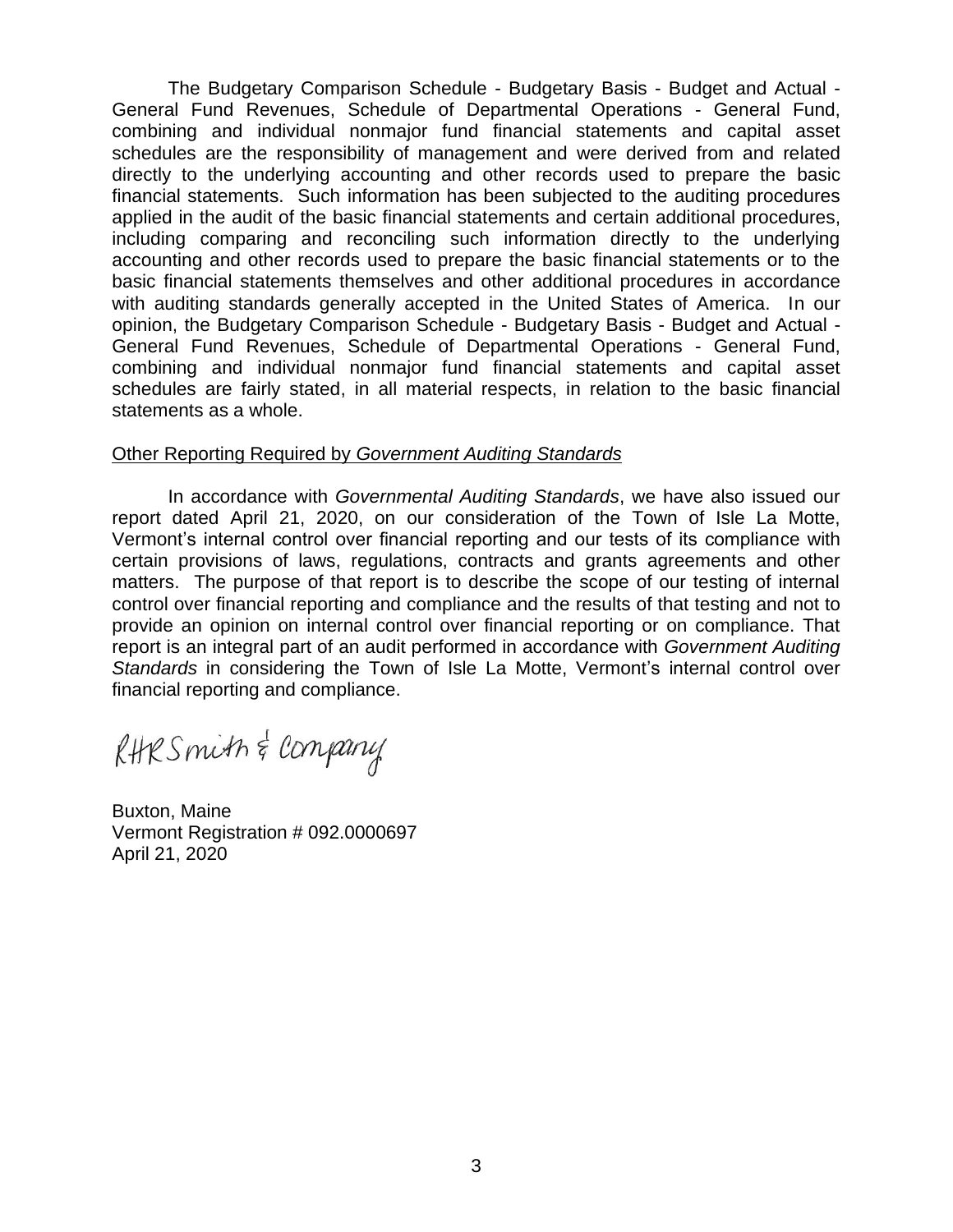## **REQUIRED SUPPLEMENTARY INFORMATION MANAGEMENT'S DISCUSSION AND ANALYSIS DECEMBER 31, 2019**

## **(UNAUDITED)**

The following management's discussion and analysis of Town of Isle La Motte, Vermont's financial performance provides an overview of the Town's financial activities for the fiscal year ended December 31, 2019. Please read it in conjunction with the Town's financial statements.

#### **Financial Statement Overview**

The Town of Isle La Motte's basic financial statements include the following components: 1) government-wide financial statements, 2) fund financial statements and 3) notes to the financial statements. This report also includes required supplementary information which consists of the general fund budgetary comparison schedule, pension schedules and other supplementary information which includes combining and other schedules.

## **Basic Financial Statements**

The basic financial statements include financial information in two differing views: the government-wide financial statements and the fund financial statements. These basic financial statements also include the notes to financial statements that explain in more detail certain information in the financial statements and also provide the user with the accounting policies used in the preparation of the financial statements.

#### **Government-Wide Financial Statements**

The government-wide financial statements provide a broad view of the Town's operations in a manner that is similar to private businesses. These statements provide both short-term as well as long-term information in regard to the Town's financial position. These financial statements are prepared using the accrual basis of accounting. This measurement focus takes into account all revenues and expenses associated with the fiscal year regardless of when cash is received or paid. The government-wide financial statements include the following two statements:

The Statement of Net Position – this statement presents *all* of the government's assets, deferred outflows of resources, liabilities and deferred inflows of resources with the difference being reported as net position.

The Statement of Activities – this statement presents information that shows how the government's net position changed during the period. All changes in net position are reported as soon as the underlying event giving rise to the change occurs, regardless of the timing of the related cash flows.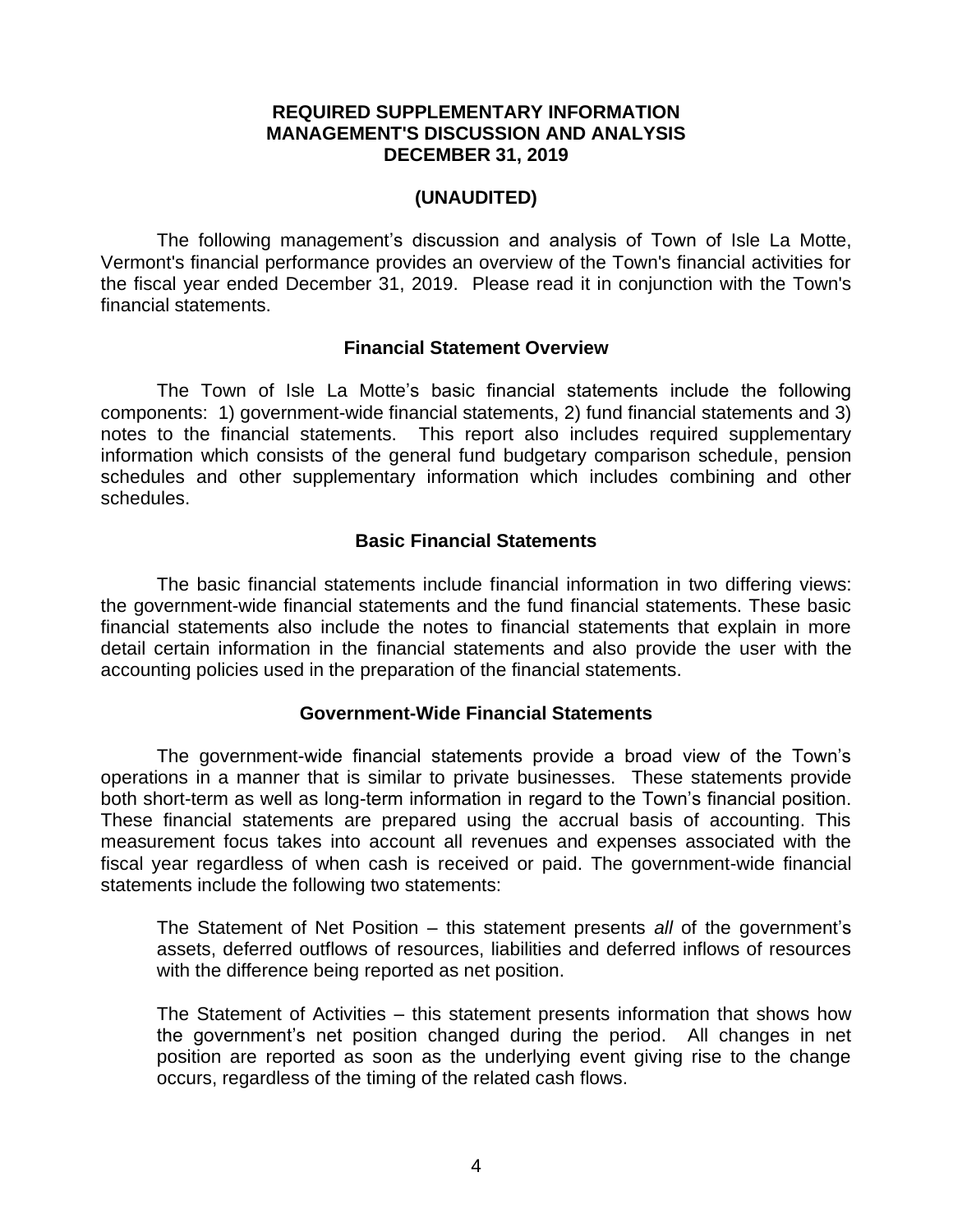Both of the above-mentioned financial statements have one column for the Town's activity. The type of activity presented for the Town of Isle La Motte is:

● *Governmental activities* – The activities in this section are mostly supported by taxes and intergovernmental revenues (federal and state grants). All of the Town's basic services are reported in governmental activities, which include general government, appropriations, highway, services, education and unclassified.

## **Fund Financial Statements**

A fund is a grouping of related accounts that is used to maintain control over resources that have been segregated for specific activities or objectives. The Town of Isle La Motte, like other local governments, uses fund accounting to ensure and demonstrate compliance with financial related legal requirements. All of the funds of the Town of Isle La Motte are classified as governmental funds.

*Governmental funds*: All of the basic services provided by the Town are financed through governmental funds. Governmental funds are used to account for essentially the same functions reported in governmental activities in the government-wide financial statements. However, unlike the government-wide financial statements, the governmental fund financial statements focus on near-term inflows and outflows of spendable resources. They also focus on the balance of spendable resources available at the end of the fiscal year. Such information will be useful in evaluating the government's near-term financing requirements. This approach is known as the current financial resources measurement focus and the modified accrual basis of accounting. Under this approach, revenues are recorded when cash is received or when susceptible to accrual. Expenditures are recorded when liabilities are incurred and due. These statements provide a detailed short-term view of the Town's finances to assist in determining whether there will be adequate financial resources available to meet the current needs of the Town.

Because the focus of governmental funds is narrower than that of governmentwide financial statements, it is useful to compare the information presented for governmental funds with similar information presented for governmental activities in the government-wide financial statements. By doing so, readers may better understand the long-term impact of the government's near-term financing decisions. Both the governmental funds balance sheet and the governmental funds statement of revenues, expenditures and changes in fund balances provide a reconciliation to facilitate this comparison between governmental funds and governmental activities. These reconciliations are presented on the page immediately following each governmental fund financial statement.

The Town of Isle La Motte presents four columns in the governmental funds balance sheet and the governmental funds statement of revenues, expenditures and changes in fund balances. The Town's major governmental funds are the general fund, highway fund and permanent fund. All other funds are shown as nonmajor and are combined in the "Other Governmental Funds" column on these statements.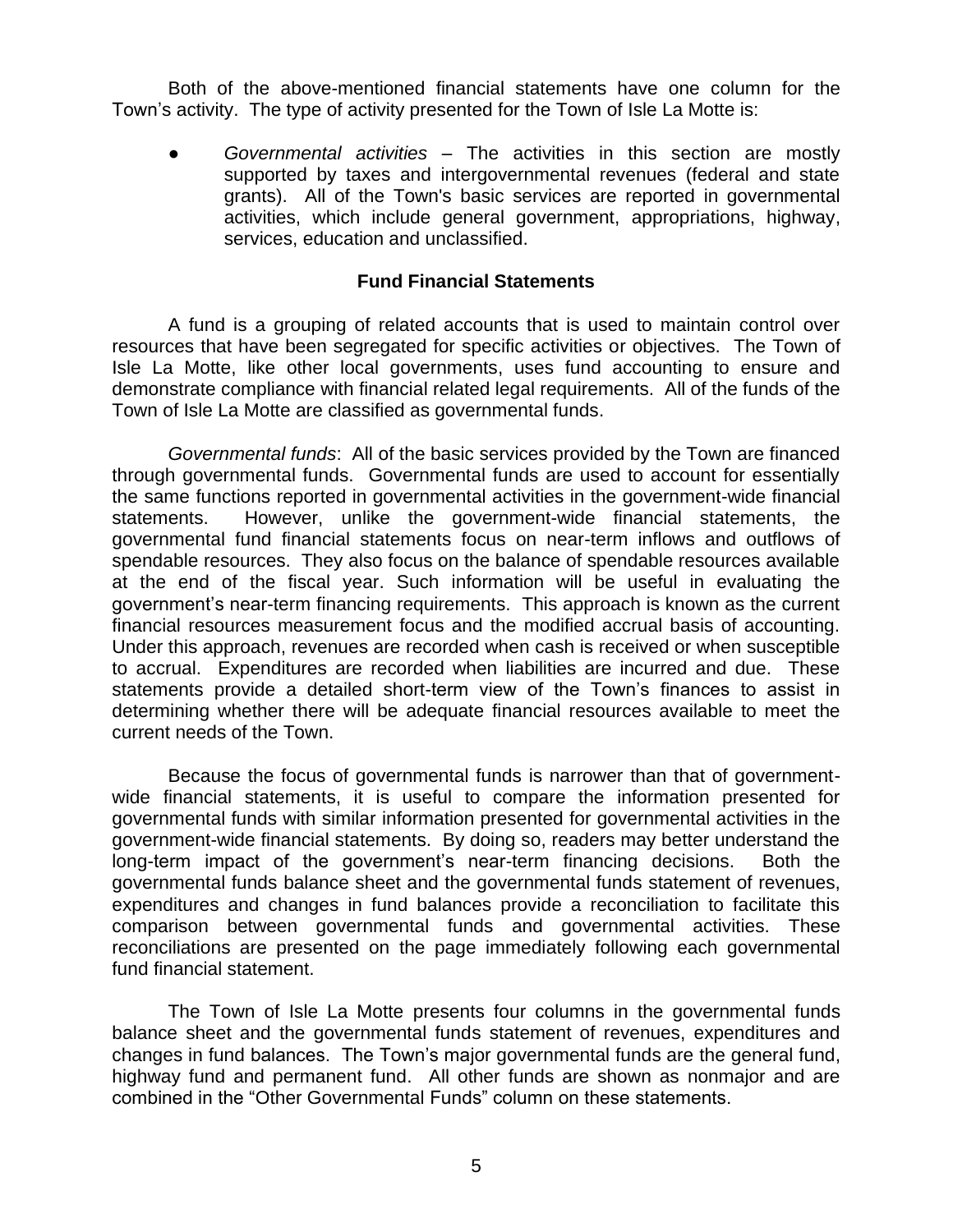The general fund and the highway fund are the only funds for which the Town legally adopted a budget. The Budgetary Comparison Schedule - Budgetary Basis - Budget and Actual - General Fund and Budgetary Comparison Schedule - Budgetary Comparison Schedule - Budgetary Basis - Budget and Actual - Highway Fund provides a comparison of the original and final budget and the actual expenditures for the current year.

## **Notes to the Financial Statements**

The notes provide additional information that is essential to a full understanding of the data provided in the Government-Wide and the Fund Financial Statements. The Notes to Financial Statements can be found following the Reconciliation of the Statement of Revenues, Expenditures and Changes in Fund Balances of the Governmental Funds to the Statement of Activities.

## **Required Supplementary Information**

The basic financial statements are followed by a section of required supplementary information, which includes a Budgetary Comparison Schedule - Budgetary Basis - Budget and Actual - General Fund, Budgetary Comparison Schedule - Budgetary Basis - Budget and Actual - Highway Fund, a Schedule of Proportionate Share of the Net Pension Liability, a Schedule of Contributions - Pension and Notes to Required Supplementary Information.

## **Other Supplementary Information**

Other supplementary information follows the required supplementary information. These combining and other schedules provide information in regards to nonmajor funds, capital asset activity and other detailed budgetary information for the general fund and highway fund.

## **Government-Wide Financial Analysis**

Our analysis below focuses on the net position and changes in net position of the Town's governmental activities. The Town's total net position for governmental activities increased by \$29,041 from \$775,562 to \$804,603.

Unrestricted net position - the part of net position that can be used to finance day-to-day operations without constraints established by debt covenants, enabling legislation or other legal requirements – increased by \$102,947 for governmental activities to a balance of \$593,898 at the end of this year.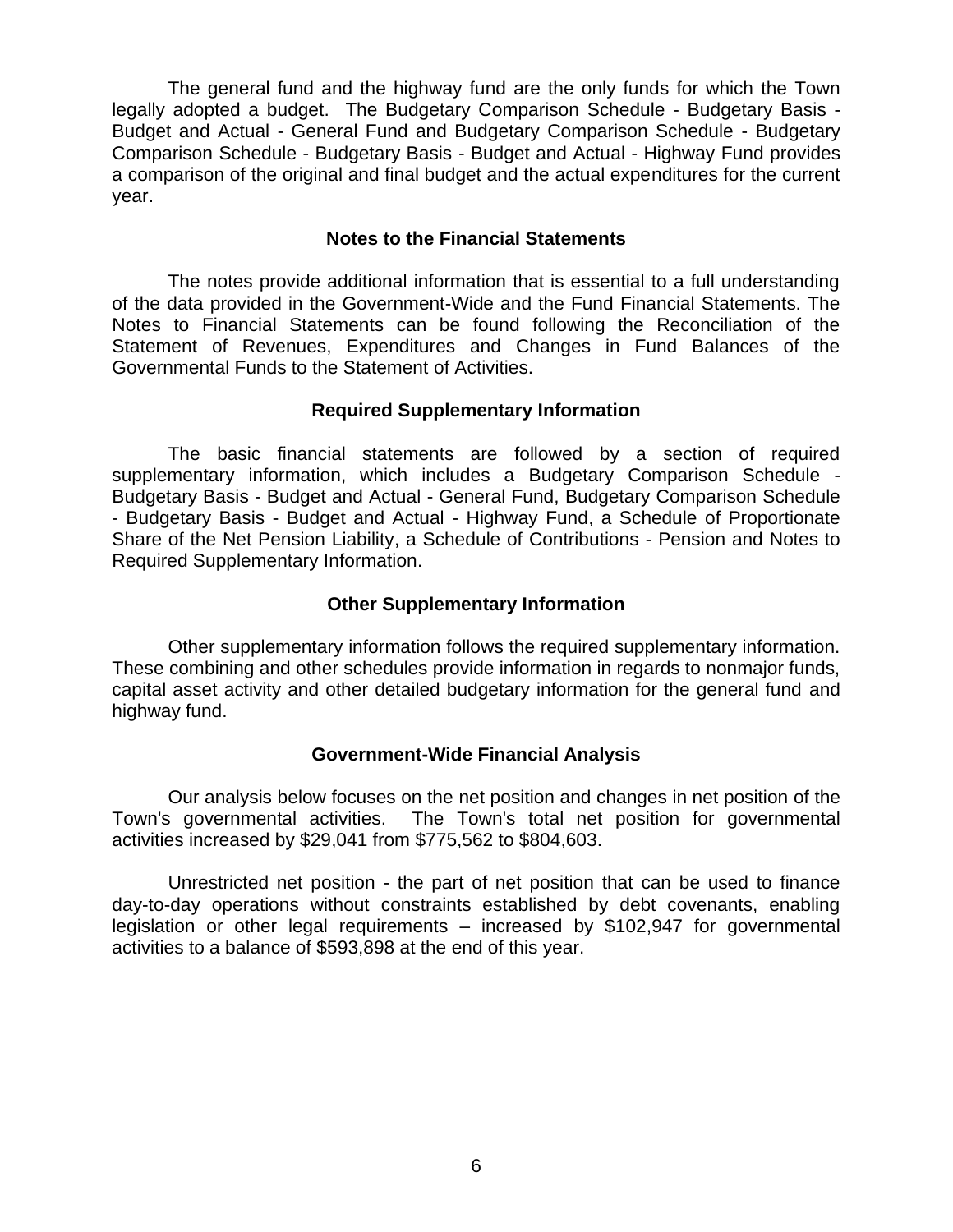# **Town of Isle La Motte, Vermont Net Position Table 1 December 31,**

|                                             |                 | 2018 |            |  |  |
|---------------------------------------------|-----------------|------|------------|--|--|
|                                             | 2019            |      | (Restated) |  |  |
| <b>Assets</b>                               |                 |      |            |  |  |
| <b>Current Assets</b>                       | \$<br>1,811,185 | \$   | 691,512    |  |  |
| <b>Noncurrent Assets</b>                    | 290,611         |      | 376,667    |  |  |
| <b>Total Assets</b>                         | 2,101,796       |      | 1,068,179  |  |  |
|                                             |                 |      |            |  |  |
| <b>Deferred Outflows of Resources</b>       |                 |      |            |  |  |
| Deferred Outflows Related to Pensions       | 6,116           |      | 5,232      |  |  |
| <b>Total Deferred Outflows of Resources</b> | 6,116           |      | 5,232      |  |  |
| <b>Liabilities</b>                          |                 |      |            |  |  |
| <b>Current Liabilities</b>                  | 1,151,613       |      | 133,872    |  |  |
| <b>Noncurrent Liabilities</b>               | 37,384          |      | 43,723     |  |  |
| <b>Total Liabilities</b>                    | 1,188,997       |      | 177,595    |  |  |
|                                             |                 |      |            |  |  |
| <b>Deferred Inflows of Resources</b>        |                 |      |            |  |  |
| <b>Prepaid Taxes</b>                        | 54,036          |      | 59,548     |  |  |
| Deferred Inflows Related to Pensions        | 513             |      | 943        |  |  |
| <b>Deferred Revenue</b>                     | 59,763          |      | 59,763     |  |  |
| <b>Total Deferred Inflows of Resources</b>  | 114,312         |      | 120,254    |  |  |
|                                             |                 |      |            |  |  |
| <b>Net Position</b>                         |                 |      |            |  |  |
| Net Investment in Capital Assets            | 136,885         |      | 213,941    |  |  |
| <b>Restricted: Permanent Fund</b>           | 64,759          |      | 64,662     |  |  |
| <b>Special Revenue Funds</b>                | 9,061           |      | 6,008      |  |  |
| Unrestricted                                | 593,898         |      | 490,951    |  |  |
| <b>Total Net Position</b>                   | \$<br>804,603   | \$   | 775,562    |  |  |

# **Revenues and Expenses**

Revenues for the Town's governmental activities increased by 11.71%, while total expenses increased by 13.20%. The largest increase in revenues was in taxes and the largest increases in expenses were in highway and education.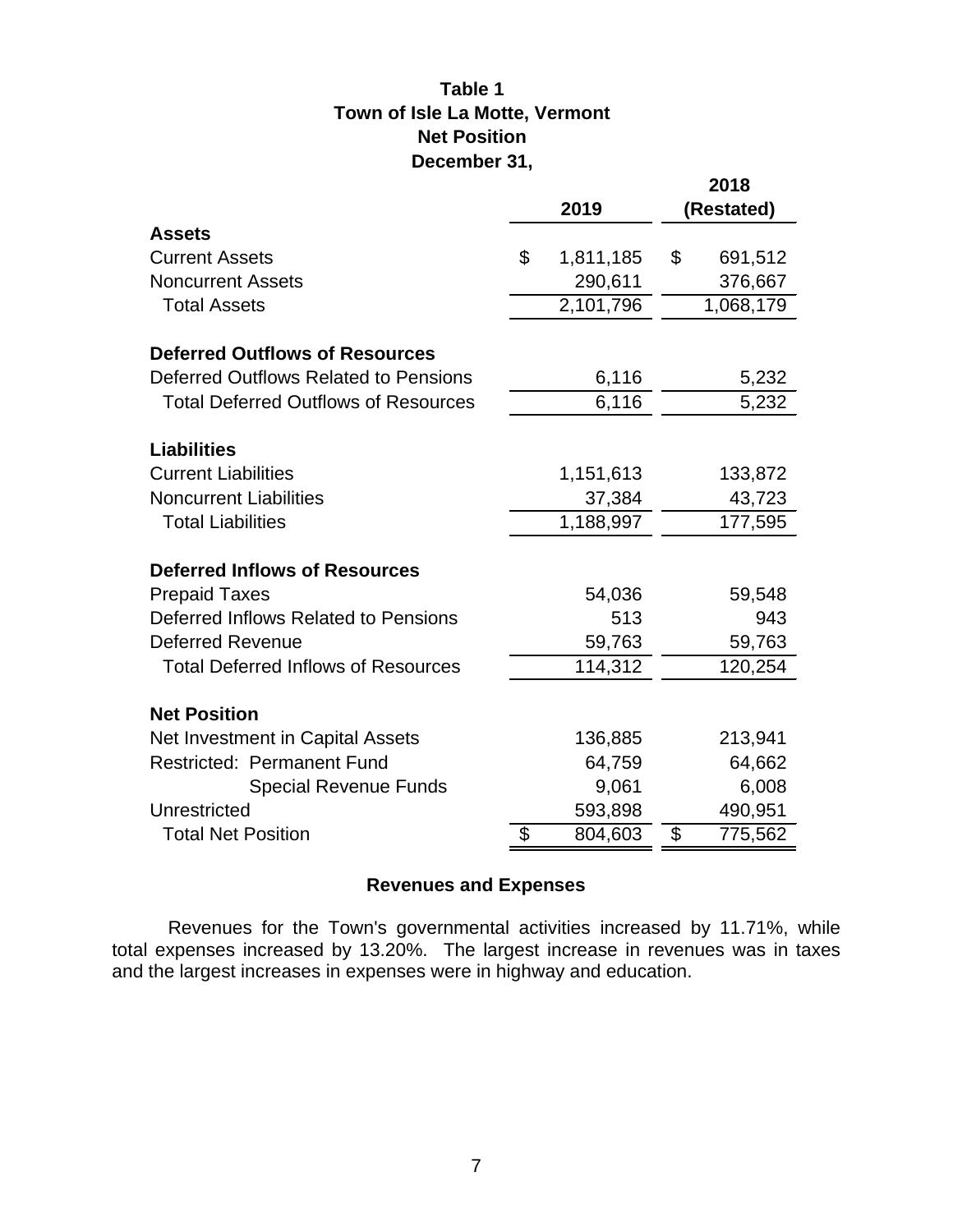# **Table 2 Town of Isle La Motte, Vermont Changes in Net Position For the Years Ended December 31,**

|                                            | 2019 |           |                           | 2018      |  |  |
|--------------------------------------------|------|-----------|---------------------------|-----------|--|--|
| <b>Revenues</b>                            |      |           |                           |           |  |  |
| Program Revenues:                          |      |           |                           |           |  |  |
| Charges for services                       | \$   | 16,406    | $\boldsymbol{\mathsf{S}}$ | 16,135    |  |  |
| Operating grants and contributions         |      | 161,644   |                           | 48,177    |  |  |
| General Revenues:                          |      |           |                           |           |  |  |
| Taxes                                      |      | 2,180,811 |                           | 2,027,641 |  |  |
| Grants and contributions not restricted to |      |           |                           |           |  |  |
| specific programs                          |      | 13,025    |                           | 13,378    |  |  |
| <b>Miscellaneous</b>                       |      | 17,022    |                           | 33,189    |  |  |
| <b>Total Revenues</b>                      |      | 2,388,908 |                           | 2,138,520 |  |  |
|                                            |      |           |                           |           |  |  |
| <b>Expenses</b>                            |      |           |                           |           |  |  |
| General government                         |      | 148,781   |                           | 140,991   |  |  |
| Appropriations                             |      | 69,054    |                           | 70,206    |  |  |
| Unclassified                               |      | 50,597    |                           | 92,870    |  |  |
| Highway                                    |      | 382,068   |                           | 276,457   |  |  |
| <b>Services</b>                            |      | 10,550    |                           | 10,550    |  |  |
| Education                                  |      | 1,698,817 |                           | 1,493,543 |  |  |
| <b>Total Expenses</b>                      |      | 2,359,867 |                           | 2,084,617 |  |  |
| Change in Net Position                     |      | 29,041    |                           | 53,903    |  |  |
| Net Position - January 1, Restated         |      | 775,562   |                           | 721,659   |  |  |
| Net Position - December 31                 | \$   | 804,603   | \$                        | 775,562   |  |  |

## **Financial Analysis of the Town's Fund Statements**

*Governmental funds*: The financial reporting focus of the Town's governmental funds is to provide information on near-term inflows, outflows and balances of spendable resources. Such information may be useful in assessing the Town's financial requirements. In particular, unassigned fund balance may serve as a useful measure of a government's financial position at the end of the year and the net resources available for spending.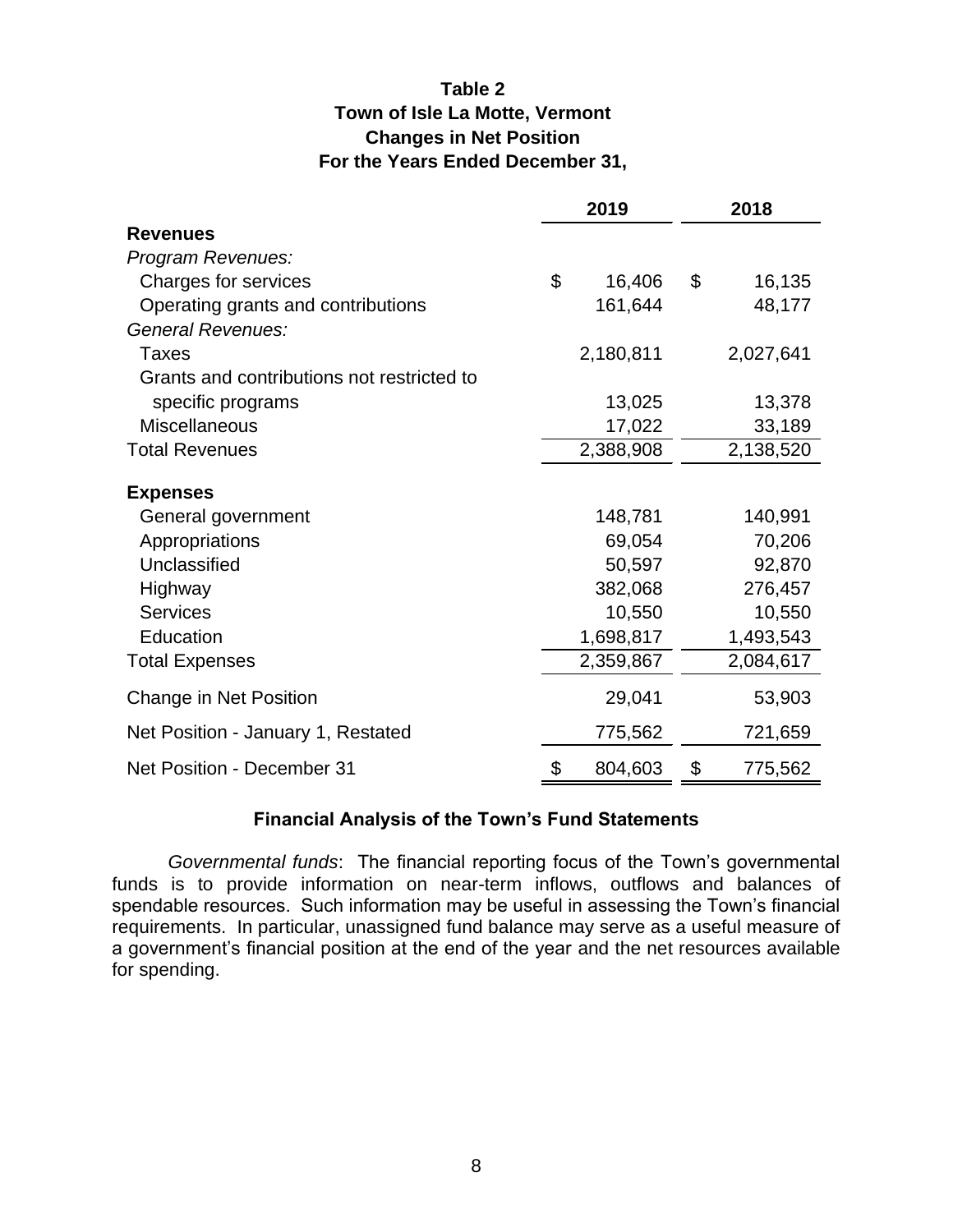## **Table 3 Town of Isle La Motte, Vermont Fund Balances - Governmental Funds December 31,**

|                                        | 2019            | 2018 |            |  |  |  |
|----------------------------------------|-----------------|------|------------|--|--|--|
| Major Funds:                           |                 |      |            |  |  |  |
| <b>General Fund:</b>                   |                 |      |            |  |  |  |
| Nonspendable                           | \$<br>6,467     | \$   | 4,225      |  |  |  |
| Unassigned                             | 467,148         |      | 532,406    |  |  |  |
| <b>Total General Fund</b>              | 473,615         |      | 536,631    |  |  |  |
| Highway Fund:                          |                 |      |            |  |  |  |
| Unassigned                             |                 |      | (172, 272) |  |  |  |
| <b>Total Highway and Building Fund</b> |                 |      | (172,272)  |  |  |  |
| <b>Permanent Fund:</b>                 |                 |      |            |  |  |  |
| <b>Restricted</b>                      | 64,759          |      | 64,662     |  |  |  |
| <b>Total Permanent Fund</b>            | 64,759          |      | 64,662     |  |  |  |
| Total Major Funds                      | \$<br>538,374   |      | 429,021    |  |  |  |
| Nonmajor Funds:                        |                 |      |            |  |  |  |
| <b>Special Revenue Funds:</b>          |                 |      |            |  |  |  |
| Restricted                             | \$<br>9,061     | \$   | 6,008      |  |  |  |
| Unassigned                             | (21, 563)       |      | (16,601)   |  |  |  |
| <b>Total Nonmajor Funds</b>            | \$<br>(12, 502) | \$   | (10, 593)  |  |  |  |

The general fund total fund balance decreased by \$63,016 from the prior fiscal year mainly as a result of increased expenses. The highway fund total fund balance increased by \$172,272 from the prior fiscal year as a result of a transfer from the general fund. The permanent fund total fund balance increased by \$97 from the prior year as a result of interest income. The nonmajor funds total fund balance decreased by \$1,909 from the prior fiscal year mainly due to expenditures in the audit reserve fund.

#### **Budgetary Highlights**

There was no difference between the original and final budget for the general fund.

The general fund actual revenues exceeded the budget by \$2,175,356. This was due to property taxes being receipted far in excess of budgeted amounts.

The general fund actual expenditures exceeded the budget by \$2,014,846. This was mainly because the town obligation to the education fund was not budgeted and the unbudgeted transfer to the highway fund.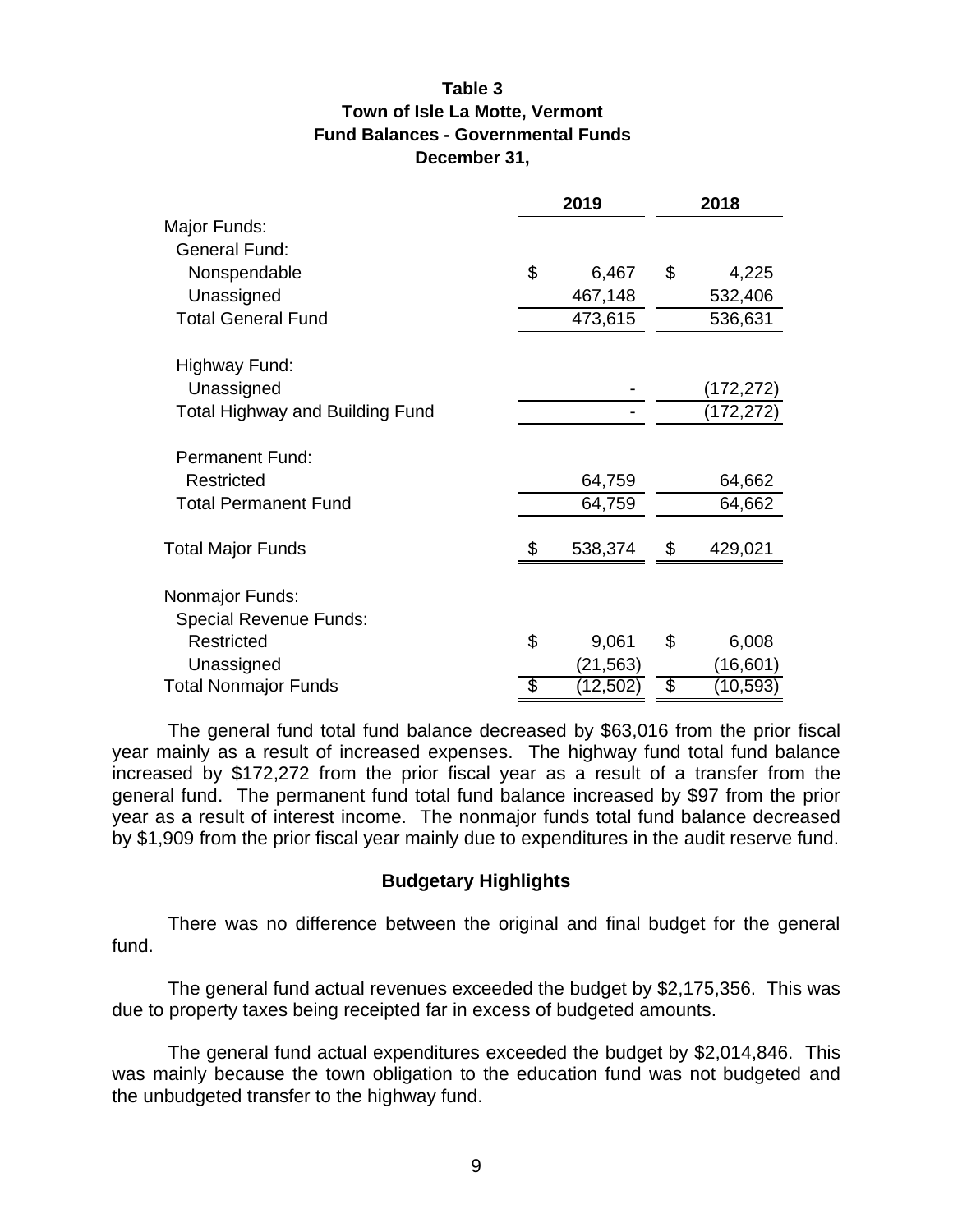There was no difference between the original and final budget for the highway fund.

The highway fund actual revenues exceeded budget by \$420,624. This was due to all revenue categories receipted in excess of budgeted amounts.

The highway fund actual expenditures were over budget by \$33,861. This was due to all categories exceeding budget except for debt service principal and interest.

## **Capital Asset and Debt Administration**

## **Capital Assets**

As of December 31, 2019, the net book value of capital assets recorded by the Town decreased by \$86,056 from the prior year. This decrease was the result of current year depreciation expense.

#### **December 31, Capital Assets (Net of Depreciation) Table 4 Town of Isle La Motte, Vermont**

|                                   |    | 2019          | 2018 |             |  |  |
|-----------------------------------|----|---------------|------|-------------|--|--|
| Land                              | \$ | 108,000       | S    | 108,000     |  |  |
| <b>Buildings and Improvements</b> |    | 145,500       |      | 145,500     |  |  |
| Infrastructure                    |    | 1,152,074     |      | 1,152,074   |  |  |
| <b>Accumulated Depreciation</b>   |    | (1, 114, 963) |      | (1,028,907) |  |  |
| Total                             | S  | 290,611       | S    | 376,667     |  |  |

#### **Debt**

At December 31, 2019, the Town had \$153,726 in notes from direct borrowings payable versus \$162,726 last year. For additional comparative information on the Town's outstanding debt, refer to Note 5 of Notes to Financial Statements.

#### **Economic Factors and Next Year's Budgets and Rates**

The Town's unassigned fund balance is at a level sufficient to sustain government operations for a period of approximately three months. The government also maintains significant reserve accounts for future capital and program needs.

## **Contacting the Town's Financial Management**

This financial report is designed to provide our citizens, taxpayers, customers and investors and creditors with a general overview of the Town's finances and to show the Town's accountability for the money it receives. If you have questions about this report or need additional financial information, contact the Town Office at P.O. Box 250, 2272 Main Street, Isle La Motte, Vermont 05463.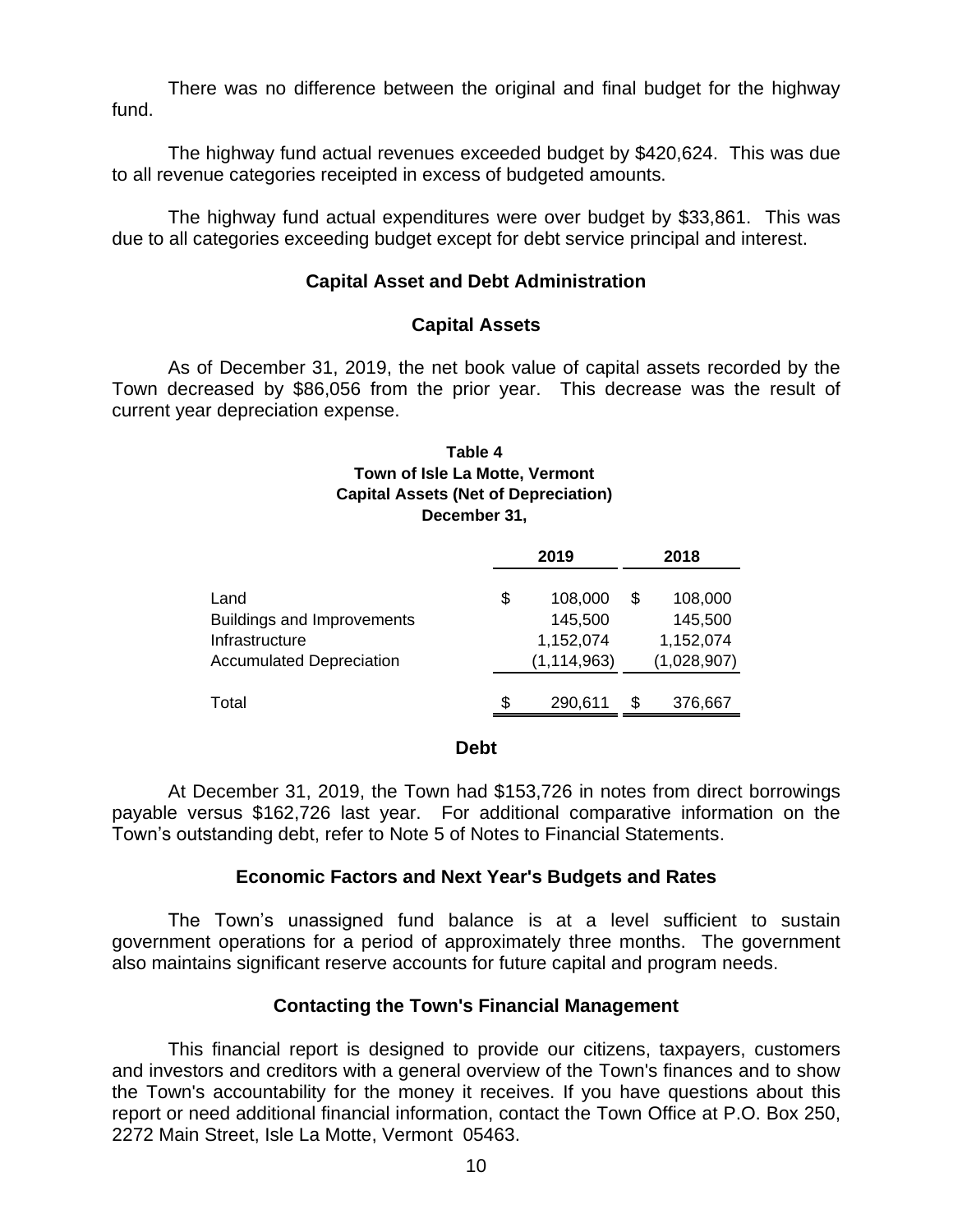## STATEMENT OF NET POSITION DECEMBER 31, 2019

|                                                                                                    | Governmental<br>Activities |  |  |  |
|----------------------------------------------------------------------------------------------------|----------------------------|--|--|--|
| <b>ASSETS</b><br>Current assets:<br>Cash and cash equivalents                                      | \$<br>1,595,346            |  |  |  |
| Accounts receivable (net of allowance for uncollectibles):<br>Delinquent taxes receivable<br>Other | 55,085<br>5,660            |  |  |  |
| Prepaid items<br>Loan receivable                                                                   | 6,467<br>148,627           |  |  |  |
| Total current assets                                                                               | 1,811,185                  |  |  |  |
| Noncurrent assets:<br>Capital assets:<br>Land and other assets not being depreciated               | 108,000                    |  |  |  |
| Buildings and infrastucture, net of accumulated depreciation<br>Total noncurrent assets            | 182,611<br>290,611         |  |  |  |
| <b>TOTAL ASSETS</b>                                                                                | 2,101,796                  |  |  |  |
| DEFERRED OUTFLOW OF RESOURCES                                                                      |                            |  |  |  |
| Deferred outflows related to pensions<br>TOTAL DEFERRED OUTFLOWS OF RESOURCES                      | 6,116<br>6,116             |  |  |  |
| TOTAL ASSETS AND DEFERRED OUTFLOWS OF RESOURCES                                                    | \$<br>2,107,912            |  |  |  |
| <b>LIABILITIES</b><br>Current liabilities:                                                         |                            |  |  |  |
| Accrued expenses<br>Accrued payroll                                                                | \$<br>420<br>1,162         |  |  |  |
| Due to other governments                                                                           | 1,018,052                  |  |  |  |
| Current portion of long-term obligations<br><b>Total current liabilities</b>                       | 128,726<br>1,151,613       |  |  |  |
| Noncurrent liabilities:                                                                            |                            |  |  |  |
| Noncurrent portion of long-term obligations:<br>Notes payable                                      | 25,000                     |  |  |  |
| Net pension liability<br><b>Total noncurrent liabilities</b>                                       | 12,384<br>37,384           |  |  |  |
|                                                                                                    |                            |  |  |  |
| <b>TOTAL LIABILITIES</b>                                                                           | 1,188,997                  |  |  |  |
| DEFERRED INFLOWS OF RESOURCES                                                                      |                            |  |  |  |
| Prepaid taxes<br>Deferred inflows related to pensions                                              | 54,036<br>513              |  |  |  |
| Deferred revenue                                                                                   | 59,763                     |  |  |  |
| TOTAL DEFERRED INFLOWS OF RESOURCES                                                                | 114,312                    |  |  |  |
| <b>NET POSITION</b>                                                                                |                            |  |  |  |
| Net investment in capital assets<br>Restricted: Permanent fund                                     | 136,885<br>64,759          |  |  |  |
| Special revenue funds                                                                              | 9,061                      |  |  |  |
| Unrestricted<br>TOTAL NET POSITION                                                                 | 593,898<br>804,603         |  |  |  |
|                                                                                                    |                            |  |  |  |
| TOTAL LIABILITIES, DEFERRED INFLOWS OF RESOURCES AND NET POSITION                                  | \$<br>2,107,912            |  |  |  |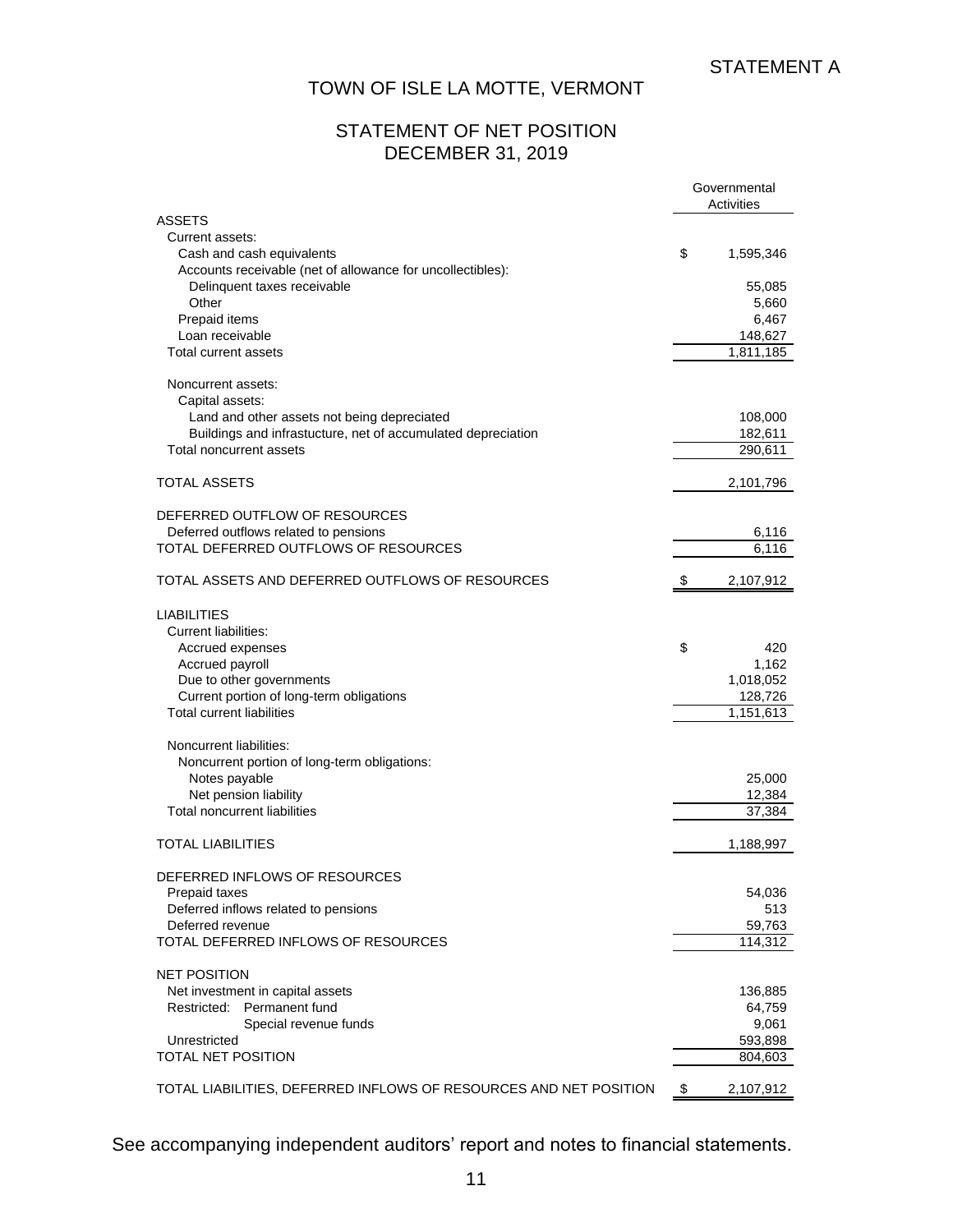# STATEMENT OF ACTIVITIES FOR THE YEAR ENDED DECEMBER 31, 2019

|                               |                 |             |                 |    |                 |                   |  | Net (Expense)<br>Revenue and Changes |  |  |  |  |  |  |  |  |  |  |  |  |  |  |  |  |  |  |  |  |  |  |  |            |  |                       |  |              |
|-------------------------------|-----------------|-------------|-----------------|----|-----------------|-------------------|--|--------------------------------------|--|--|--|--|--|--|--|--|--|--|--|--|--|--|--|--|--|--|--|--|--|--|--|------------|--|-----------------------|--|--------------|
|                               |                 |             |                 |    | in Net Position |                   |  |                                      |  |  |  |  |  |  |  |  |  |  |  |  |  |  |  |  |  |  |  |  |  |  |  |            |  |                       |  |              |
|                               |                 |             |                 |    | Operating       |                   |  | Total                                |  |  |  |  |  |  |  |  |  |  |  |  |  |  |  |  |  |  |  |  |  |  |  |            |  |                       |  |              |
|                               |                 | Charges for |                 |    |                 |                   |  |                                      |  |  |  |  |  |  |  |  |  |  |  |  |  |  |  |  |  |  |  |  |  |  |  | Grants and |  | <b>Capital Grants</b> |  | Governmental |
| Functions/Programs            | <b>Expenses</b> |             | <b>Services</b> |    | Contributions   | and Contributions |  | Activities                           |  |  |  |  |  |  |  |  |  |  |  |  |  |  |  |  |  |  |  |  |  |  |  |            |  |                       |  |              |
| Governmental activities:      |                 |             |                 |    |                 |                   |  |                                      |  |  |  |  |  |  |  |  |  |  |  |  |  |  |  |  |  |  |  |  |  |  |  |            |  |                       |  |              |
| General government            | \$<br>148,781   | \$          | 16,406          | \$ |                 | \$                |  | \$<br>(132, 375)                     |  |  |  |  |  |  |  |  |  |  |  |  |  |  |  |  |  |  |  |  |  |  |  |            |  |                       |  |              |
| Appropriations                | 69,054          |             |                 |    |                 |                   |  | (69,054)                             |  |  |  |  |  |  |  |  |  |  |  |  |  |  |  |  |  |  |  |  |  |  |  |            |  |                       |  |              |
| Unclassified                  | 50,597          |             |                 |    |                 |                   |  | (50, 597)                            |  |  |  |  |  |  |  |  |  |  |  |  |  |  |  |  |  |  |  |  |  |  |  |            |  |                       |  |              |
| Highway                       | 382,068         |             |                 |    | 161,644         |                   |  | (220, 424)                           |  |  |  |  |  |  |  |  |  |  |  |  |  |  |  |  |  |  |  |  |  |  |  |            |  |                       |  |              |
| <b>Services</b>               | 10,550          |             |                 |    |                 |                   |  | (10, 550)                            |  |  |  |  |  |  |  |  |  |  |  |  |  |  |  |  |  |  |  |  |  |  |  |            |  |                       |  |              |
| Education                     | 1,698,817       |             |                 |    |                 |                   |  | (1,698,817)                          |  |  |  |  |  |  |  |  |  |  |  |  |  |  |  |  |  |  |  |  |  |  |  |            |  |                       |  |              |
| Total governmental activities | 2,359,867       | \$          | 16,406          | S  | 161,644         | \$                |  | (2, 181, 817)                        |  |  |  |  |  |  |  |  |  |  |  |  |  |  |  |  |  |  |  |  |  |  |  |            |  |                       |  |              |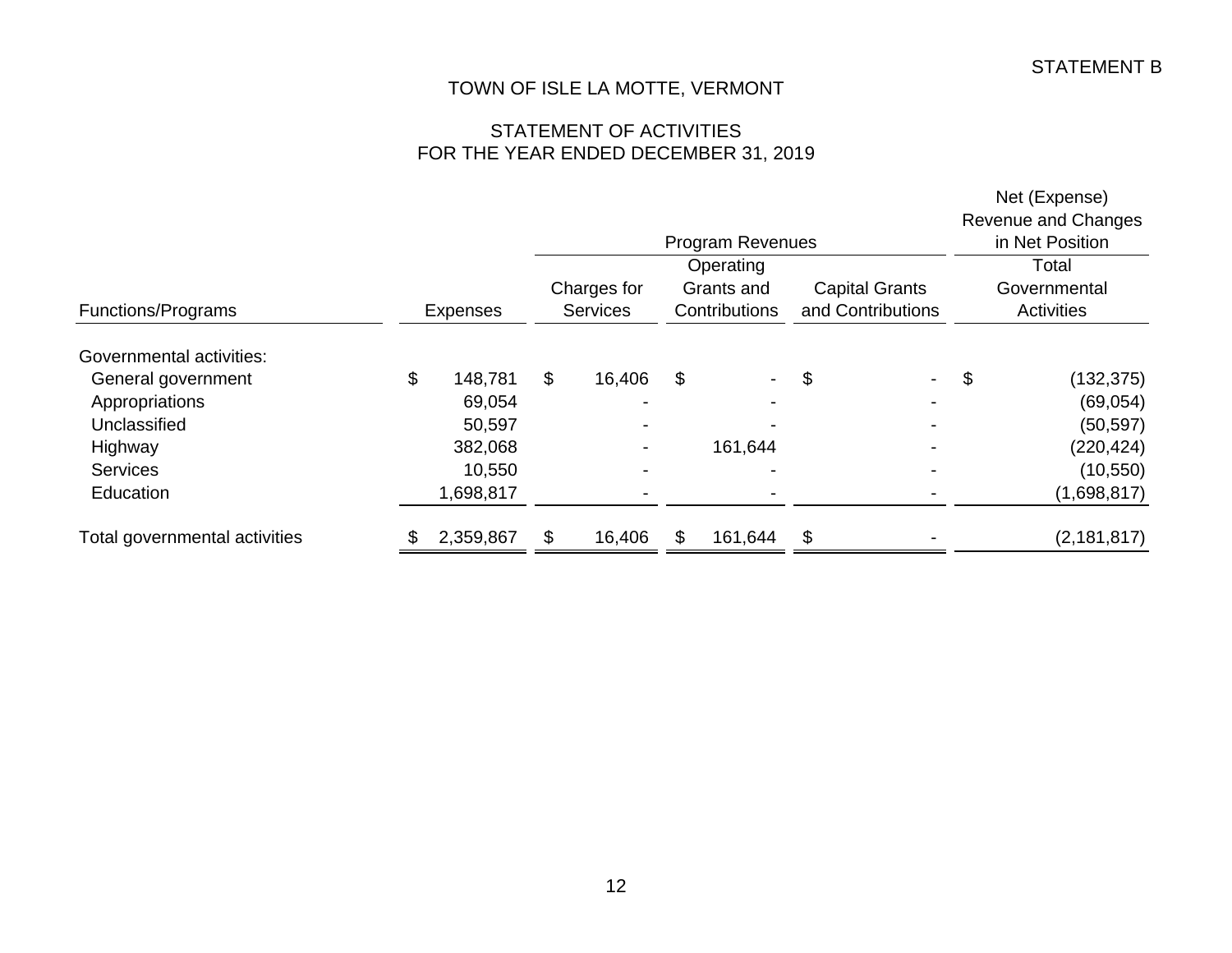# STATEMENT B (CONTINUED) TOWN OF ISLE LA MOTTE, VERMONT

# STATEMENT OF ACTIVITIES FOR THE YEAR ENDED DECEMBER 31, 2019

|                                                              | Governmental<br><b>Activities</b> |               |  |  |
|--------------------------------------------------------------|-----------------------------------|---------------|--|--|
| Changes in net position:                                     |                                   |               |  |  |
| Net (expense) revenue                                        |                                   | (2, 181, 817) |  |  |
| General revenues:                                            |                                   |               |  |  |
| Taxes:<br>Property taxes, levied for general purposes        |                                   | 2,180,811     |  |  |
| Grants and contributions not restricted to specific programs |                                   | 13,025        |  |  |
| <b>Miscellaneous</b>                                         |                                   | 17,022        |  |  |
| Total general revenues                                       |                                   | 2,210,858     |  |  |
| Change in net position                                       |                                   | 29,041        |  |  |
| NET POSITION - JANUARY 1, RESTATED                           |                                   | 775,562       |  |  |
| <b>NET POSITION - DECEMBER 31</b>                            | \$                                | 804,603       |  |  |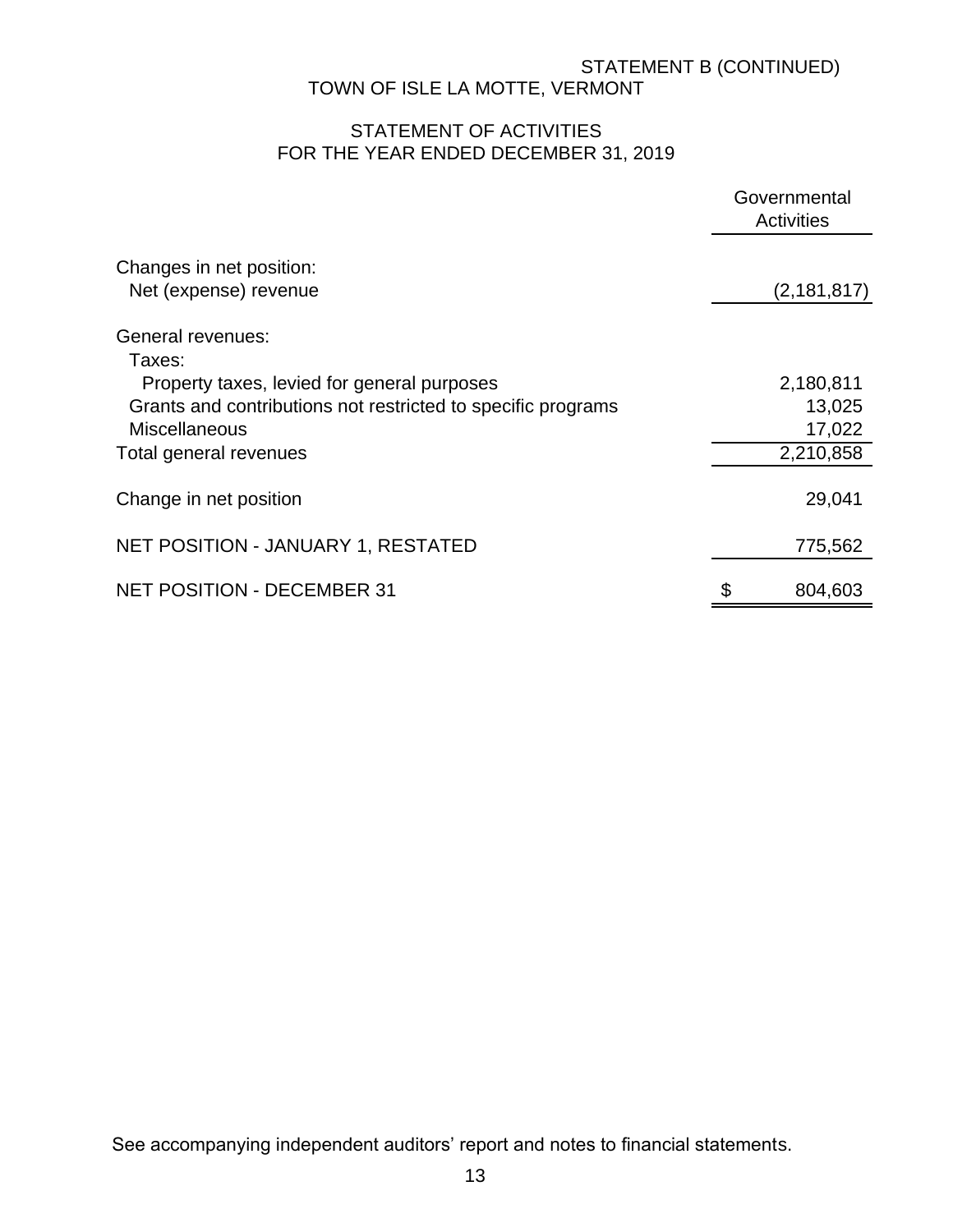# STATEMENT C

# TOWN OF ISLE LA MOTTE, VERMONT

## BALANCE SHEET - GOVERNMENTAL FUNDS DECEMBER 31, 2019

|                                        |    | General<br>Fund | Highway<br>Fund |                                  | Permanent<br>Fund |                           | Other<br>Governmental<br>Funds | Total<br>Governmental<br>Funds |           |
|----------------------------------------|----|-----------------|-----------------|----------------------------------|-------------------|---------------------------|--------------------------------|--------------------------------|-----------|
| <b>ASSETS</b>                          |    |                 |                 |                                  |                   |                           |                                |                                |           |
| Cash and cash equivalents              | \$ | 1,530,502       | \$              | \$                               | 64,759            | \$                        | 85                             | \$                             | 1,595,346 |
| Accounts receivable (net of allowance  |    |                 |                 |                                  |                   |                           |                                |                                |           |
| for uncollectibles):                   |    |                 |                 |                                  |                   |                           |                                |                                |           |
| Delinquent taxes receivable            |    | 55,085          |                 |                                  |                   |                           |                                |                                | 55,085    |
| Other                                  |    | 5,660           |                 |                                  |                   |                           |                                |                                | 5,660     |
| Prepaid items                          |    | 6,467           |                 |                                  |                   |                           |                                |                                | 6,467     |
| Loan receivable                        |    |                 |                 |                                  | 148,627           |                           |                                |                                | 148,627   |
| Due from other funds                   |    | 21,563          |                 |                                  |                   |                           | 8,976                          |                                | 30,539    |
| <b>TOTAL ASSETS</b>                    | \$ | 1,619,277       | $\sqrt{3}$      | $\overline{\boldsymbol{\theta}}$ | 213,386           | $\boldsymbol{\mathsf{S}}$ | 9,061                          | $\sqrt[6]{3}$                  | 1,841,724 |
| <b>LIABILITIES</b>                     |    |                 |                 |                                  |                   |                           |                                |                                |           |
| Accounts payable                       | \$ | 3,253           | \$              | \$                               |                   | \$                        |                                | \$                             | 3,253     |
| Accrued payroll                        |    | 1,162           |                 |                                  |                   |                           |                                |                                | 1,162     |
| Accrued expenses                       |    | 420             |                 |                                  |                   |                           |                                |                                | 420       |
| Due to other governments               |    | 1,018,052       |                 |                                  |                   |                           |                                |                                | 1,018,052 |
| Due to other funds                     |    | 8,976           |                 |                                  |                   |                           | 21,563                         |                                | 30,539    |
| <b>TOTAL LIABILITIES</b>               |    | 1,031,863       |                 |                                  |                   |                           | 21,563                         |                                | 1,053,426 |
| DEFERRED INFLOWS OF RESOURCES          |    |                 |                 |                                  |                   |                           |                                |                                |           |
| Prepaid taxes                          |    | 54,036          |                 |                                  |                   |                           |                                |                                | 54,036    |
| Deferred property tax                  |    | 59,763          |                 |                                  |                   |                           |                                |                                | 59,763    |
| TOTAL DEFERRED INFLOWS OF RESOURCES    |    | 113,799         |                 |                                  |                   |                           |                                |                                | 113,799   |
| FUND BALANCES (DEFICITS)               |    |                 |                 |                                  |                   |                           |                                |                                |           |
| Nonspendable - prepaid items           |    | 6,467           |                 |                                  |                   |                           |                                |                                | 6,467     |
| Nonspendable - Ioan receivable         |    |                 |                 |                                  | 148,627           |                           |                                |                                | 148,627   |
| Restricted                             |    |                 |                 |                                  | 64,759            |                           | 9,061                          |                                | 73,820    |
| Committed                              |    |                 |                 |                                  |                   |                           |                                |                                |           |
| Assigned                               |    |                 |                 |                                  |                   |                           |                                |                                |           |
| Unassigned                             |    | 467,148         |                 |                                  |                   |                           | (21, 563)                      |                                | 445,585   |
| TOTAL FUND BALANCES (DEFICITS)         |    | 473,615         |                 |                                  | 213,386           |                           | (12, 502)                      |                                | 674,499   |
| TOTAL LIABILITIES, DEFERRED INFLOWS OF |    |                 |                 |                                  |                   |                           |                                |                                |           |
| RESOURCES AND FUND BALANCES (DEFICITS) | \$ | 1,619,277       | \$              | -\$                              | 213,386           | \$                        | 9,061                          | - \$                           | 1,841,724 |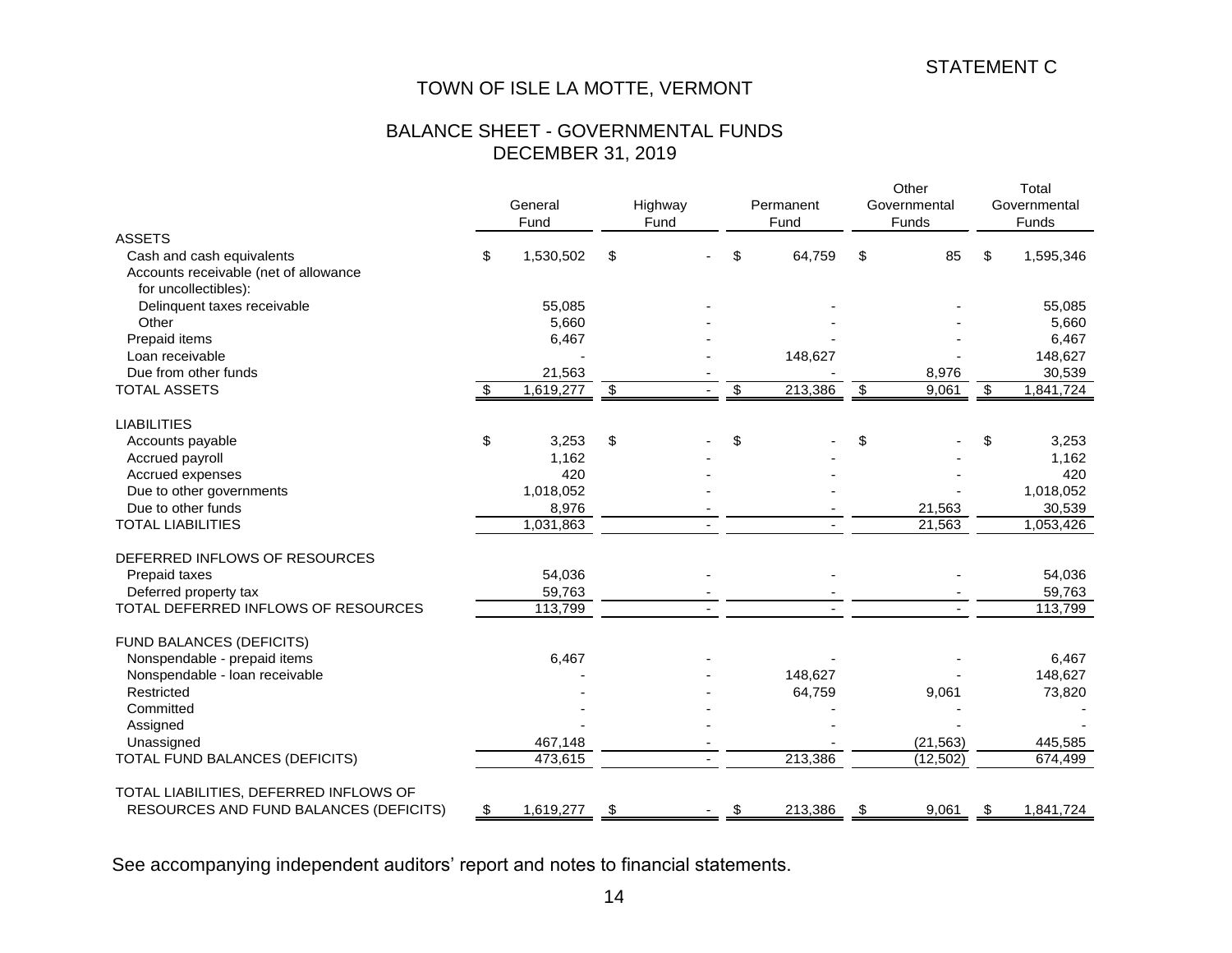## RECONCILIATION OF THE GOVERNMENTAL FUNDS BALANCE SHEET TO THE STATEMENT OF NET POSITION DECEMBER 31, 2019

|                                                                                                                     | Total<br>Governmental<br>Funds |
|---------------------------------------------------------------------------------------------------------------------|--------------------------------|
|                                                                                                                     |                                |
| Total Fund Balances                                                                                                 | \$<br>674,499                  |
| Amounts reported for governmental activities in the Statement of Net Position are<br>different because:             |                                |
| Capital assets used in governmental activities are not financial resources and                                      |                                |
| therefore are not reported in the funds, net of accumulated depreciation                                            | 290,611                        |
| Deferred outflows of resources related to pensions are not financial resources                                      |                                |
| and therefore are not reported in the funds                                                                         | 6,116                          |
| Long-term obligations are not due and payable in the current period and therefore<br>are not reported in the funds: |                                |
| Notes from direct borrowings payable                                                                                | (153, 726)                     |
| Net pension liability                                                                                               | (12, 384)                      |
| Deferred inflows of resources related to pensions are not financial resources                                       |                                |
| and therefore are not reported in the funds                                                                         | (513)                          |
| Net position of governmental activities                                                                             | 804,603                        |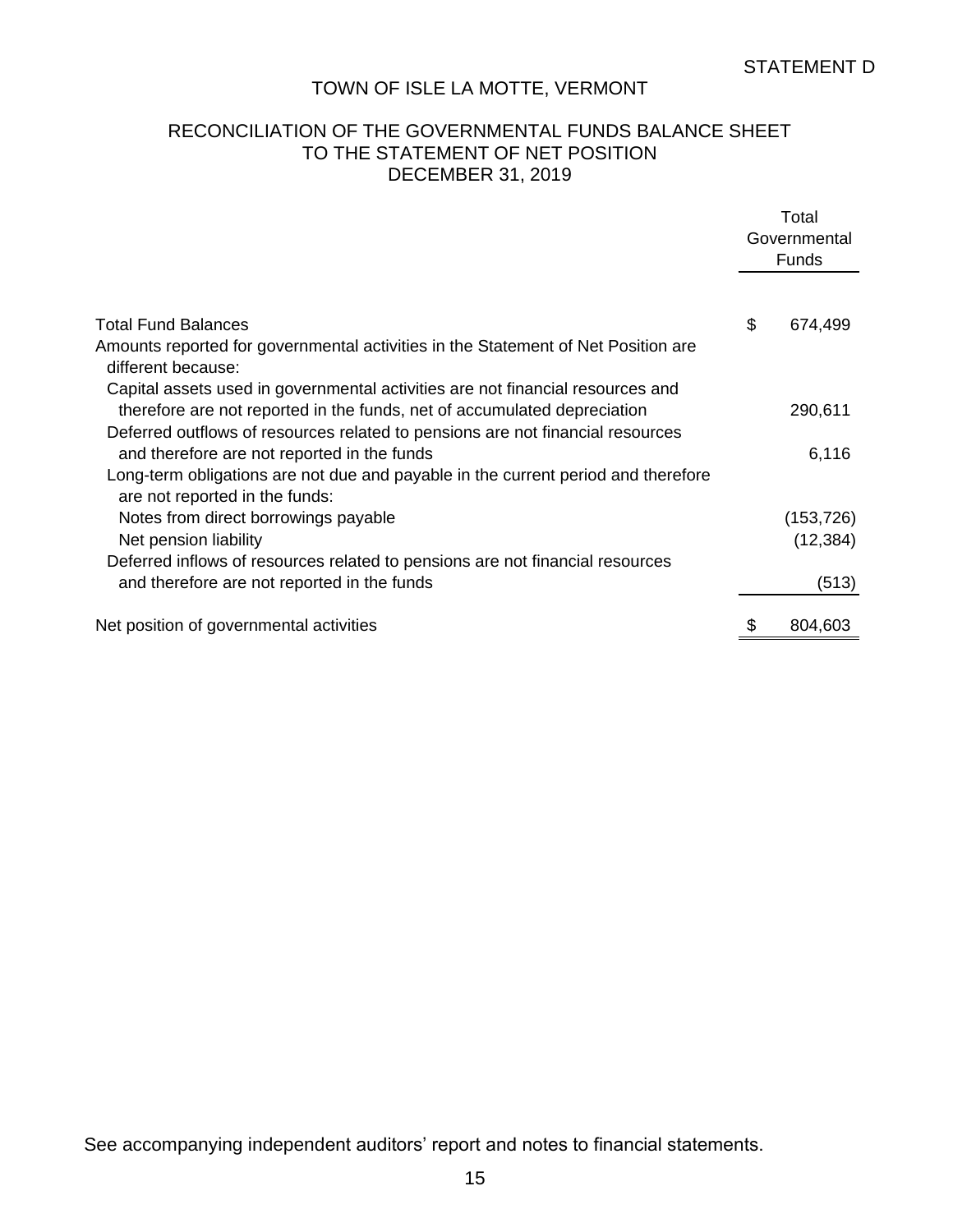# STATEMENT OF REVENUES, EXPENDITURES AND CHANGES IN FUND BALANCES - GOVERNMENTAL FUNDS FOR THE YEAR ENDED DECEMBER 31, 2019

|                                        |           |            |               |            |               |           |               | Other        | Total        |            |  |
|----------------------------------------|-----------|------------|---------------|------------|---------------|-----------|---------------|--------------|--------------|------------|--|
|                                        | General   |            |               | Highway    |               | Permanent |               | Governmental | Governmental |            |  |
|                                        | Fund      |            |               | Fund       |               | Fund      |               | Funds        | Funds        |            |  |
| <b>REVENUES</b>                        |           |            |               |            |               |           |               |              |              |            |  |
| Taxes:                                 |           |            |               |            |               |           |               |              |              |            |  |
| Property                               | \$        | 2,180,811  | \$            |            | \$            |           | \$            |              | \$           | 2,180,811  |  |
| Intergovernmental                      |           | 13,025     |               | 161,644    |               |           |               |              |              | 174,669    |  |
| Charges for services                   |           | 16,406     |               |            |               |           |               |              |              | 16,406     |  |
| Interest income                        |           | 980        |               |            |               | 97        |               |              |              | 1,077      |  |
| Miscellaneous                          |           | 3,500      |               |            |               |           |               | 12,445       |              | 15,945     |  |
| <b>TOTAL REVENUES</b>                  |           | 2,214,722  |               | 161,644    |               | 97        |               | 12,445       |              | 2,388,908  |  |
| <b>EXPENDITURES</b>                    |           |            |               |            |               |           |               |              |              |            |  |
| Current:                               |           |            |               |            |               |           |               |              |              |            |  |
| General government                     |           | 156,094    |               |            |               |           |               |              |              | 156,094    |  |
| Appropriations                         |           | 69,054     |               |            |               |           |               |              |              | 69,054     |  |
| Unclassified                           |           | 36,243     |               |            |               |           |               | 14,354       |              | 50,597     |  |
| Highway                                |           |            |               | 296,352    |               |           |               |              |              | 296,352    |  |
| <b>Services</b>                        |           | 10,550     |               |            |               |           |               |              |              | 10,550     |  |
| Education                              |           | 1,698,817  |               |            |               |           |               |              |              | 1,698,817  |  |
| <b>TOTAL EXPENDITURES</b>              |           | 1,970,758  |               | 296,352    |               |           |               | 14,354       |              | 2,281,464  |  |
| <b>EXCESS OF REVENUES OVER</b>         |           |            |               |            |               |           |               |              |              |            |  |
| (UNDER) EXPENDITURES                   |           | 243,964    |               | (134, 708) |               | 97        |               | (1,909)      |              | 107,444    |  |
| OTHER FINANCING SOURCES (USES)         |           |            |               |            |               |           |               |              |              |            |  |
| Transfers in                           |           |            |               | 306,980    |               |           |               |              |              | 306,980    |  |
| Transfers (out)                        |           | (306, 980) |               |            |               |           |               |              |              | (306, 980) |  |
| TOTAL OTHER FINANCING SOURCES (USES)   |           | (306, 980) |               | 306,980    |               |           |               |              |              |            |  |
| NET CHANGE IN FUND BALANCES (DEFICITS) |           | (63,016)   |               | 172,272    |               | 97        |               | (1,909)      |              | 107,444    |  |
| FUND BALANCES (DEFICITS) - JANUARY 1   |           | 536,631    |               | (172, 272) |               | 213,289   |               | (10, 593)    |              | 567,055    |  |
| FUND BALANCES (DEFICITS) - DECEMBER 31 | <u>\$</u> | 473,615    | $\frac{1}{2}$ |            | $\frac{1}{2}$ | 213,386   | $\frac{1}{2}$ | (12, 502)    | \$           | 674,499    |  |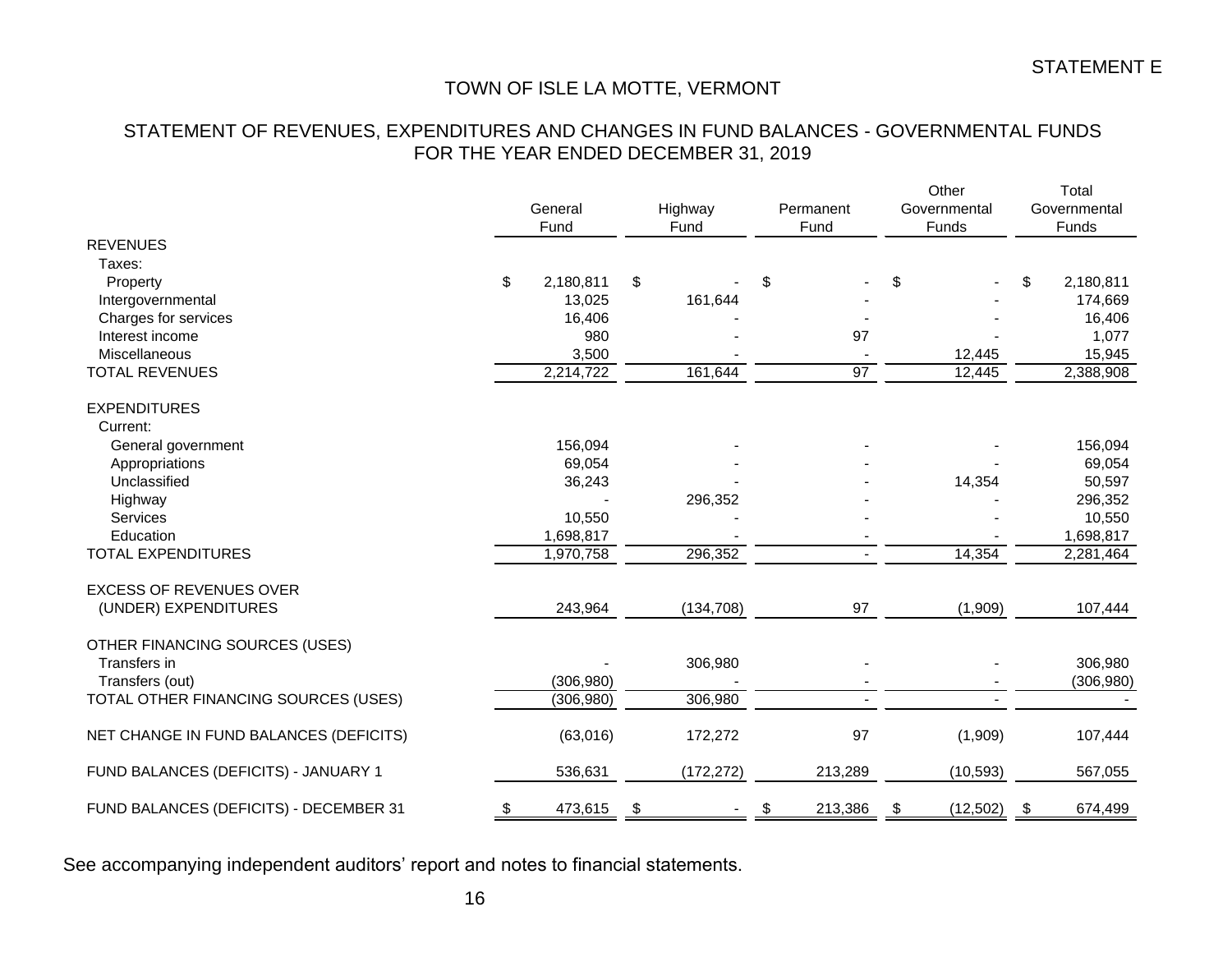## RECONCILIATION OF THE STATEMENT OF REVENUES, EXPENDITURES AND CHANGES IN FUND BALANCES OF GOVERNMENTAL FUNDS TO THE STATEMENT OF ACTIVITIES FOR THE YEAR ENDED DECEMBER 31, 2019

| Net change in fund balances - total governmental funds (Statement E)                                                                                                                                                 | $\mathcal{S}$ | 107,444  |
|----------------------------------------------------------------------------------------------------------------------------------------------------------------------------------------------------------------------|---------------|----------|
| Amounts reported for governmental activities in the Statement of Activities<br>(Statement B) are different because:                                                                                                  |               |          |
| Governmental funds report capital outlays as expenditures while governmental<br>activities report depreciation expense to be allocated to those expenditures over<br>the life of the assets:<br>Depreciation expense |               | (86,056) |
| Deferred outflows of resources are a consumption of net position by the<br>government that are applicable to a future reporting period and therefore are<br>not reported in the funds                                |               | 884      |
| Repayment of long-term debt principal is an expenditure in the governmental<br>funds, but the repayment reduces long-term obligations in the Statement of<br><b>Net Position</b>                                     |               | 9,000    |
| Deferred inflows of resources are an acquisition of net position by the<br>government that are applicable to a future reporting period and therefore are<br>not reported in the funds                                |               | 430      |
| Some expenses reported in the Statement of Activities do not require the use<br>of current financial resources and therefore are not reported as expenditures in<br>governmental funds:<br>Net pension liability     |               | (2,661)  |
| Change in net position of governmental activities (Statement B)                                                                                                                                                      | \$            | 29,041   |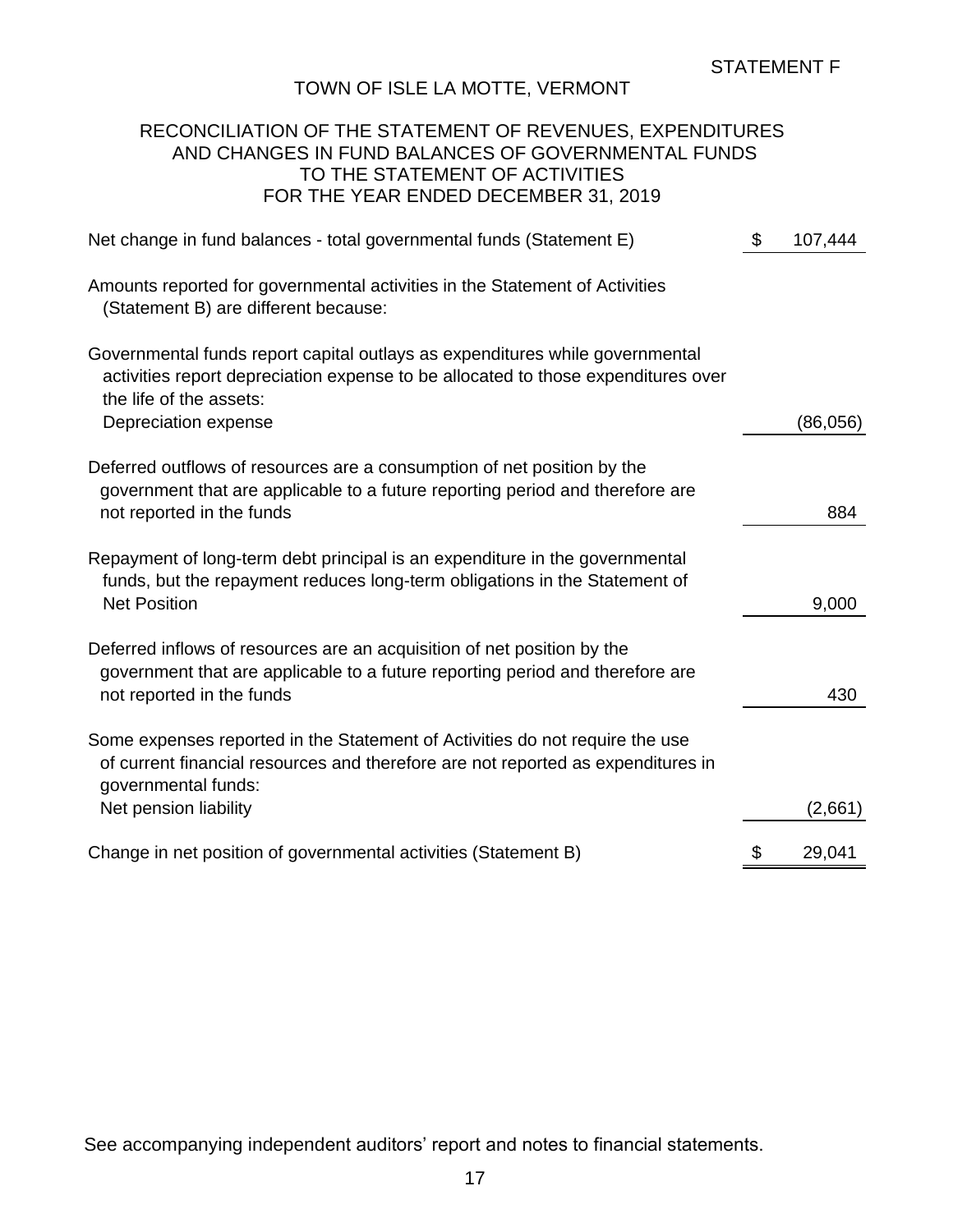#### NOTES TO FINANCIAL STATEMENTS DECEMBER 31, 2019

#### NOTE 1 - SUMMARY OF SIGNIFICANT ACCOUNTING POLICIES

#### *Reporting Entity*

The Town of Isle La Motte was incorporated under the laws of the State of Vermont. The Town operates under the selectmen-treasurer form of government and provides the following services: general government, appropriations, highway, services, education and unclassified.

The Town's financial statements are prepared in accordance with generally accepted accounting principles (GAAP). The Governmental Accounting Standards Board (GASB) is responsible for establishing GAAP for state and local governments through its pronouncements (Statements and Interpretations).

The Town's combined financial statements include all accounts and all operations of the Town. We have determined that the Town has no component units as described in GASB Statement No. 14 and amended by GASB Statements No. 39 and No. 61.

#### *Implementation of New Accounting Standards*

During the year ended December 31, 2019, the following statements of financial accounting standards issued by the Governmental Accounting Standards Board became effective:

Statement No. 83 "Certain Asset Retirement Obligations". This Statement establishes criteria for determining the timing and pattern of recognition of a liability and a corresponding deferred outflow of resources for AROs. This Statement requires that recognition occur when the liability is both incurred and reasonably estimable. The determination of when the liability is incurred should be based on the occurrence of external laws, regulations, contracts or court judgments, together with the occurrence of an internal event that obligates a government to perform asset retirement activities. Laws and regulations may require governments to take specific actions to retire certain tangible capital assets at the end of the useful lives of those capital assets, such as decommissioning nuclear reactors and dismantling and removing sewage treatment plants. Other obligations to retire tangible capital assets may arise from contracts or court judgments. Internal obligating events include the occurrence of contamination, placing into operation a tangible capital asset that is required to be retired, abandoning a tangible capital asset before it is placed into operation or acquiring a tangible capital asset that has an existing ARO. This Statement also requires disclosure of information about the nature of a government's AROs, the methods and assumptions used for the estimates of the liabilities and the estimated remaining useful life of the associated tangible capital assets. If an ARO (or portions thereof) has been incurred by a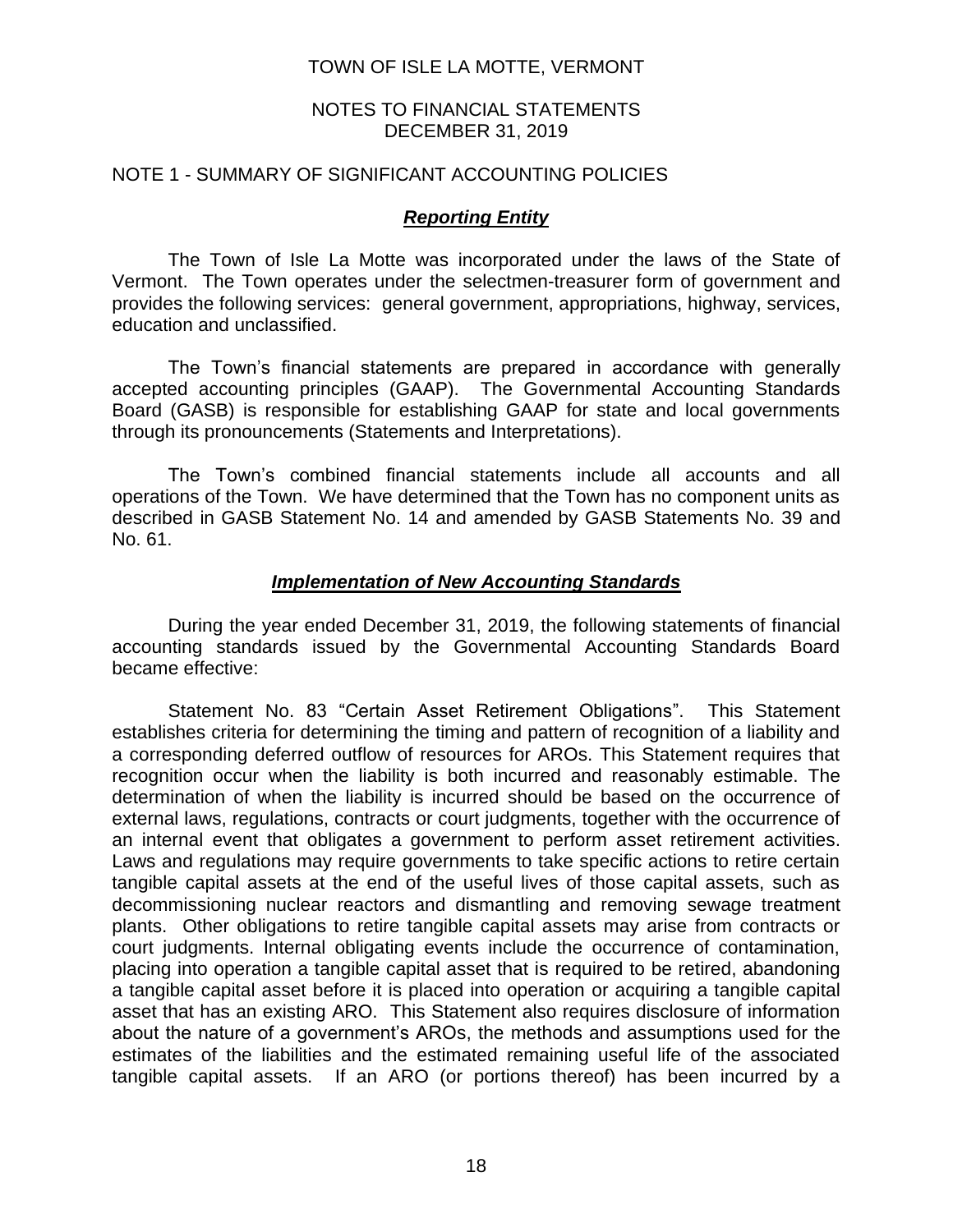## NOTES TO FINANCIAL STATEMENTS DECEMBER 31, 2019

## NOTE 1 - SUMMARY OF SIGNIFICANT ACCOUNTING POLICIES (CONTINUED)

government but is not yet recognized because it is not reasonably estimable, the government is required to disclose that fact and the reasons therefor. This Statement requires similar disclosures for a government's minority shares of AROs. Management has determined the impact of this Statement is not material to the financial statements.

Statement No. 84 "Fiduciary Activities". This Statement establishes criteria for identifying fiduciary activities of all state and local governments. The focus of the criteria generally is on (1) whether a government is controlling the assets of the fiduciary activity and (2) the beneficiaries with whom a fiduciary relationship exists. Separate criteria are included to identify fiduciary component units and postemployment benefit arrangements that are fiduciary activities. This Statement describes four fiduciary funds that should be reported, if applicable: (1) pension (and other employee benefit) trust funds, (2) investment trust funds, (3) private-purpose trust funds and (4) custodial funds. Custodial funds generally should report fiduciary activities that are not held in a trust or equivalent arrangement that meets specific criteria. This Statement also provides for recognition of a liability to the beneficiaries in a fiduciary fund when an event has occurred that compels the government to disburse fiduciary resources. Events that compel a government to disburse fiduciary resources occur when a demand for the resources has been made or when no further action, approval or condition is required to be taken or met by the beneficiary to release the assets. Management has determined the impact of this Statement is not material to the financial statements

Statement No. 88 "Certain Disclosures Related to Debt, Including Direct Borrowings and Direct Placements". This Statement defines debt for purposes of disclosure in notes to financial statements as a liability that arises from a contractual obligation to pay cash (or other assets that may be used in lieu of cash) in one or more payments to settle an amount that is fixed at the date the contractual obligation is established. This Statement requires that additional essential information related to debt be disclosed in notes to financial statements, including unused lines of credit; assets pledged as collateral for the debt; and terms specified in debt agreements related to significant events of default with finance-related consequences, significant termination events with finance-related consequences and significant subjective acceleration clauses. Management has determined the impact of this Statement is not material to the financial statements.

Statement No. 90 "Majority Equity Interests". This Statement defines a majority equity interest and specifies that a majority equity interest in a legally separate organization should be reported as an investment if a government's holding of the equity interest meets the definition of an investment. A majority equity interest that meets the definition of an investment should be measured using the equity method, unless it is held by a special-purpose government engaged only in fiduciary activities, a fiduciary fund or an endowment (including permanent and term endowments) or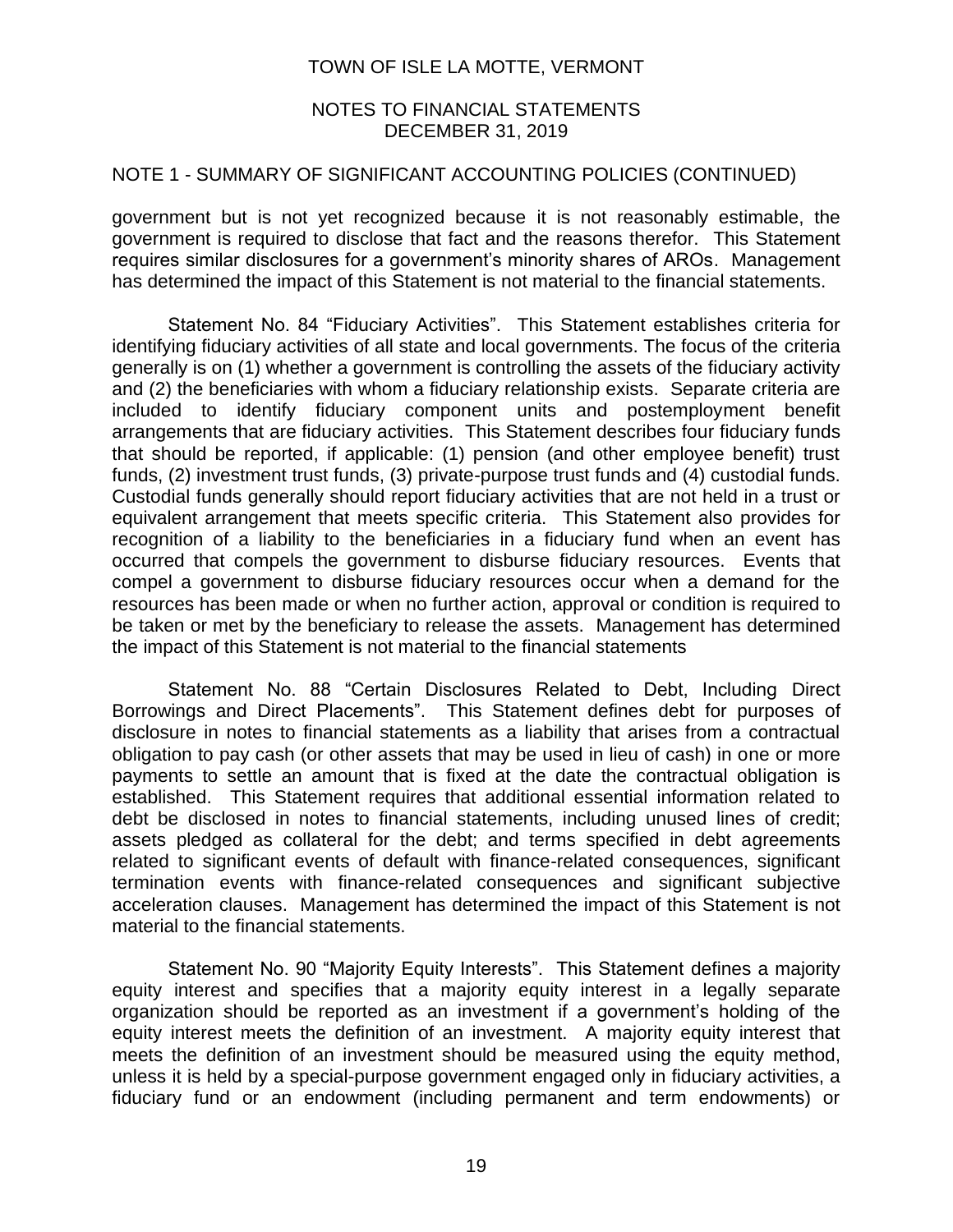## NOTES TO FINANCIAL STATEMENTS DECEMBER 31, 2019

## NOTE 1 - SUMMARY OF SIGNIFICANT ACCOUNTING POLICIES (CONTINUED)

permanent fund. Those governments and funds should measure the majority equity interest at fair value. For all other holdings of a majority equity interest in a legally separate organization, a government should report the legally separate organization as a component unit and the government or fund that holds the equity interest should report an asset related to the majority equity interest using the equity method. This Statement establishes that ownership of a majority equity interest in a legally separate organization results in the government being financially accountable for the legally separate organization and, therefore, the government should report that organization as a component unit. Management has determined the impact of this Statement is not material to the financial statements.

## *Government-Wide and Fund Financial Statements*

The Town's basic financial statements include both government-wide (reporting the Town as a whole) and fund financial statements (reporting the Town's major funds).

In the government-wide Statement of Net Position, the governmental activities column is (a) presented on a consolidated basis by column and (b) is reported on a full accrual, economic resources basis, which recognizes all long-term assets and receivables as well as long-term debt and obligations. The Town's net position is reported in three parts – net investment in capital assets; restricted net position; and unrestricted net position. The Town first utilizes restricted resources to finance qualifying activities.

Both the government-wide and fund financial statements categorize primary activities as governmental. The Town categorizes all activities of the entity as governmental.

The government-wide Statement of Activities reports both the gross and net cost of each of the Town's functions (general government, public safety, etc.) excluding fiduciary activities. The functions are also supported by general government revenues (property taxes, certain intergovernmental revenues, miscellaneous revenues, etc.). The Statement of Activities reduces gross expenses (including depreciation) by related program revenues, operating and capital grants. Program revenues must be directly associated with the function. Operating grants include operating-specific and discretionary (either operating or capital) grants while the capital grants column reflects capital-specific grants. For the most part, the interfund activity has been eliminated from these government-wide financial statements.

The net costs (by function) are normally covered by general revenue (taxes, certain intergovernmental revenues and charges for services, etc.).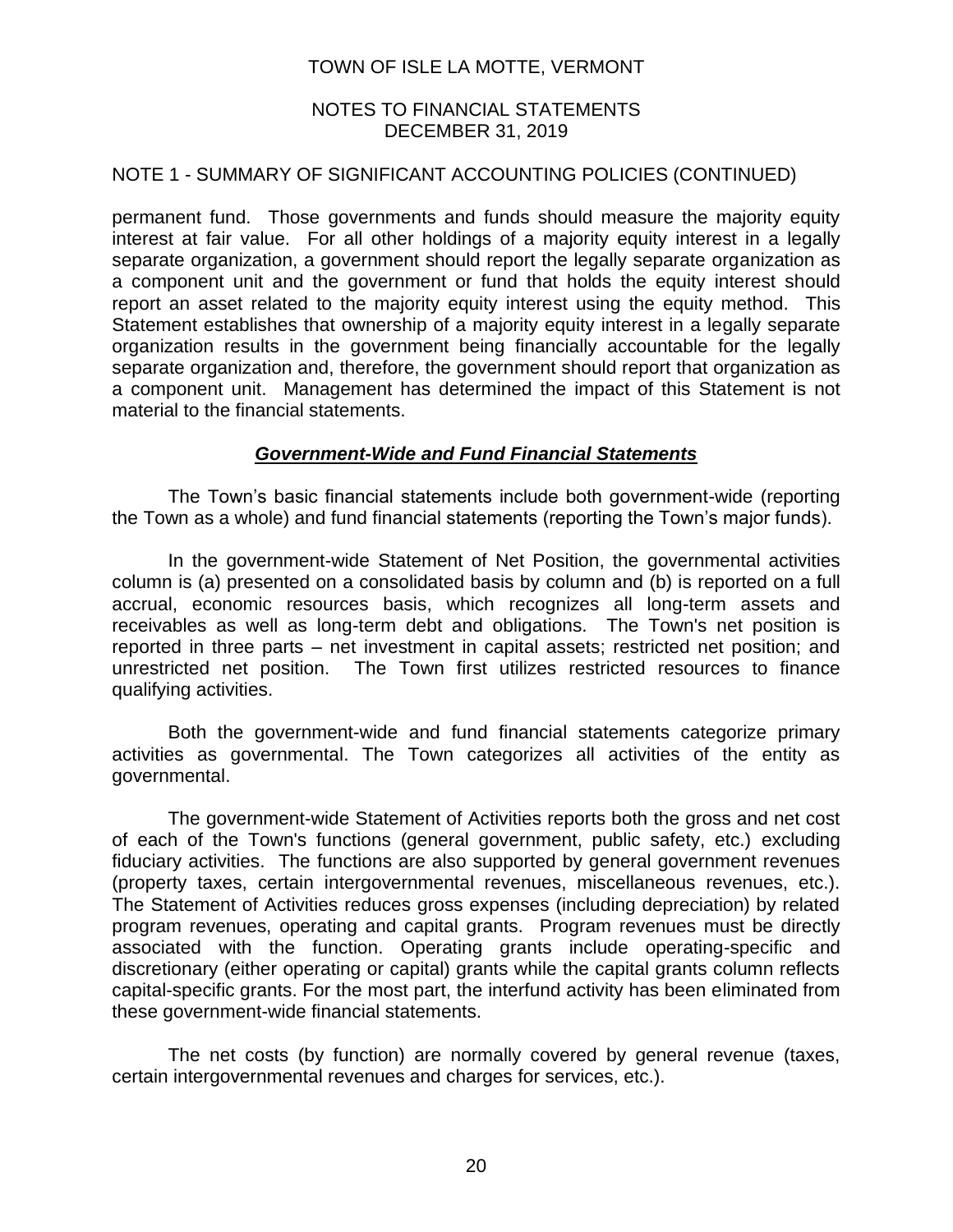## NOTES TO FINANCIAL STATEMENTS DECEMBER 31, 2019

## NOTE 1 - SUMMARY OF SIGNIFICANT ACCOUNTING POLICIES (CONTINUED)

The Town does not allocate indirect costs. All costs are charged directly to the corresponding department.

The government-wide focus is more on the sustainability of the Town as an entity and the change in the Town's net position resulting from the current year's activities.

## *Measurement Focus - Basic Financial Statements and Fund Financial Statements*

The financial transactions of the Town are reported in the individual funds in the fund financial statements. Each fund is accounted for by providing a separate set of self-balancing accounts that comprise its assets, deferred outflows of resources, liabilities, deferred inflows of resources, fund balances, revenues and expenditures/expenses. The various funds are reported by generic classification within the financial statements. Both fiduciary funds and component units that are fiduciary in nature have been excluded from these financial statements. The following fund types are used by the Town:

## 1. Governmental Funds:

The focus of the governmental funds' measurement (in the fund statements) is upon determination of financial position (sources, uses and balances of financial resources) rather than upon net income. The following is a description of the governmental funds of the Town:

#### Major Funds

- a. The General Fund is the general operating fund of the Town. It is used to account for all financial resources except those required to be accounted for in another fund.
- b. The Highway Fund is used to account for financial resources to be used for the acquisition or construction of major capital facilities or equipment.
- c. The Permanent Fund is used to account for assets held by the Town that are legally restricted and unless otherwise specified, only earnings and not principal, may be used for purposes that benefit the Town or its citizenry. The Town's policy for authorizing and spending investment income follows State statutes.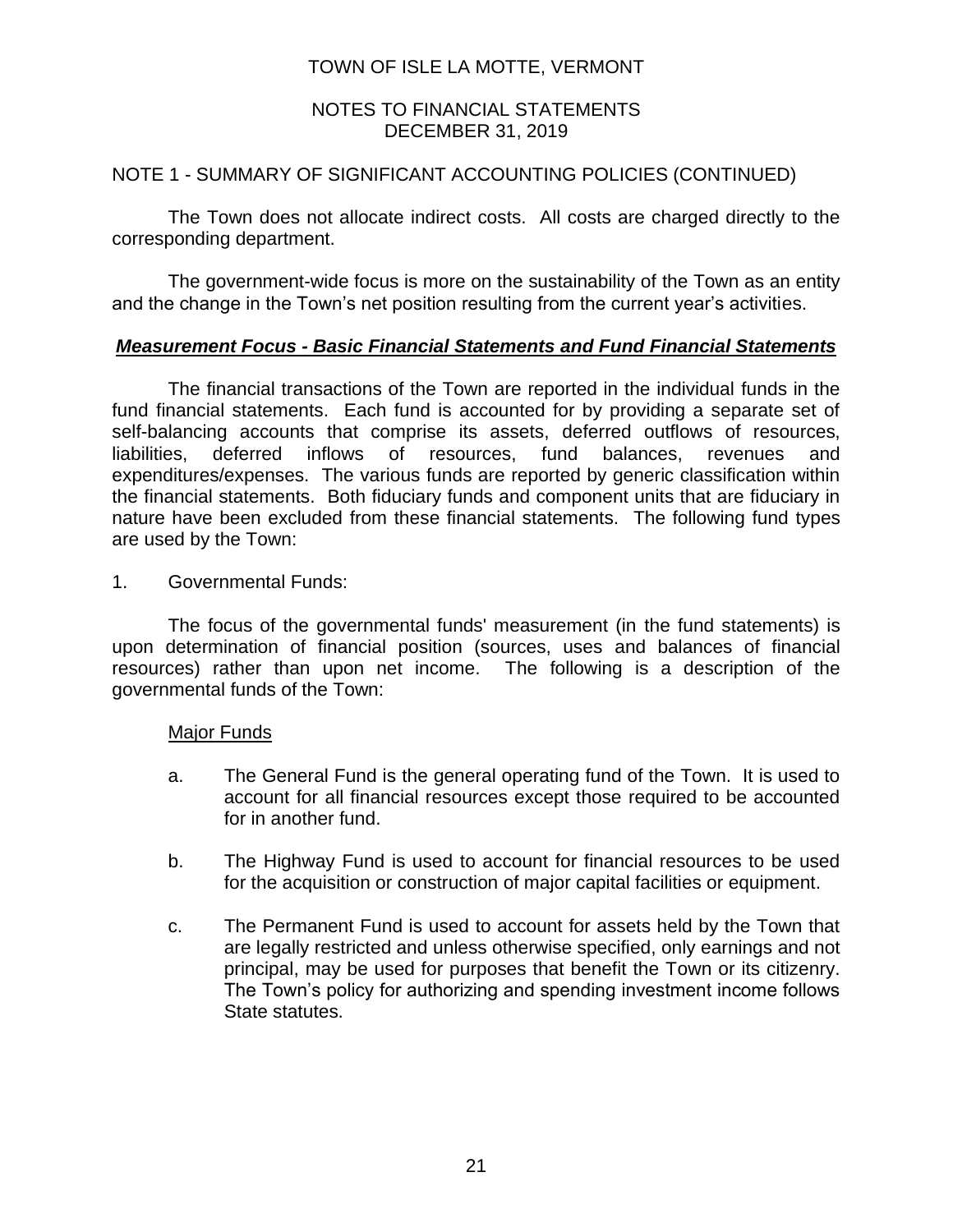## NOTES TO FINANCIAL STATEMENTS DECEMBER 31, 2019

#### NOTE 1 - SUMMARY OF SIGNIFICANT ACCOUNTING POLICIES (CONTINUED)

#### **Nonmajor Fund**

d. Special Revenue Funds are used to account for the proceeds of specific revenue sources that are legally restricted to expenditures for specified purposes.

The emphasis in fund financial statements is on the major funds in the governmental activity category. Nonmajor funds by category are summarized into a single column, GASB Statement No. 34 sets forth minimum criteria (percentage of the assets, deferred outflows of resources, liabilities, deferred inflows of resources, revenues or expenses of either the fund category or the governmental and enterprise combined) for the determination of major funds. The nonmajor funds are combined in a column in the fund financial statements.

#### *Basis of Accounting*

Basis of accounting refers to when revenues and expenditures or expenses are recognized in the accounts and reported in the financial statements. Basis of accounting relates to the timing of the measurements made, regardless of the measurement focus applied.

1. Accrual

Governmental activities in the government-wide financial statements are presented on the accrual basis of accounting. Revenues are recognized when earned and expenses are recognized when incurred.

2. Modified Accrual

The governmental fund financial statements are presented on the modified accrual basis of accounting. Under the modified accrual basis of accounting, revenues are recorded when susceptible to accrual; i.e., both measurable and available. "Available" means collectible within the current period or soon enough thereafter to be used to pay liabilities of the current period. Expenditures are generally recognized under the modified accrual basis of accounting when the related liability is incurred. The exception to this general rule is that principal and interest on general obligation long-term debt, if any, is recognized when due.

#### *Budget*

The Town's policy is to adopt an annual budget for operations. The budget is presented on the modified accrual basis of accounting which is consistent with generally accepted accounting principles.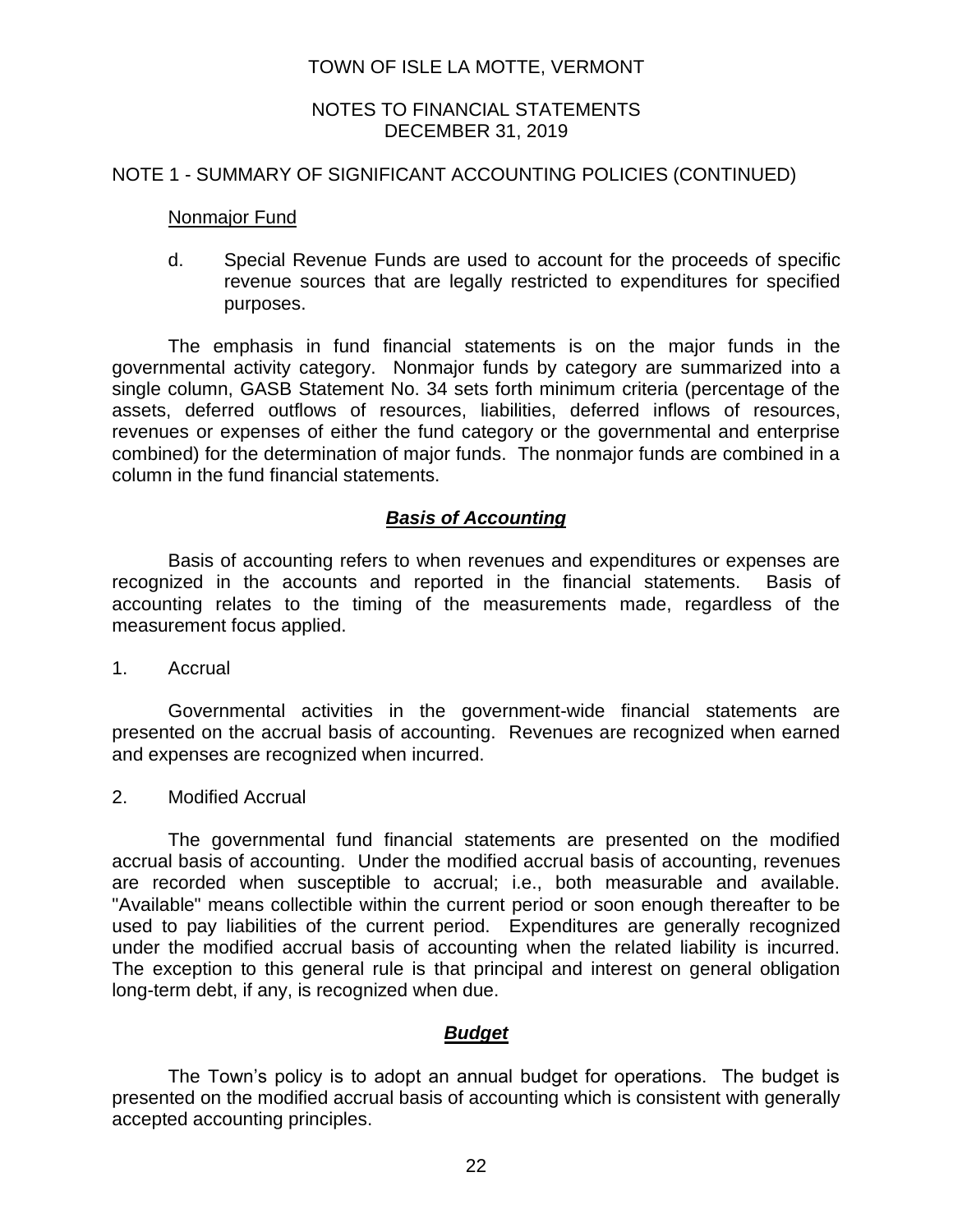## NOTES TO FINANCIAL STATEMENTS DECEMBER 31, 2019

## NOTE 1 - SUMMARY OF SIGNIFICANT ACCOUNTING POLICIES (CONTINUED)

The following procedures are followed in establishing budgetary data reflected in the financial statements:

- 1. Early in the second half of the year the Town prepares a budget for the fiscal year beginning January 1. The operating budget includes proposed expenditures and the means of financing them.
- 2. A meeting of the inhabitants of the Town was called for the purpose of adopting the proposed budget after public notice of the meeting was given.
- 3. The budget was adopted subsequent to passage by the inhabitants of the Town.

## *Deposits and Investments*

The Town's cash and cash equivalents are considered to be cash on hand, demand deposits and short-term investments with original maturities of three months or less from the date of acquisition.

It is the Town's policy to value investments at fair value. None of the Town's investments are reported at amortized cost. The Town Treasurer is authorized by State Statutes to invest all excess funds in the following:

- Obligations of the U.S. Government, its agencies and instrumentalities
- Certificates of deposits and other evidences of deposits at banks, savings and loan associations and credit unions
- Repurchase agreements
- Money market mutual funds

The Town of Isle La Motte has no formal investment policy but instead follows the State of Vermont Statutes.

## *Receivables*

Receivables include amounts due from governmental agencies. All receivables are current and therefore due within one year. Receivables are reported net of an allowance for uncollectible accounts and revenues net of uncollectibles. Allowances are reported when accounts are proven to be uncollectible. The allowance for uncollectible accounts is estimated to be \$0 as of December 31, 2019. Allowances for uncollectible accounts netted with accounts receivable and loan receivable were \$154,287 for the year ended December 31, 2019.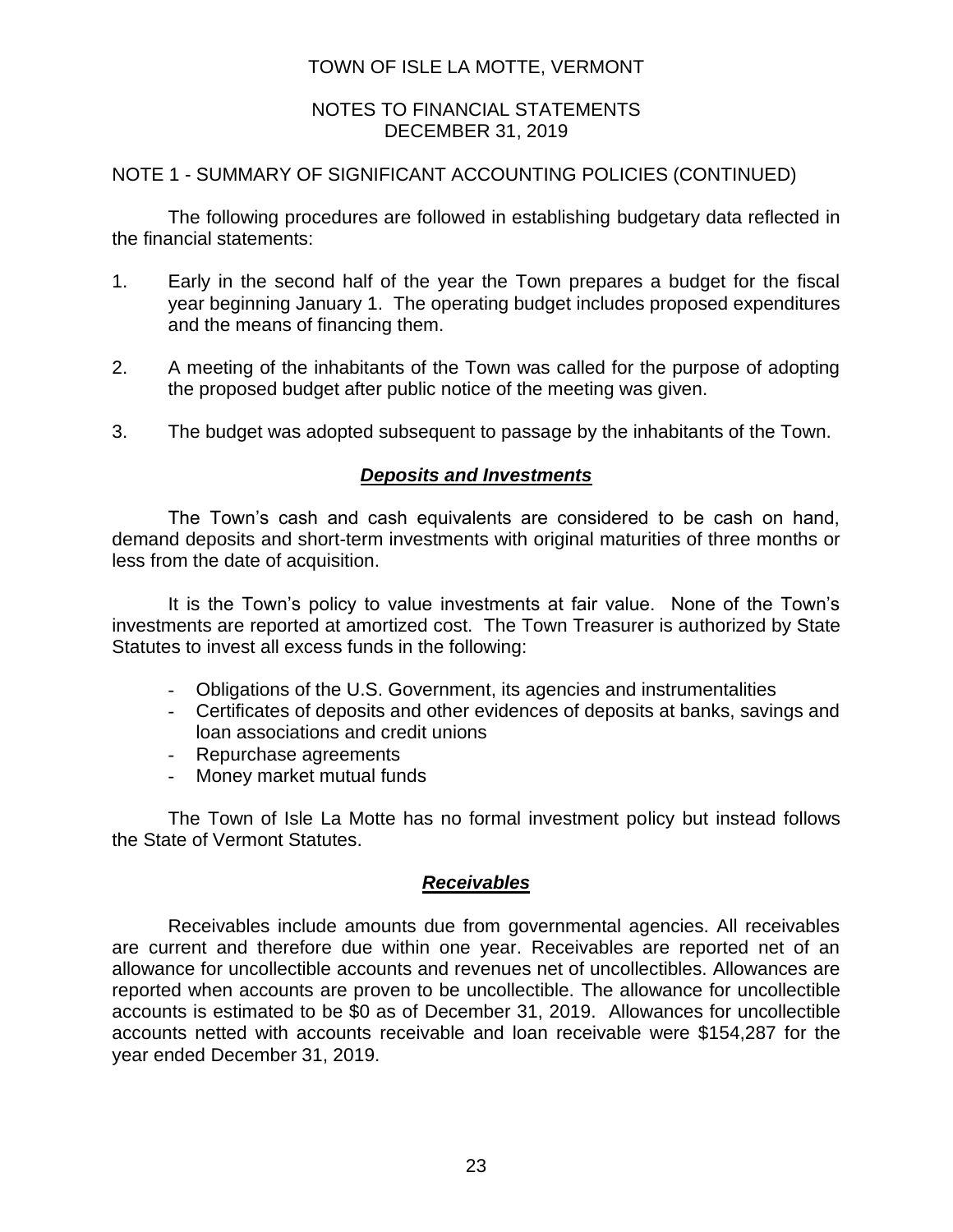## NOTES TO FINANCIAL STATEMENTS DECEMBER 31, 2019

## NOTE 1 - SUMMARY OF SIGNIFICANT ACCOUNTING POLICIES (CONTINUED)

## *Prepaid Items*

Certain payments to vendors reflect costs applicable to future accounting periods and are recorded as prepaid items.

## *Interfund Receivables and Payables*

Transactions between funds that are representative of lending/borrowing arrangements outstanding at the end of the fiscal year are referred to as "due to/from other funds". While these balances are reported in fund financial statements, certain eliminations are made in the preparation of the government-wide financial statements. Any residual balances outstanding between governmental activities and business-type activities are reported in the governmental-wide financial statements as "internal balances".

## *Transactions Between Funds*

Legally authorized transfers are treated as interfund transfers and are included in the results of operations of Governmental Funds.

#### *Capital Assets*

Capital assets purchased or acquired with an original cost of \$5,000 or more are reported at historical cost or estimated historical cost. Contributed assets are reported at fair market value as of the date received. Additions, improvements and other capital outlays that significantly extend the useful life of an asset are capitalized. Infrastructure such as streets, traffic signals and signs are capitalized. Other costs incurred for repairs and maintenance are expensed as incurred. Depreciation on all assets is provided on the straight-line basis over the estimated useful lives.

The assets are valued at historical cost when available and estimated historical cost where actual invoices or budgetary data was unavailable. Donated fixed assets are valued at their estimated fair market value on the date received. All retirements have been recorded by eliminating the net carrying values.

Infrastructure assets include roads, bridges, underground pipe (other than related to independently owned utilities), traffic signals, etc. These infrastructure assets are likely to be the largest asset class of the Town. The Town has not retroactively recorded infrastructure.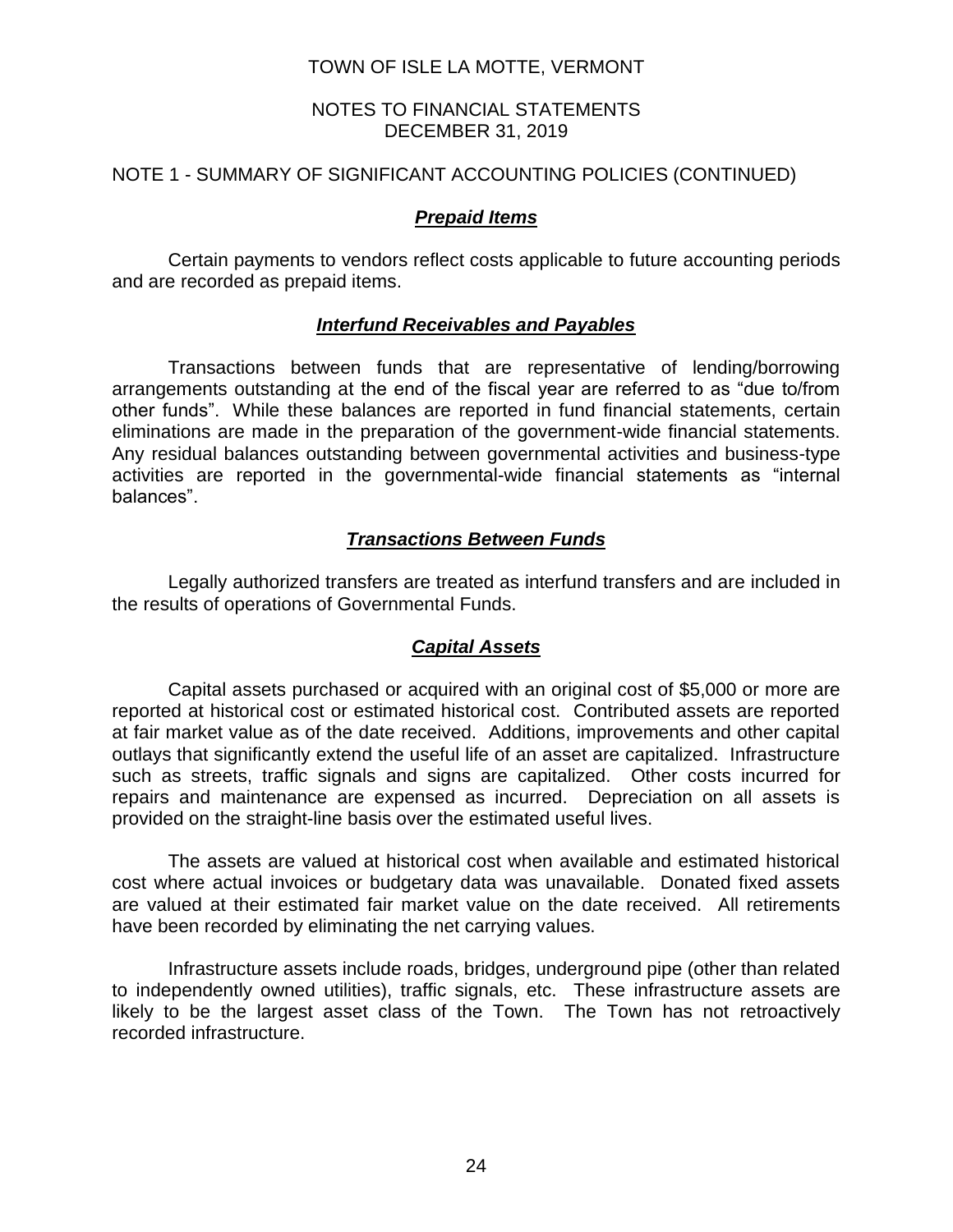## NOTES TO FINANCIAL STATEMENTS DECEMBER 31, 2019

#### NOTE 1 - SUMMARY OF SIGNIFICANT ACCOUNTING POLICIES (CONTINUED)

Estimated useful lives are as follows:

| <b>Buildings</b>        | $20 - 50$ years |
|-------------------------|-----------------|
| Infrastructure          | 50 - 100 years  |
| Machinery and equipment | $3 - 50$ years  |
| Vehicles                | $3 - 25$ years  |

## *Long-term Obligations*

The accounting treatment of long-term obligations depends on whether the assets are used in governmental fund operations or proprietary fund operations and whether they are reported in the government-wide or fund financial statements.

All long-term obligations to be repaid from governmental and business-type resources are reported as liabilities in government-wide statements. The long-term obligations consist of notes from direct borrowings payable and net pension liability.

Long-term debt for governmental funds is not reported as liabilities in the fund financial statements. The debt proceeds are reported as other financing sources and payment of principal and interest reported as expenditures. The accounting for proprietary fund is the same in the fund statements as it is in the government-wide statements.

## *Pensions*

For purposes of measuring the net pension liability, deferred outflows of resources and deferred inflows of resources related to pensions and pension expense, information about the fiduciary net position of the Vermont Municipal Employees' Retirement System (VMERS) Plans and additions to/deductions from the VMERS Plan's fiduciary net position have been determined on the same basis as they are reported by the VMERS Plan. For this purpose, benefit payments (including refunds of employee contributions) are recognized when due and payable in accordance with the benefit terms. Investments are reported at fair value.

## *Net Position*

Net position represents the difference between all other elements in a statement of financial position. Net position invested in capital assets, net of related debt consists of capital assets, net of accumulated depreciation, reduced by the outstanding balances of any borrowing used for those assets and adding back unspent proceeds. Net position is reported as restricted when there are limitations imposed on its use either through enabling legislations adopted by the Town or through external restrictions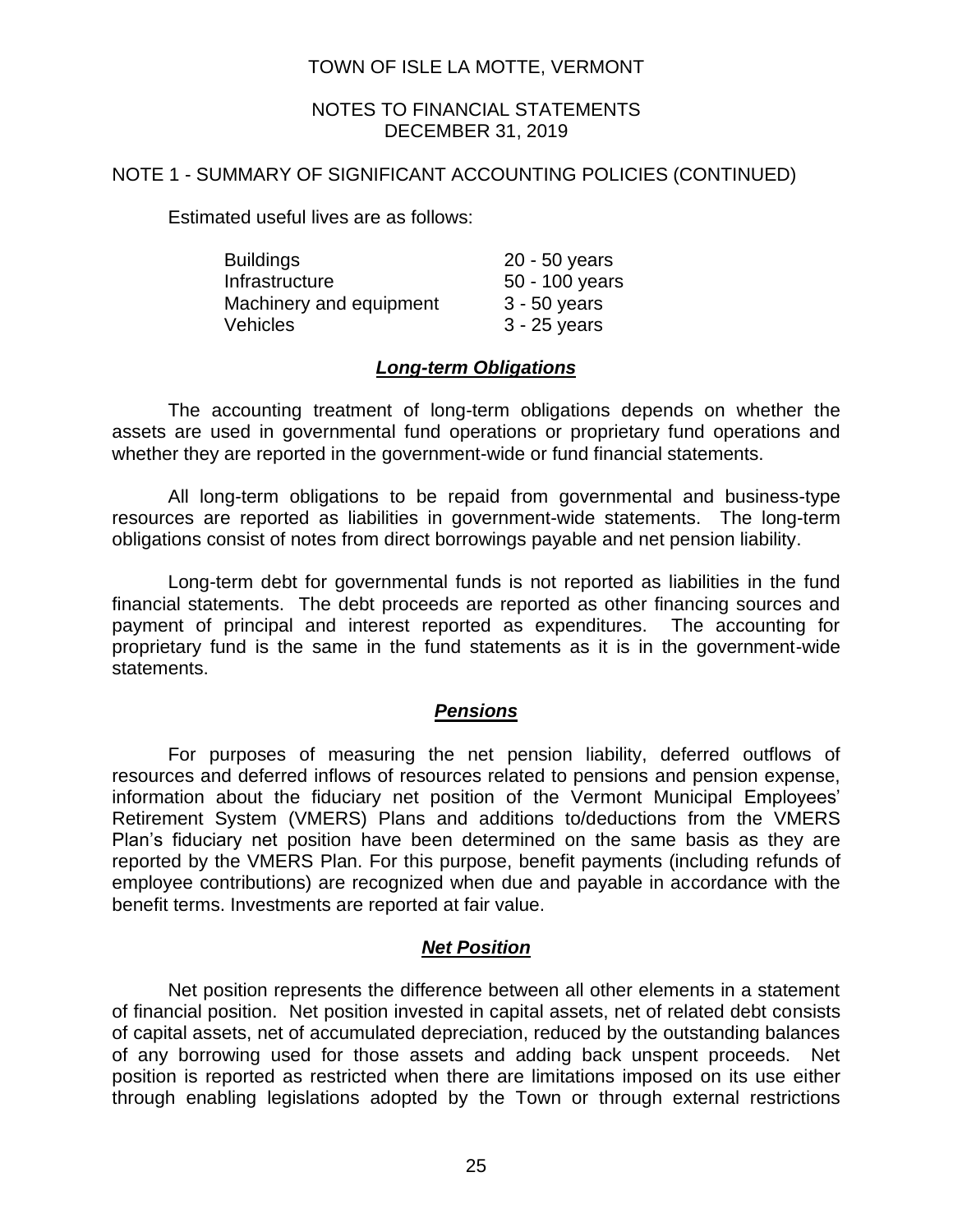#### NOTES TO FINANCIAL STATEMENTS DECEMBER 31, 2019

#### NOTE 1 - SUMMARY OF SIGNIFICANT ACCOUNTING POLICIES (CONTINUED)

imposed by creditors, grantors or laws or regulations of other governments. Unrestricted net position is the net amount of the assets, deferred outflows of resources, liabilities and deferred inflows of resources that are not included in the determination of net investment in capital assets or restricted net position.

## *Fund Balance*

In the fund financial statements, fund balance for governmental funds is reported in classifications that comprise a hierarchy based primarily on the extent to which the Town is bound to honor constraints on the specific purpose for which amounts in the funds can be spent. Fund balance is reported in five components – nonspendable, restricted, committed, assigned and unassigned.

Nonspendable – This includes amounts that cannot be spent either because they are not in spendable form or because they are legally or contractually required to be maintained intact.

Restricted – This includes amounts that can be spent only for specific purposes because of constitutional provisions or enabling legislation or because of constraints that are externally imposed by creditors, grantors, contributors or the laws or regulations of other governments.

Committed – This includes amounts that can be used only for specific purposes determined by a formal action of the inhabitants of the Town. The inhabitants of the Town through Town meetings are the highest level of decision-making authority of the Town. Commitments may be established, modified or rescinded only through a Town meeting vote.

Assigned – This includes amounts that do not meet the criteria to be classified as restricted or committed but that are intended to be used for specific purposes. The authority for assigning fund balance is expressed by the Selectboard.

Unassigned – This includes all other spendable amounts. The general fund is the only fund that reports a positive unassigned fund balance amount. Other governmental funds besides the general fund can only report a negative unassigned fund balance amount.

When an expenditure is incurred for purposes for which both restricted and unrestricted fund balances are available, the Town considers restricted funds to have been spent first. When an expenditure is incurred for which committed, assigned or unassigned fund balances are available, the Town considers amounts to have been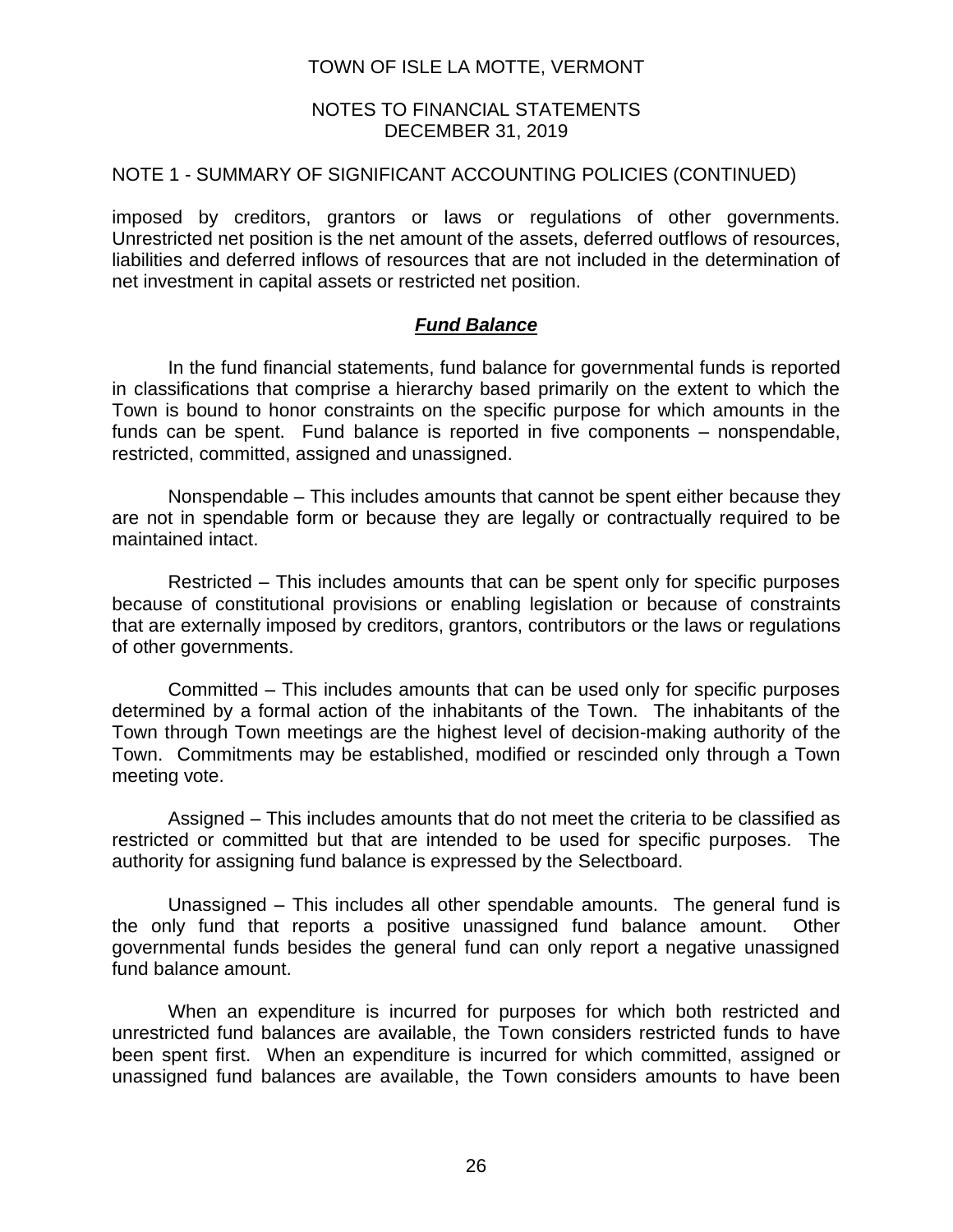## NOTES TO FINANCIAL STATEMENTS DECEMBER 31, 2019

## NOTE 1 - SUMMARY OF SIGNIFICANT ACCOUNTING POLICIES (CONTINUED)

spent first out of committed funds, then assigned funds and finally unassigned funds, as needed, unless the Town meeting vote has provided otherwise in its commitment or assignment actions.

## *Deferred Outflows and Inflows of Resources*

In addition to assets, the statement of financial position and/or balance sheet will at times report a separate section for deferred outflows of resources. This separate financial statement element, *deferred outflows of resources*, represents a consumption of net position that applies to a future period(s) and so will not be recognized as an outflow of resources (expense/expenditure) until then. The Town currently has one type of this item, deferred outflows related to pensions. This item is reported in the statement of net position.

In addition to liabilities, the statement of financial position and/or balance sheet will at times report a separate section for deferred inflows of resources. This separate financial statement element, *deferred inflows of resources*, represents an acquisition of net position that applies to a future period(s) and so will not be recognized as an inflow of resources (revenue) until that time. Deferred tax revenues, which arises only under a modified accrual basis of accounting, qualifies for reporting in this category. Accordingly, this item is reported in the governmental funds balance sheet. Prepaid taxes also qualify for reporting in this category. This item is reported in both the statements of net position and governmental funds balance sheet. Deferred inflows related to pensions qualify for reporting in this category as well. This item is reported only in the statement of net position. All items in this category are deferred and recognized as an inflow of resources in the period that the amounts become available.

#### **Revenue Recognition - Property Taxes - Modified Accrual Basis**

The Town's property tax for the current year was levied July 1, 2018 on the assessed value listed as of April 1, 2018, for all real and personal property located in the Town. Taxes were due on September 1, 2018, December 1, 2018, March 1, 2019 and June 1, 2019. Payments received after the due dates were charged interest of 1% per month. Payments received after June 2, 2019 were considered delinquent and subject to a penalty of 8% plus interest accrued at 1% per month.

Property tax revenues are recognized when they become available. Available includes those property tax receivables collected by June 1. The remaining receivables due for the current fiscal year have been recorded as deferred revenues. Tax liens are placed on real property within twenty-four months following the tax commitment date if taxes are delinquent. The Town has the authority to foreclose on property two months after the filing of the lien if tax liens and associated costs remain unpaid.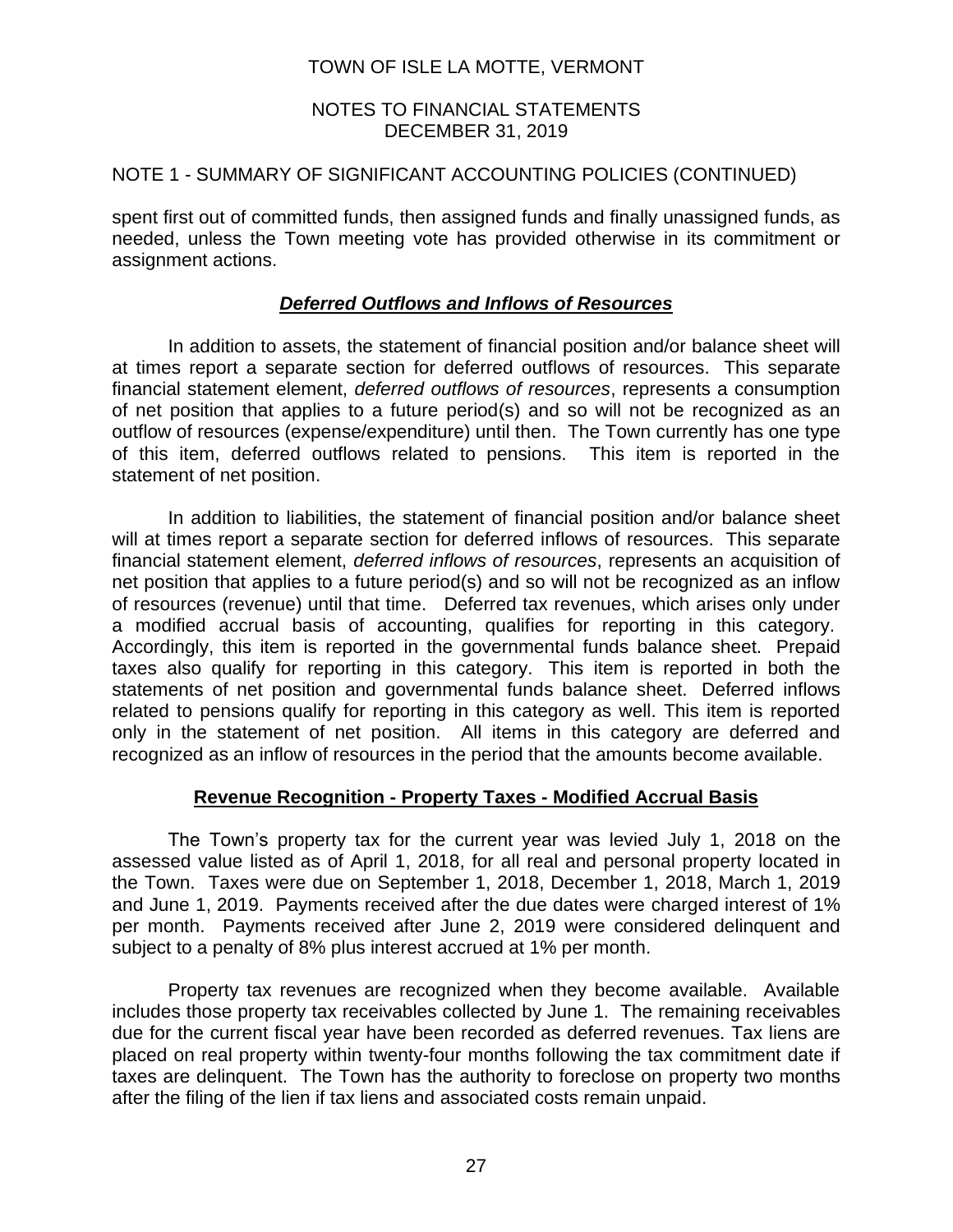## NOTES TO FINANCIAL STATEMENTS DECEMBER 31, 2019

## NOTE 1 - SUMMARY OF SIGNIFICANT ACCOUNTING POLICIES (CONTINUED)

## *Program Revenues*

Program revenues include all directly related income items applicable to a particular program (charges to customers or applicants for goods, services or privileges provided; operating capital grants and contributions, including special assessments).

## *Encumbrance Accounting*

Encumbrances are not liabilities and, therefore, are not recorded as expenditures until receipt of material or service. For budgetary purposes, appropriations lapse at fiscal year-end. The Town does not utilize encumbrance accounting for its general fund.

#### *Use of Estimates*

During the preparation of the Town's financial statements, management is required to make estimates and assumptions that affect the reported amounts of assets, liabilities and disclosure of contingent items as of the date of the financial statements and the reported amounts of revenues and expenses/expenditures during the reporting period. Actual results may differ from these estimates.

#### NOTE 2 - DEPOSITS AND INVESTMENTS

The Town's investment policies, which follow state statutes, authorize the Town to invest in obligations of the U.S. Treasury, agencies and instrumentalities, other states and Canada, provided such securities are rated within the three highest grades by an approved rating service of the State of Vermont, corporate stocks and bonds within statutory limits, financial institutions, mutual funds and repurchase agreements. These investment policies apply to all Town funds.

Custodial credit risk for deposits is the risk that, in the event of a failure of a depository financial institution, the Town will not be able to recover its deposits or will not be able to recover collateral securities that are in possession of an outside party. The Town does not have a policy covering custodial credit risk. However, the Town maintains deposits in qualifying financial institutions that are a member of the FDIC or NCUSIF. Town funds that may exceed insurance limits are fully collateralized with securities held by the financial institution in the Town's name.

At December 31, 2019, the Town's cash balances of \$1,595,346 were comprised of bank balances of \$1,609,625, of which \$314,759 were insured by federal depository insurance and consequently were not exposed to custodial credit risk. The remaining bank balances of \$1,294,866 were collateralized with securities held by the financial institution in the Town's name.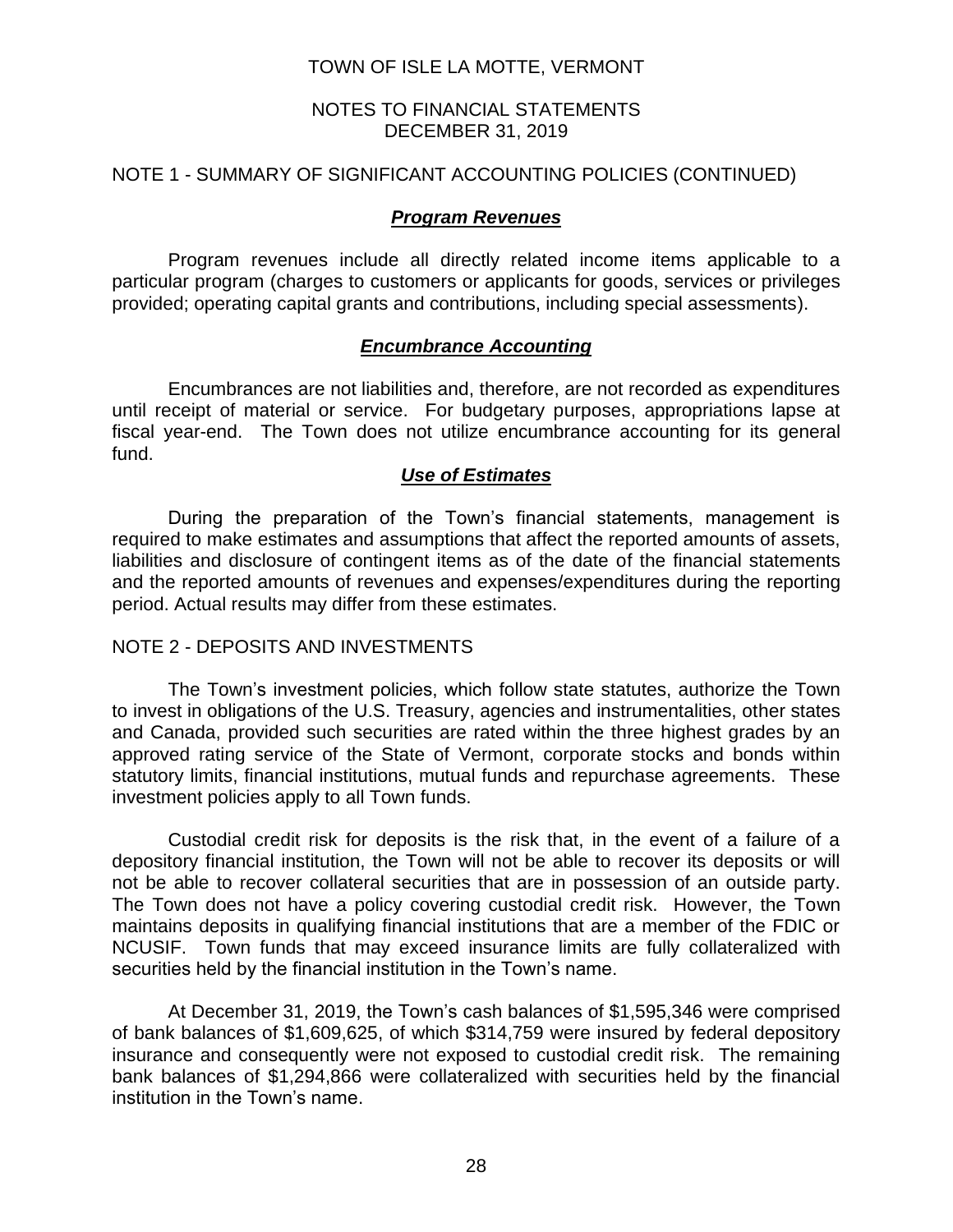## NOTES TO FINANCIAL STATEMENTS DECEMBER 31, 2019

## NOTE 2 - DEPOSITS AND INVESTMENTS (CONTINUED)

|                       | Bank           |  |  |
|-----------------------|----------------|--|--|
| <b>Account Type</b>   | <b>Balance</b> |  |  |
|                       |                |  |  |
| Checking accounts     | \$<br>30,000   |  |  |
| Repurchase agreement  | 1,514,866      |  |  |
| Money market accounts | 64,759         |  |  |
|                       | 1,609,625      |  |  |

At December 31, 2019, the Town had no investments.

Credit risk – Statutes for the State of Vermont authorize the Town to invest in obligations of the U.S. Treasury, agencies and instrumentalities, certificates of deposits and other evidences of deposits at banks, savings and loan associations and credit unions, repurchase agreements and money market mutual funds. The Town does not have an investment policy on credit risk. Generally, the Town invests excess funds in savings accounts and various insured certificates of deposit.

Interest rate risk – is the risk that changes in interest rates will adversely affect the fair value of an investment. The Town does not have a formal investment policy that limits investment maturities as a means of managing its exposure to fair value losses arising from fluctuations in interest rates.

## NOTE 3 - INTERFUND RECEIVABLES AND PAYABLES

Interfund balances at December 31, 2019 consisted of the following individual fund receivables and payables:

|                                | <b>Receivables</b> |            | Payables |
|--------------------------------|--------------------|------------|----------|
|                                |                    | (Due From) | (Due To) |
| General fund                   |                    | 21,563     | 8,976    |
| Nonmajor special revenue funds |                    | 8,976      | 21,563   |
|                                |                    | 30,539     | 30,539   |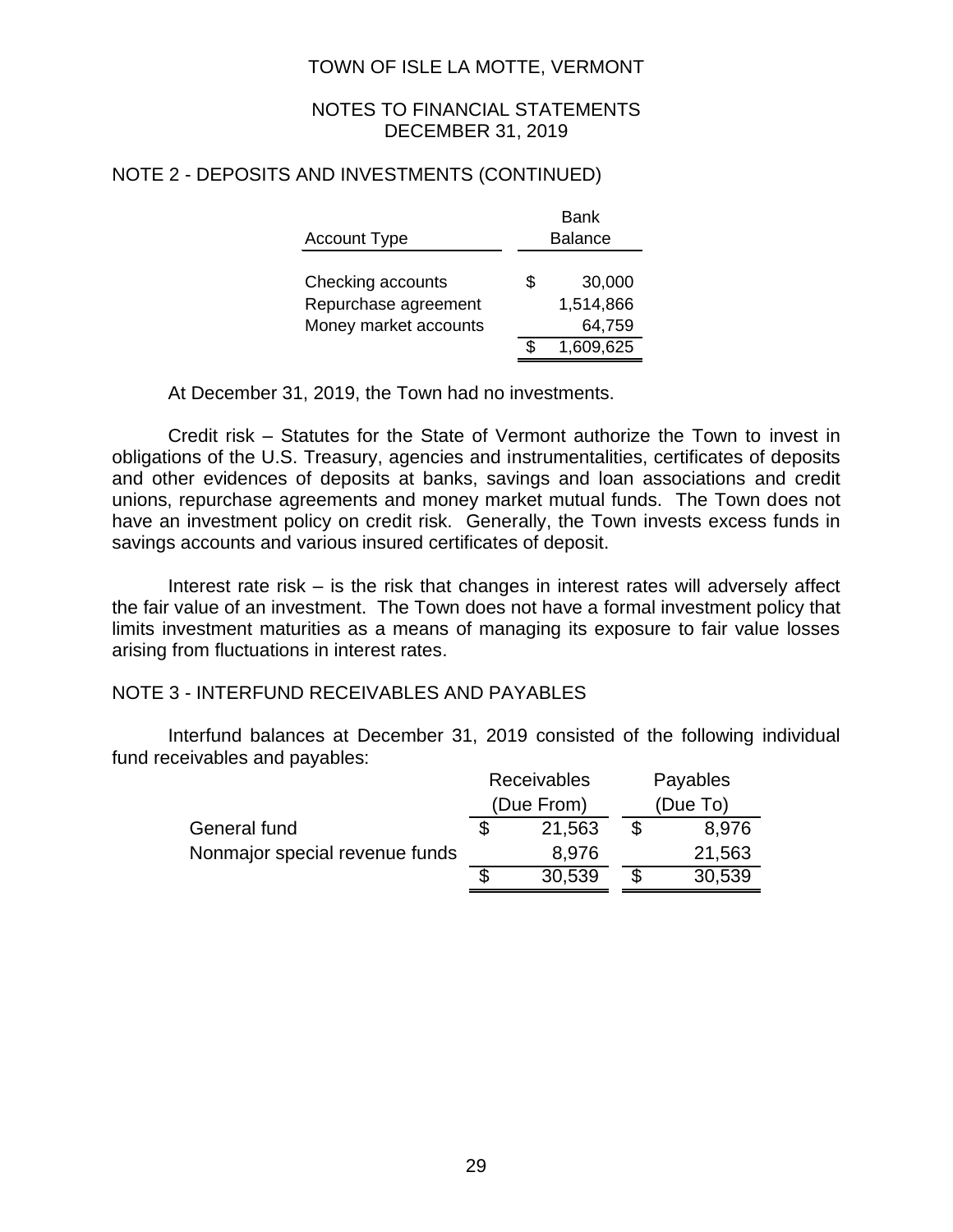#### NOTES TO FINANCIAL STATEMENTS DECEMBER 31, 2019

## NOTE 4 - CAPITAL ASSETS

The following is a summary of changes in capital assets for the year ended December 31, 2019:

|                            | <b>Balance</b> |             |    |                  |    |                  | <b>Balance</b> |               |  |
|----------------------------|----------------|-------------|----|------------------|----|------------------|----------------|---------------|--|
|                            |                | 1/1/19      |    | <b>Additions</b> |    | <b>Disposals</b> |                | 12/31/19      |  |
| Non-depreciated assets:    |                |             |    |                  |    |                  |                |               |  |
| Land                       | \$             | 108,000     | \$ |                  | \$ |                  | \$             | 108,000       |  |
|                            |                | 108,000     |    |                  |    |                  |                | 108,000       |  |
| Depreciated assets:        |                |             |    |                  |    |                  |                |               |  |
| Buildings and improvements | \$             | 145,500     | \$ |                  | \$ |                  | \$             | 145,500       |  |
| Infrastructure             |                | 1,152,074   |    |                  |    |                  |                | 1,152,074     |  |
|                            |                | 1,297,574   |    |                  |    |                  |                | 1,297,574     |  |
| Less accumulated           |                |             |    |                  |    |                  |                |               |  |
| depreciation:              |                | (1,028,907) |    | (86,056)         |    |                  |                | (1, 114, 963) |  |
| Net depreciated assets     |                | 268,667     |    | (86,056)         |    |                  |                | 182,611       |  |
| Net capital assets         |                | 376,667     | \$ | (86,056)         | \$ |                  | \$             | 290,611       |  |
| Current year depreciation: |                |             |    |                  |    |                  |                |               |  |
| General government         |                |             |    |                  |    |                  | \$             | 340           |  |
| Highway                    |                |             |    |                  |    |                  |                | 85,716        |  |
| Total depreciation expense |                |             |    |                  |    |                  | \$             | 86,056        |  |

#### NOTE 5 - LONG-TERM DEBT

The following is a summary of changes in long-term debt for the year ended December 31, 2019:

|                    | <b>Balance</b> |           |               |                | Current |
|--------------------|----------------|-----------|---------------|----------------|---------|
|                    | 1/1/19         |           |               | <b>Balance</b> | Year    |
|                    | (Restated)     | Additions | Deletions     | 12/31/19       | Portion |
| Notes from direct  |                |           |               |                |         |
| borrowings payable | 162.726        | ۰         | \$<br>(9,000) | \$<br>153,726  | 128.726 |

The following is a summary of the outstanding notes from direct borrowings payable on December 31, 2019:

\$161,292 Promissory mortgage note to Trustees of Public Funds, secured by three lots, interest is paid annually at a fixed rate of 0.75% or \$898. Principal is due on December 31, 2019. The promissory note and agreement with the Trustees of Public Funds expired on December 31, 2019.<br>
\$ 119,726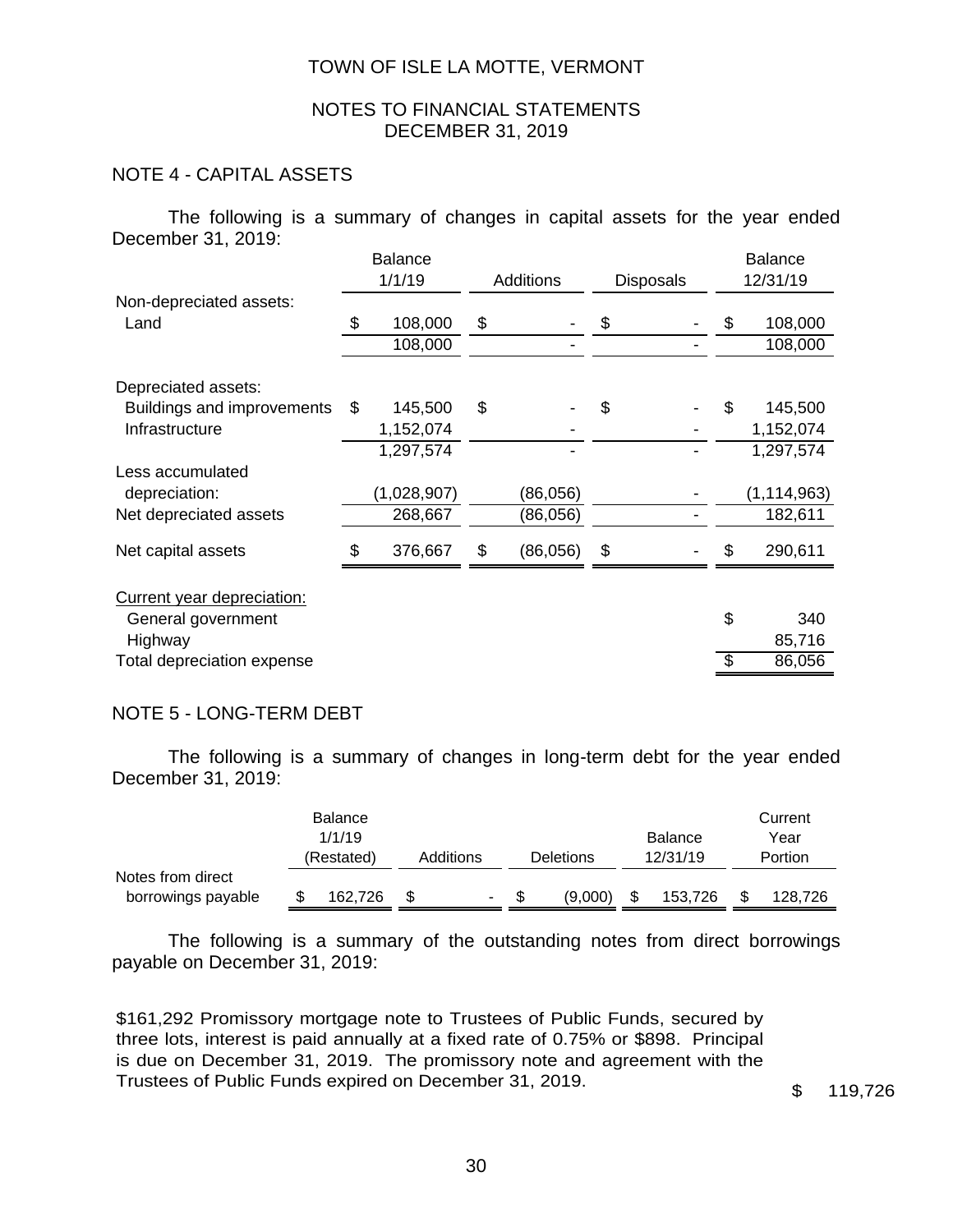#### NOTES TO FINANCIAL STATEMENTS DECEMBER 31, 2019

## NOTE 5 - LONG-TERM DEBT (CONTINUED)

| \$90,000 Note payable, Annual principal payments of \$9,000 due on December     |  |         |
|---------------------------------------------------------------------------------|--|---------|
| 10th. Maturity is December of 2025. Interest is charged at a fixed rate of 3.1% |  |         |
| per annum.                                                                      |  | 34.000  |
| Total notes from direct borrowings payable                                      |  | 153,726 |

The Trustees of Public Funds promissory note and agreement expired on December 31, 2019. The Trustees of Public Funds has two open trustee positions. Once the open trustee positions are filled, the Town of Isle La Motte will meet with the Trustees of Public Funds to develop a successor agreement.

Principal and interest requirements on the notes payable to maturity are as follows:

|      |    | Principal | Interest |       |   | Total<br><b>Debt Service</b> |
|------|----|-----------|----------|-------|---|------------------------------|
| 2019 | \$ | 119,726   | \$       | 898   | S | 120,624                      |
| 2020 |    | 9,000     |          | 1,054 |   | 10,054                       |
| 2021 |    | 9,000     |          | 775   |   | 9,775                        |
| 2022 |    | 16,000    |          | 496   |   | 16,496                       |
|      | S  | 153,726   | \$       | 3,223 | S | 156,949                      |

#### NOTE 6 - OTHER LONG-TERM OBLIGATIONS

The following is a summary of the changes in the other long-term obligations for the year ended December 31, 2019:

|                       |        | <b>Balance</b> |           |       |                  |         |          | <b>Balance</b> | Current<br>Year |
|-----------------------|--------|----------------|-----------|-------|------------------|---------|----------|----------------|-----------------|
|                       | 1/1/19 |                | Additions |       | <b>Deletions</b> |         | 12/31/19 |                | Portion         |
| Net pension liability |        | 9,723          | \$        | 4.323 | S                | (1,662) | \$       | 12.384         | $\blacksquare$  |

Refer to Note 12 of Notes to the Financial Statements for detailed net pension liability information.

#### NOTE 7 - ACCRUED COMPENSATED ABSENCES

The Town's policies regarding vacation and sick time permit employees to accumulate earned but unused vacation within each year. Any unused vacation time above 40 hours not used by the end of a year is lost. Employees are reimbursed for unused vacation days when terminating employment with the Town. At December 31, 2019, the Town's liability was \$0.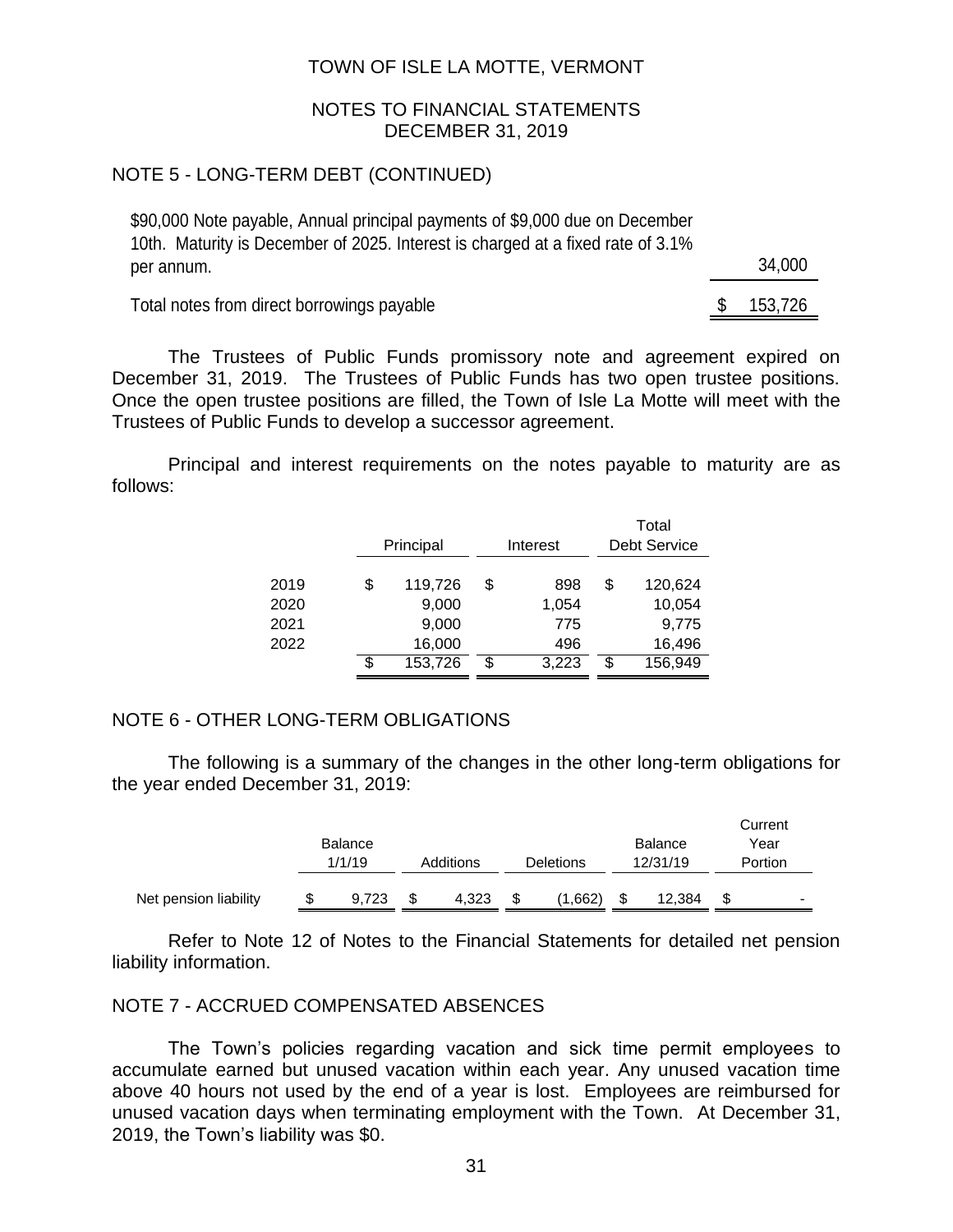#### NOTES TO FINANCIAL STATEMENTS DECEMBER 31, 2019

## NOTE 8 - NONSPENDABLE FUND BALANCES

At December 31, 2019, the Town had the following nonspendable fund balances:

| General fund:   |    |         |
|-----------------|----|---------|
| Prepaid items   | Ъ. | 6.467   |
| Permanent fund: |    |         |
| Loan receivable |    | 148,627 |
|                 |    | 155,094 |

## NOTE 9 - RESTRICTED FUND BALANCES

At December 31, 2019, the Town had the following restricted fund balances:

| Permanent fund                              | 64,759 |
|---------------------------------------------|--------|
| Nonmajor special revenue funds (Schedule E) | 9.061  |
|                                             | 73,820 |

# NOTE 10 - DEFICIT FUND BALANCES

At December 31, 2019, the Town had the following deficit fund balances:

| Nonmajor special revenue funds (Schedule E): |    |        |
|----------------------------------------------|----|--------|
| <b>Auditor Reserve</b>                       | S. | 16.167 |
| Lister Fund                                  |    | 5,396  |
|                                              |    | 21,563 |

## NOTE 11 - OVERSPENT APPROPRIATIONS

The Town of Isle La Motte was noncompliant with the legally adopted general fund budget overspending the entire allowed appropriation of \$262,892 by \$2,014,846. The Town of Isle La Motte was noncompliant with the legally adopted highway fund budget overspending the entire allowed appropriation of \$262,491 by \$33,861.

As of December 31, 2019, the Town exceeded its expected funding of education in the amount of \$1,698,817. This deficit is covered under statute in Title 16, Section 555, and Title 25, Section 1523.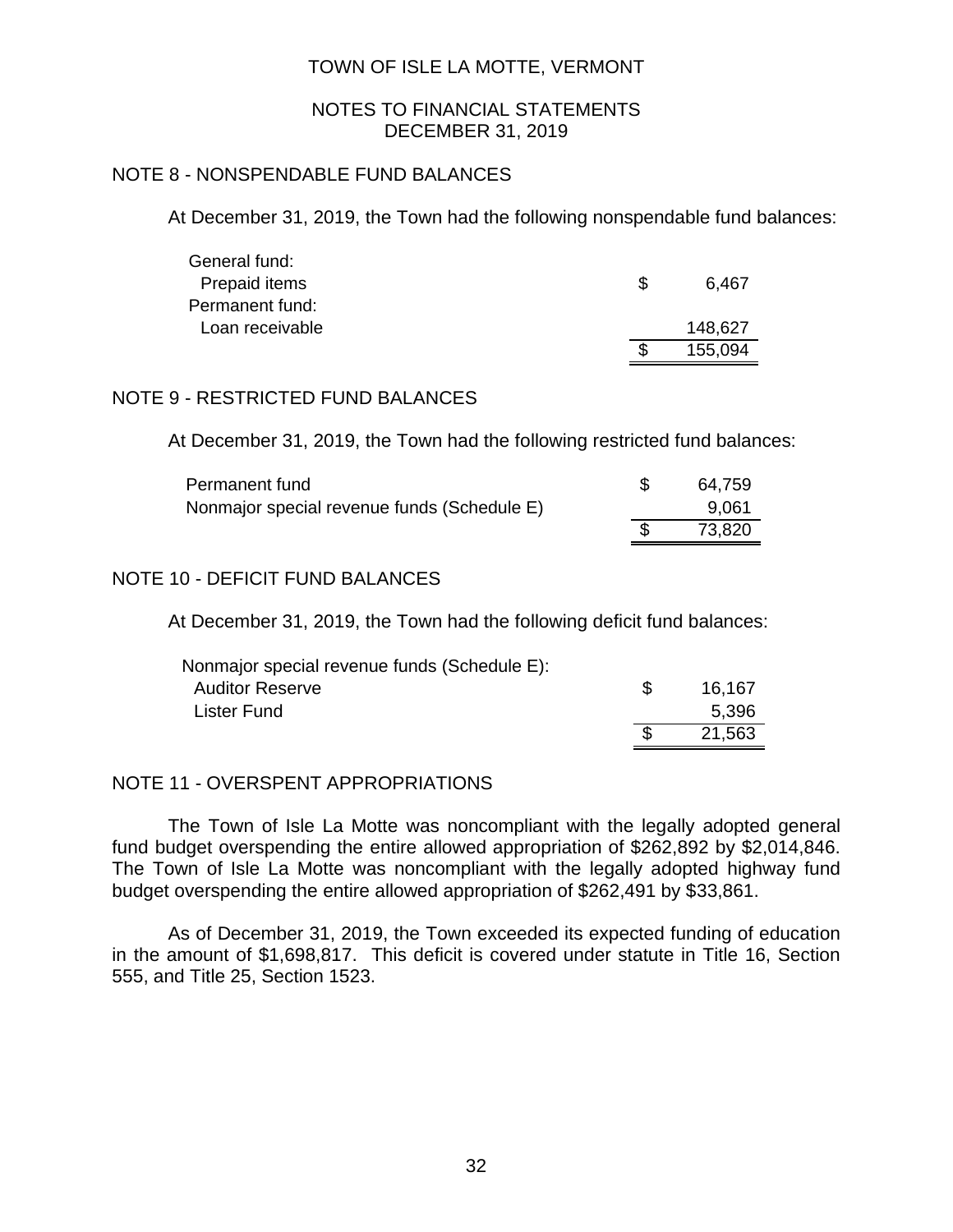#### NOTES TO FINANCIAL STATEMENTS DECEMBER 31, 2019

## NOTE 12 - DEFINED BENEFIT PENSION PLAN

## VERMONT MUNICIPAL EMPLOYEES' RETIREMENT SYSTEM

#### **Plan Description**

The Vermont Municipal Employees' Retirement System (VMERS) is a costsharing, multiple-employer defined benefit pension plan that is administered by the State Treasurer and its Board of Trustees. The plan was established effective July 1, 1975 and is governed by *Title 24, V.S.A. Chapter 125*. It is designed for Town districts and other municipal employees that work on a regular basis and also includes employees of museums and libraries if at least half of that institution's operating expenses are met by municipal funds. An employee of any employer that becomes affiliated with the system may join at that time or at any time thereafter. Any employee hired subsequent to the effective participation date of their employer who meets the minimum hourly requirements is required to join the system. Employees of the Town other than Teachers are eligible to participate in the VMERS providing they work on a regular basis for not less than 30 hours a week and for not less than 1,040 hours for the Town year. For the year ended June 30, 2017 (the most recent data available), the retirement system consisted of 13,262 participating members.

The general administration and responsibility for formulating administrative policy and procedures of the Retirement System for its members and their beneficiaries is vested in the Board of Trustees consisting of five members. They are the State Treasurer, two employee representatives elected by the membership of the system and two employer representatives - one elected by the governing bodies of participating employers of the system and one selected by the Governor from a list of four nominees. The list of four nominees is jointly submitted by the Vermont League of Cities and Towns and the Vermont Town Boards Association.

All assets are held in a single trust and are available to pay retirement benefits to all members. Benefits available to each group are based on average final compensation (AFC) and years of creditable service. VMERS does not issue standalone financial reports, but instead are included as part of the State of Vermont's Comprehensive Annual Financial Report (CAFR). The CAFR may be viewed on the State's Department of Finance and Management website at:

[http://finance.vermont.gov/reports\\_and\\_publications/cafr.](http://finance.vermont.gov/reports_and_publications/cafr)

## **Benefits Provided**

The pension plan is divided into four membership groups:

• Group A - general employees whose legislative bodies have not elected to become a member of Group B or Group C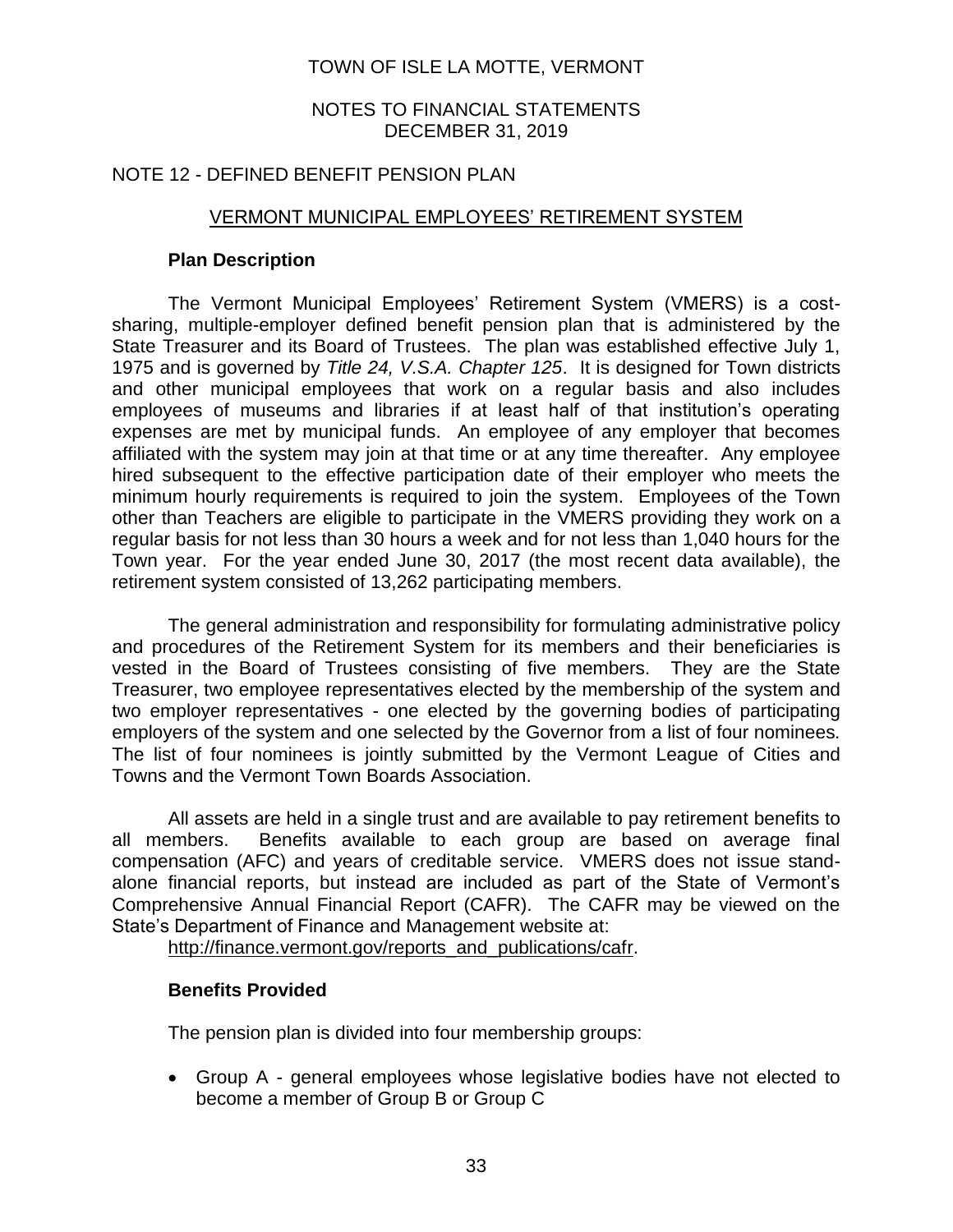## NOTES TO FINANCIAL STATEMENTS DECEMBER 31, 2019

# NOTE 12 - DEFINED BENEFIT PENSION PLAN (CONTINUED)

- Groups B and C general employees whose legislative bodies have elected to become members of Group B or Group C
- Group D sworn police officers, firefighters and emergency medical personnel

The Town participates in Group A. Benefits available to each group are based on average final compensation (AFC) and years of creditable service and are summarized below:

| <b>VMERS</b>                                                                          | <b>Group A</b>                                                                   | <b>Group B</b>                                                                                        | <b>Group C</b>                                                                                                                | <b>Group D</b>                                                                                                                                                    |
|---------------------------------------------------------------------------------------|----------------------------------------------------------------------------------|-------------------------------------------------------------------------------------------------------|-------------------------------------------------------------------------------------------------------------------------------|-------------------------------------------------------------------------------------------------------------------------------------------------------------------|
| Normal<br>service<br>retirement<br>eligibility                                        | Age 65 with 5<br>years of<br>service or age<br>55 with 35<br>years of<br>service | Age 62 with 5<br>years of<br>service or age<br>55 with 30<br>years of<br>service                      | Age 55 with 5<br>years of<br>service                                                                                          | Age 55 with 5<br>years of<br>service                                                                                                                              |
| <b>Average Final</b><br>Compensation<br>(AFC)                                         | Highest 5<br>consecutive<br>years                                                | Highest 3<br>consecutive<br>years                                                                     | Highest 3<br>consecutive<br>years                                                                                             | Highest 2<br>consecutive<br>years                                                                                                                                 |
| <b>Benefit</b><br>formula $-$<br>normal<br>service<br>Retirement<br>(no<br>reduction) | $1.4\% x$<br>creditable<br>service x AFC                                         | $1.7\%$ x<br>creditable<br>service x AFC<br>+ previous<br>service; 1.4% x<br>Group A<br>service x AFC | 2.5%x<br>creditable<br>service x AFC<br>+ previous<br>service; 1.4% x<br>Group A<br>service x AFC;<br>1.7% x Group<br>B x AFC | 2.5%x<br>creditable<br>service x AFC<br>+ previous<br>service; 1.4% x<br>Group A<br>service x AFC;<br>1.7% x Group<br>B x AFC; 2.5%<br>x Group C<br>service x AFC |
| Maximum<br><b>Benefit</b><br>Payable                                                  | 60% of AFC                                                                       | 60% of AFC                                                                                            | 50% of AFC                                                                                                                    | 50% of AFC                                                                                                                                                        |
| Post-<br>Retirement<br><b>COLA</b>                                                    | 50% of CPI, up<br>to 2% per year                                                 | 50% of CPI, up<br>to 3% per year                                                                      | 50% of CPI, up<br>to 3% per year                                                                                              | 50% of CPI, up<br>to 3% per year                                                                                                                                  |
| Early<br>Retirement<br>Eligibility                                                    | Age 55 with 5<br>years of<br>service                                             | Age 55 with 5<br>years of<br>service                                                                  | N/A                                                                                                                           | Age 50 with 20<br>years of service                                                                                                                                |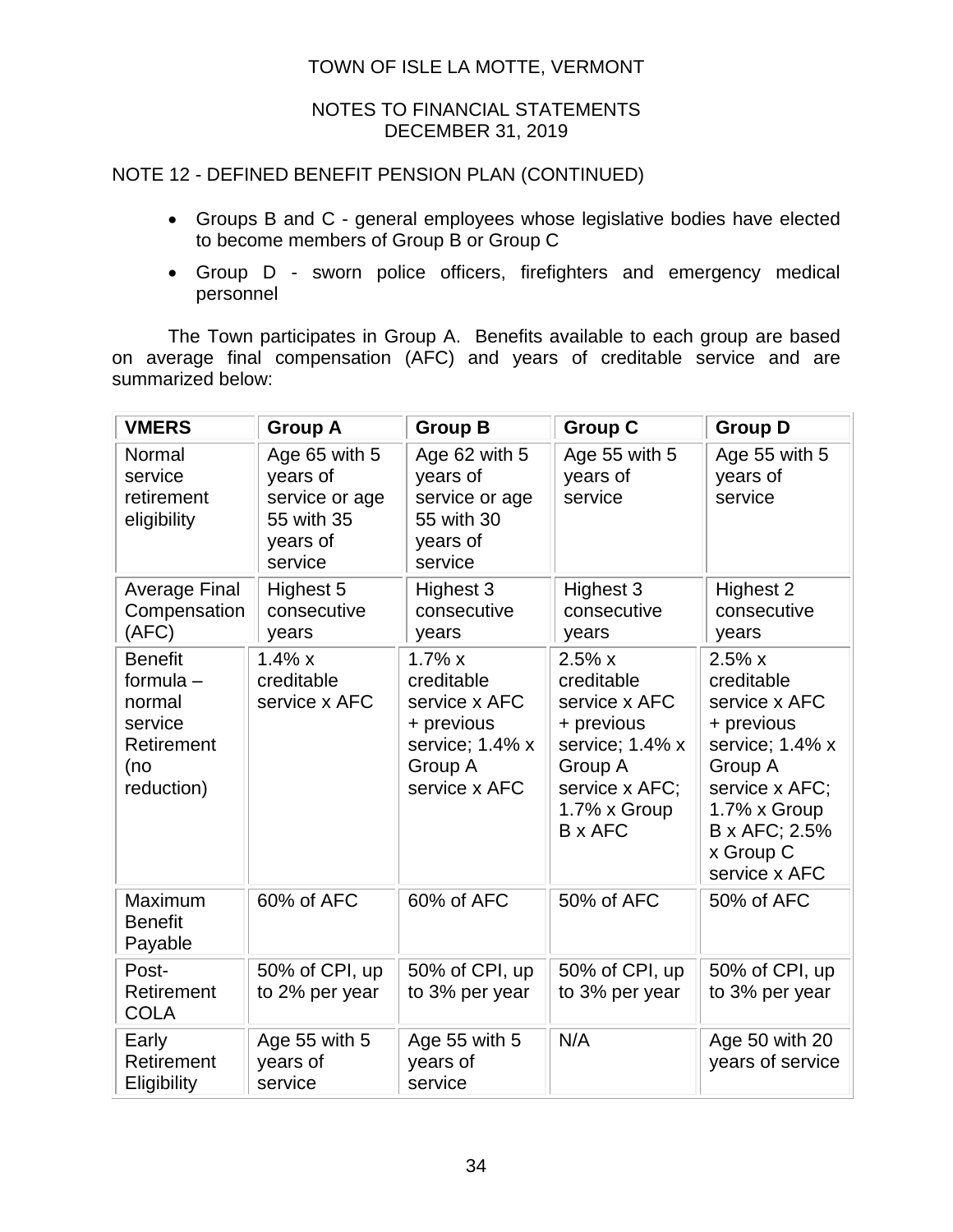## NOTES TO FINANCIAL STATEMENTS DECEMBER 31, 2019

## NOTE 12 - DEFINED BENEFIT PENSION PLAN (CONTINUED)

| <b>VMERS</b>                     | <b>Group A</b>                  | <b>Group B</b>                  | <b>Group C</b> | <b>Group D</b> |
|----------------------------------|---------------------------------|---------------------------------|----------------|----------------|
| Early<br>Retirement<br>Reduction | 6% per year<br>from age 65 $**$ | 6% per year<br>from age 62 $**$ | N/A            | No reduction   |

\*\* - A special early retirement factor of 3% per year only for municipal police officers who have attained age 60

Members of all groups may qualify for vested deferred allowance, disability allowances and death benefit allowance subject to meeting various eligibility requirements. Benefits are based on AFC and service.

#### **Contributions**

Title 24 VSA Chapter 125 of Vermont Statutes grants the authority to the Retirement Board to annually review the amount of municipalities' contributions as recommended by the actuary of the retirement system in order to achieve and preserve the financial integrity of the fund and to certify the rates of contributions payable by employers. The Board of Trustees also certifies the rates of contribution payable by employees. Contribution rates for each group as of July 1, 2018 are as follows:

| <b>VMERS</b>  | <b>Group A</b> | <b>Group B</b> | <b>Group C</b> | <b>Group D</b> |
|---------------|----------------|----------------|----------------|----------------|
| Employee      | 2.625% of      | 5.0% of gross  | 10.125% of     | 11.475% of     |
| Contributions | gross salary   | salary         | gross salary   | gross salary   |
| Employer      | 4.125% of      | 5.625% of      | 7.375% of      | 9.975% of      |
| Contributions | gross salary   | gross salary   | gross salary   | gross salary   |

Employee contributions are withheld pre-income tax by the Town and are remitted to the State of Vermont. Such withholdings for the year ended June 30, 2019 totaled \$1,066. The Town contributed \$1,662 for the year ended June 30, 2019. The Town's total payroll for the year ended June 30, 2019 for all employees covered under this plan was \$39,680.

#### **Pension Liabilities**

At June 30, 2019, the Town reported a liability of \$12,384 for its proportionate share of the net pension liabilities for each plan. The net pension liabilities were measured as of June 30, 2018 and the total pension liabilities used to calculate the net pension liabilities was determined by an actuarial valuation as of June 30, 2017. The Town's proportion of the net pension liabilities were based on a projection of the Town's long-term share of contributions to each pension plan relative to the projected contributions of all participating towns, actuarially determined.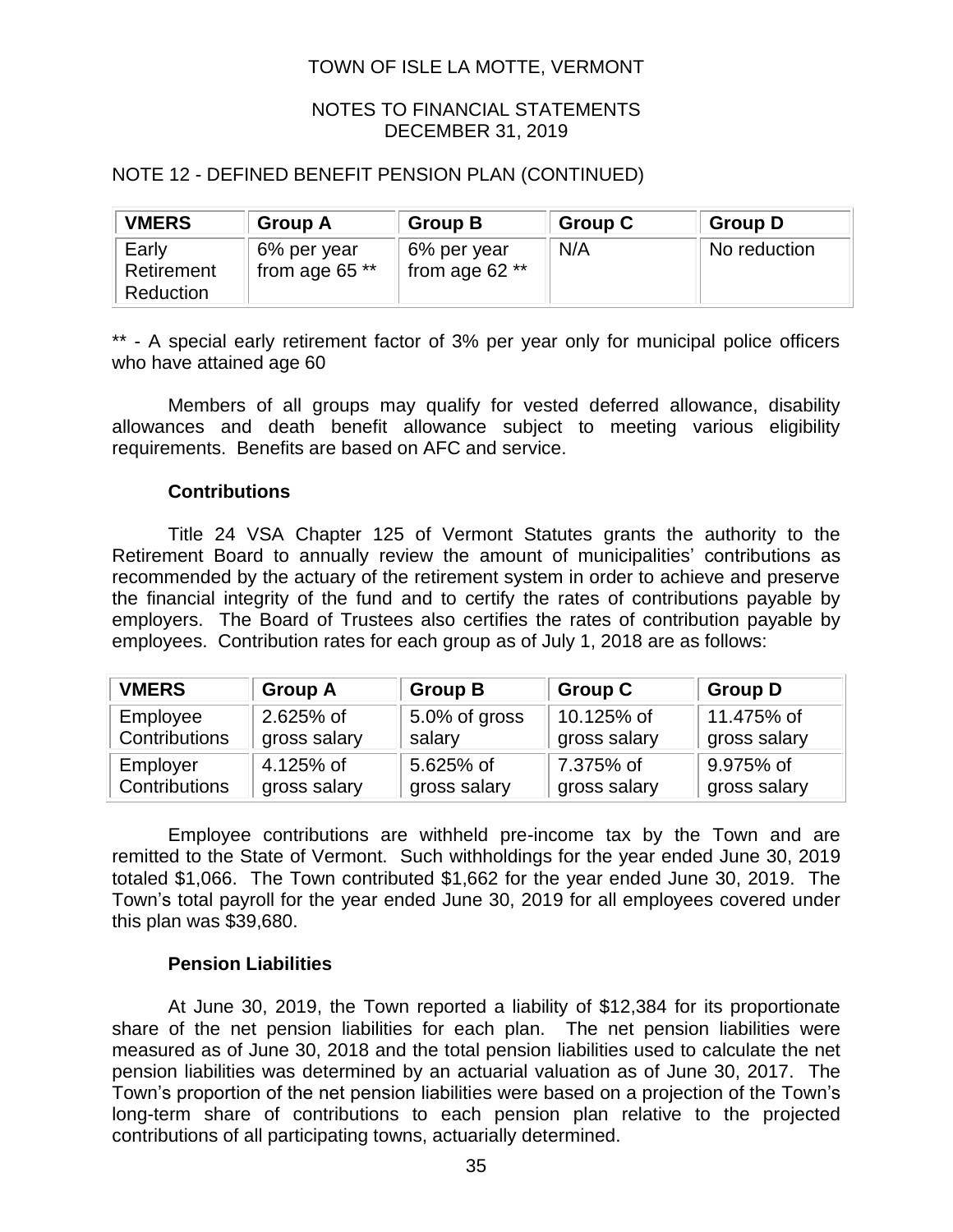#### NOTES TO FINANCIAL STATEMENTS DECEMBER 31, 2019

#### NOTE 12 - DEFINED BENEFIT PENSION PLAN (CONTINUED)

At June 30, 2018, the Town's proportion was 0.00880% for VMERS, which was an increase of 0.00078% from its proportion measured as of June 30, 2017 for VMERS.

## **Pension Expense and Deferred Outflows of Resources and Deferred Inflows of Resources Related to Pensions**

For the year ended June 30, 2019, the Town recognized pension expense of \$1,347 for the VMERS plan. At June 30, 2019, the Town reported deferred outflows of resources and deferred inflows of resources related to pensions from the following sources:

|                                                                                                                                                                                  | <b>VMERS</b> |                                   |    |                                  |  |  |
|----------------------------------------------------------------------------------------------------------------------------------------------------------------------------------|--------------|-----------------------------------|----|----------------------------------|--|--|
|                                                                                                                                                                                  |              | Deferred Outflows<br>of Resources |    | Deferred Inflows<br>of Resources |  |  |
| Differences between expected and actual<br>experience                                                                                                                            | \$           | 1,076                             | \$ | 198                              |  |  |
| Changes of assumptions                                                                                                                                                           |              | 1,371                             |    |                                  |  |  |
| Net difference between projected and actual<br>earnings on pension plan investments<br>Changes in proportion and differences between<br>contributions and proportionate share of |              | 1,435                             |    |                                  |  |  |
| contributions                                                                                                                                                                    |              | 572                               |    | 315                              |  |  |
| Contributions subsequent to the<br>measurement date                                                                                                                              |              | 1,662                             |    |                                  |  |  |
| Total                                                                                                                                                                            | \$           | 6.116                             | S  | 513                              |  |  |

\$1,662 reported as deferred outflows of resources related to pensions resulting from Town contributions subsequent to the measurement date will be recognized as a reduction of the net pension liability in the year ended June 30, 2020. Other amounts reported as deferred outflows of resources and deferred inflows of resources related to pensions will be recognized in pension expense as follows:

|                          | <b>VMERS</b>   |
|--------------------------|----------------|
| Plan year ended June 30: |                |
| 2019                     | \$<br>2,160    |
| 2020                     | 998            |
| 2021                     | 364            |
| 2022                     | 419            |
| 2023                     |                |
| <b>Thereafter</b>        | $\blacksquare$ |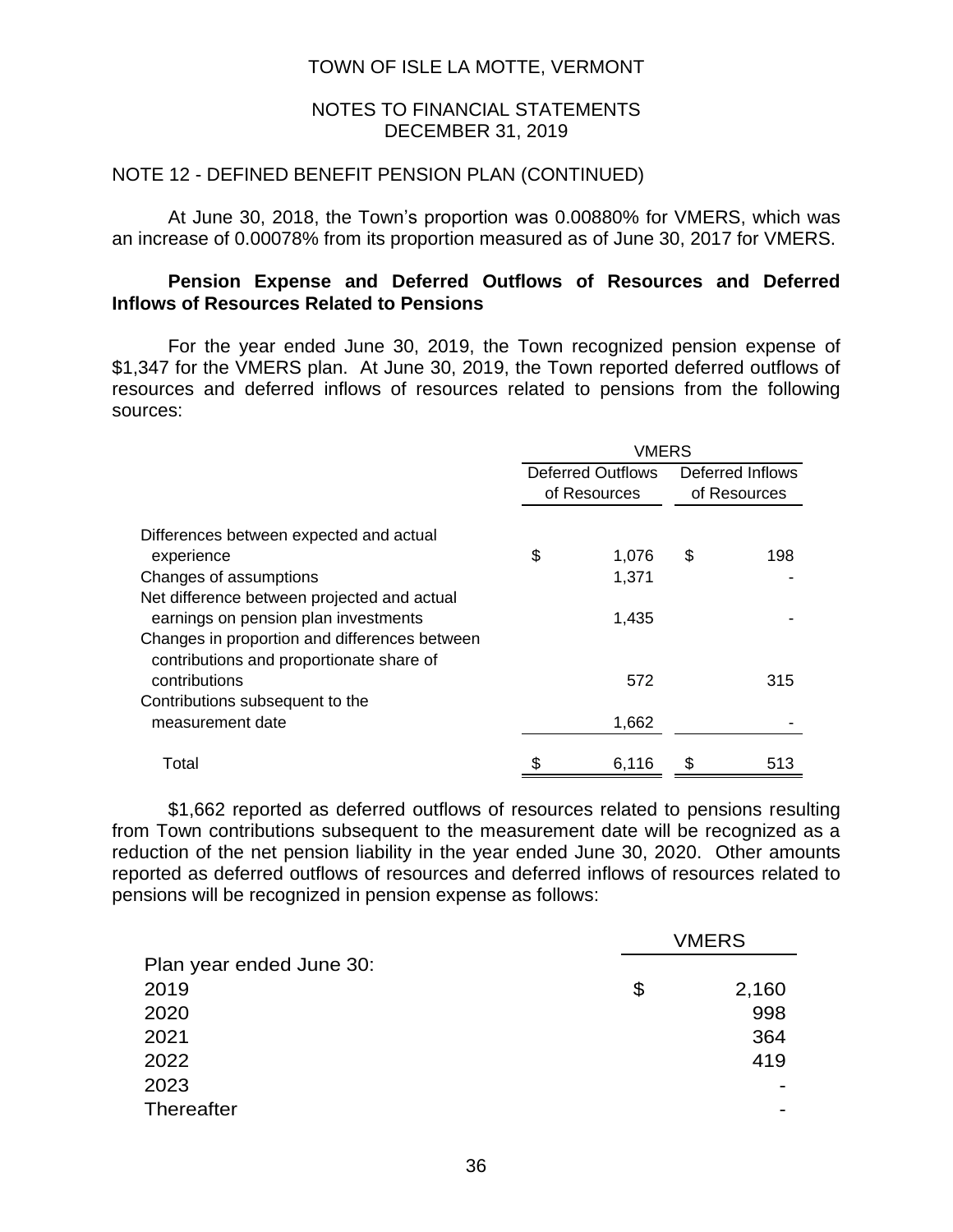## NOTES TO FINANCIAL STATEMENTS DECEMBER 31, 2019

## NOTE 12 - DEFINED BENEFIT PENSION PLAN (CONTINUED)

## **Significant Actuarial Assumptions and Methods**

The total pension liability for the June 30, 2018 measurement date was determined by rolling forward the total pension liability as of June 30, 2017 to June 30, 2018. The total pension liability was calculated using the following actuarial assumptions:

*Investment Rate of Return*: 7.50%, net of pension plan investment expense, including inflation.

*Inflation*: 2.50%

*Salary Increases*: 5.00% per year

*Deaths After Retirement*: Mortality rates for pre-retirement, healthy retirees and disabled retirees in the VMERS plan for Groups A, B, C and D were based variations of RP-2006 Tables with generational improvement using Scale SSA-2017 as follows:

- Pre-retirement Groups A, B and C blended with a 60% Blue Collar Employee and 40% Healthy Employee and Group D with a Blue Collar Annuitant Table
- Healthy Retiree Groups A, B and C with a 60% Blue Collar Annuitant and 40% Healthy Annuitant and Group D with a Blue Collar Annuitant Table

Disabled Retiree - All Groups with a RP-2006 Disabled Mortality Table

*Inactive Members*: Valuation liability equals 200% of accumulated contributions.

*Future Administrative Expenses*: An expense adjustment based on actual expenses for the previous year is reflected in the development of recommended employer contribution levels.

*Unknown Data for Participants*: The same as those exhibited by participants with similar known characteristics. If not specified, participants are assumed to be male.

*Percent Married*: 85% of male members and 50% of female members are assumed to be married.

*Spouse's Age*: Husbands are assumed to be three years older than their wives.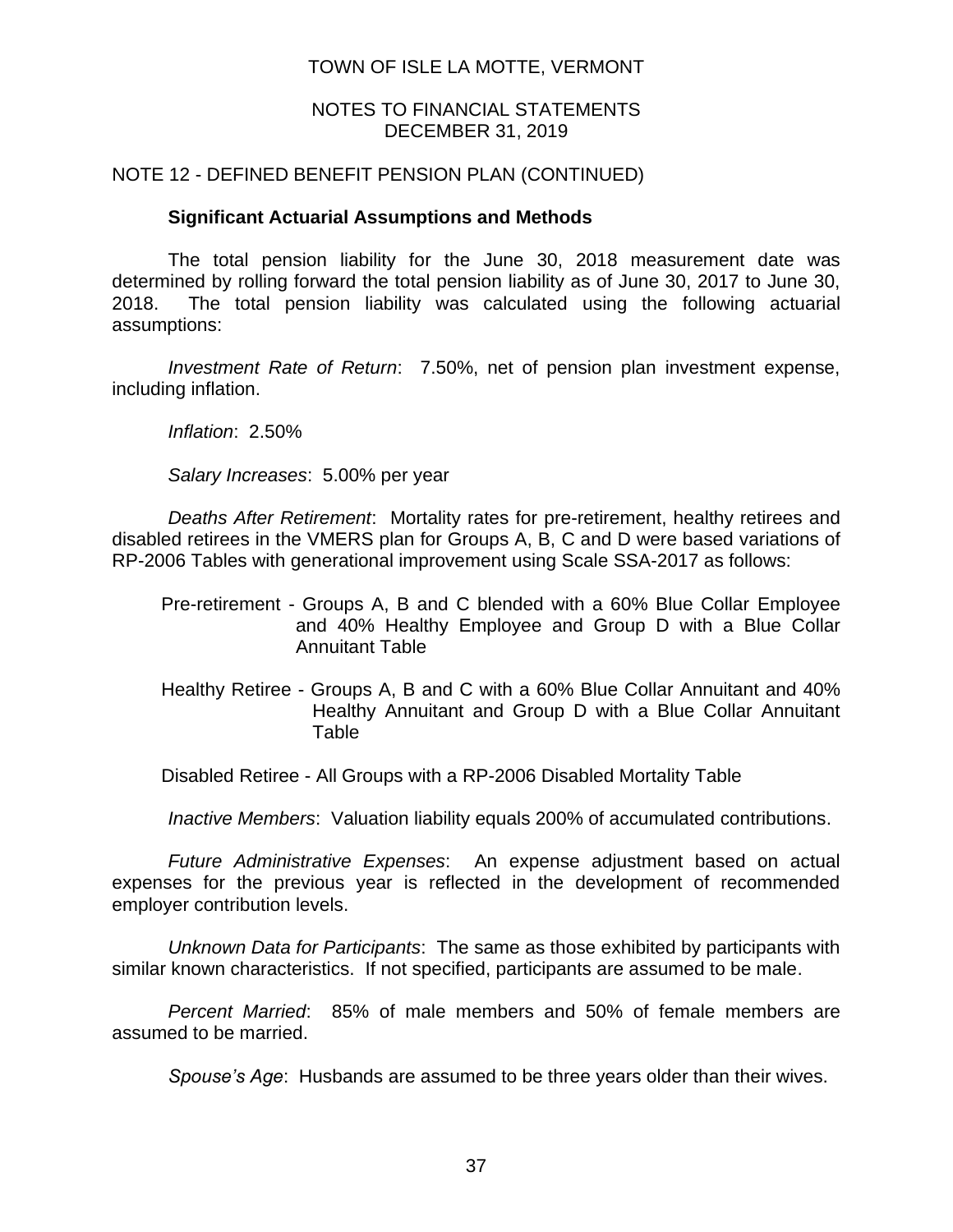#### NOTES TO FINANCIAL STATEMENTS DECEMBER 31, 2019

#### NOTE 12 - DEFINED BENEFIT PENSION PLAN (CONTINUED)

*Cost-of-Living Adjustments*: Assumed to occur on January 1 following one year of retirement at the rate of 1.15% per annum for Group A members and 1.30% per annum for Groups B, C and D members (beginning at Normal Retirement eligibility age for members who elect reduced early retirement, at age 62 for members of Group A, B and D who receive a disability retirement benefit and at age 55 for members of Group C who receive a disability retirement benefit). The January 1, 2019 COLA is 1.30% for all groups.

*Actuarial Cost Method*: The Entry Age Actuarial Cost Method is used. Entry age is the age at date of employment or, if date is unknown, current age minus years of service. Normal Cost and Accrued Actuarial Liability are calculated on an individual basis and are allocated by salary, with Normal Cost determined using the plan of benefits applicable to each participant.

A smoothing *asset valuation method* was used for funding purposes in the VMERS plan, under which the value of assets for actuarial purposes equals market value less a five-year phase-in of the differences between actual and assumed investment return. Then value of assets for actuarial purposes may not differ from the market value of assets by more than 20%.

The *long-term expected rate of return* on plan investments was determined using a building-block method in which best-estimate ranges of expected future real rates of return (expected returns, net of investment expense and inflation) developed for each major asset class. These best estimate ranges were combined to produce the longterm expected rate of return by weighting the expected future real rates of return by the target asset allocation percentage and by adding expected inflation.

Best estimates of arithmetic rates of return for each major asset class included in the target asset allocation as of June 30, 2018 are summarized in the following table:

|                        | Target     | Long-term<br>Expected<br>Real Rate of |
|------------------------|------------|---------------------------------------|
| <b>Asset Class</b>     | Allocation | Return                                |
| <b>US Equity</b>       | 18.00%     | 6.10%                                 |
| Non-US Equity          | 16.00%     | 7.45%                                 |
| <b>Global Equity</b>   | $9.00\%$   | 6.74%                                 |
| Fixed Income           | 26.00%     | 2.25%                                 |
| <b>Real Estate</b>     | 8.00%      | 5.11%                                 |
| <b>Private Markets</b> | 15.00%     | 7.60%                                 |
| Hedge Funds            | 8.00%      | 3.86%                                 |
| Total                  | 100.00%    |                                       |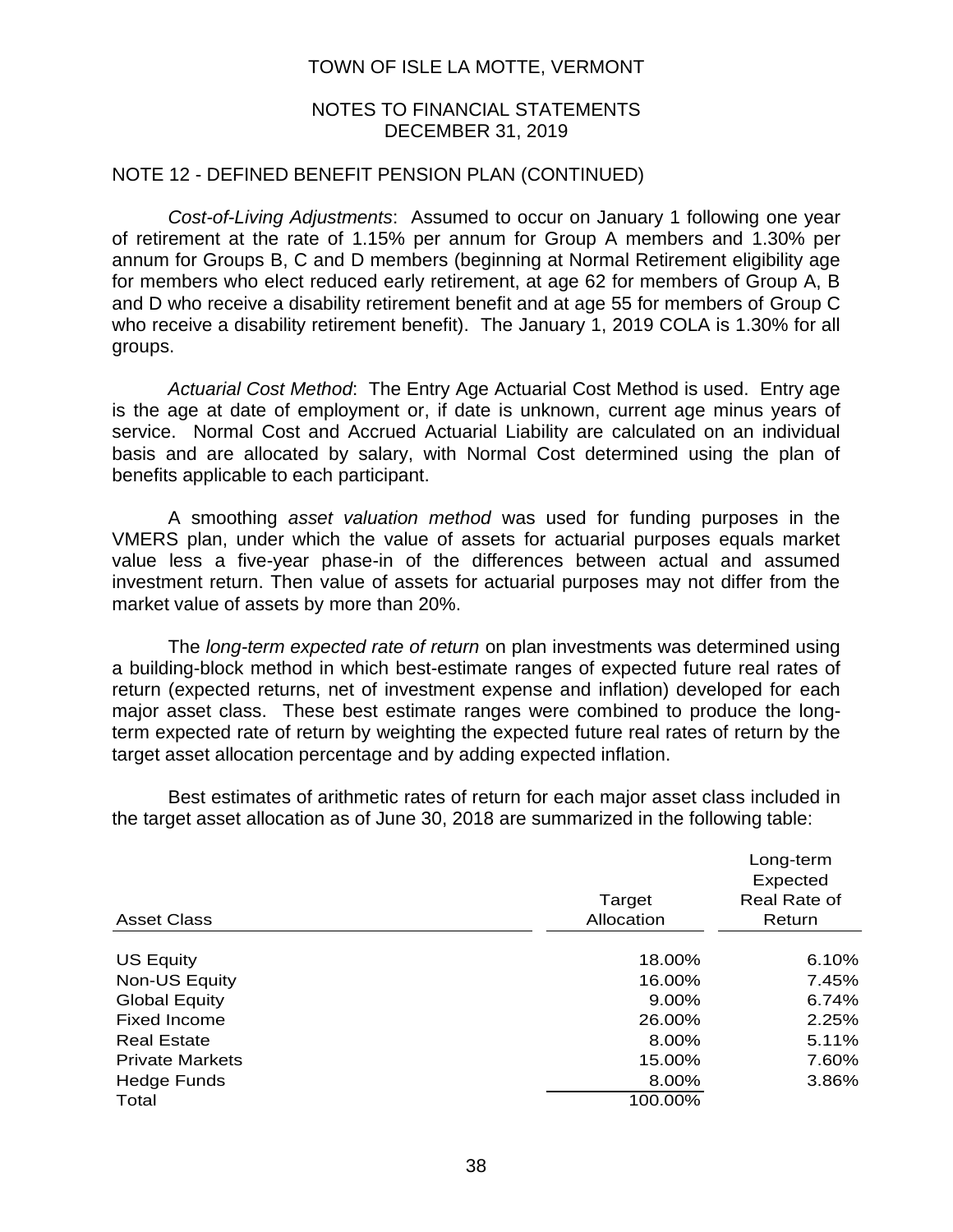## NOTES TO FINANCIAL STATEMENTS DECEMBER 31, 2019

#### NOTE 12 - DEFINED BENEFIT PENSION PLAN (CONTINUED)

#### **Discount Rate**

The discount rate used to measure the total pension liability was 7.50% for the VMERS plan. The projection of cash flows used to determine the discount rate assumed that contributions will continue to be made in accordance with the current funding policy which exceeds the actuarially determined contribution rate. Based on these assumptions, the fiduciary net position was projected to be available to make all projected future benefit payments to current System members. The assumed discount rate has been determined in accordance with the method prescribed by GASB 68.

## **Sensitivity of the Town's Proportionate Share of the Net Pension Liability to Changes in the Discount Rate**

The following presents the Town's proportionate share of the net pension liability calculated using the discount rate of 7.50% for the VMERS plan, as well as what the Town's proportionate share of the net pension liability would be if it were calculated using a discount rate that is 1 percentage point lower (6.50%) or 1 percentage point higher (8.50%) than the current rate:

|                                                            |    | 1%<br>Decrease | <b>Discount</b><br>Rate | 1%<br>Increase |       |  |
|------------------------------------------------------------|----|----------------|-------------------------|----------------|-------|--|
| <b>VMERS:</b><br>Discount rate                             |    | 6.50%          | 7.50%                   |                | 8.50% |  |
| Town's proportionate share of<br>the net pension liability | \$ | 20.975         | \$<br>12.384            | \$             | 5,396 |  |

## **Pension Plan Fiduciary Net Position**

The schedule of employer allocations and schedule of pension amounts by employer are prepared on the accrual basis of accounting in accordance with U.S. generally accepted accounting principles. The schedules present amounts that are elements of the financial statements of VMERS or their participating employers. VMERS does not issue stand-alone financial reports, but instead are included as part of the State of Vermont's Comprehensive Annual Financial Report (CAFR). The CAFR can be viewed on the State's Department of Finance and Management website at: [http://finance.vermont.gov/reports\\_and\\_publications/cafr](http://finance.vermont.gov/reports_and_publications/cafr)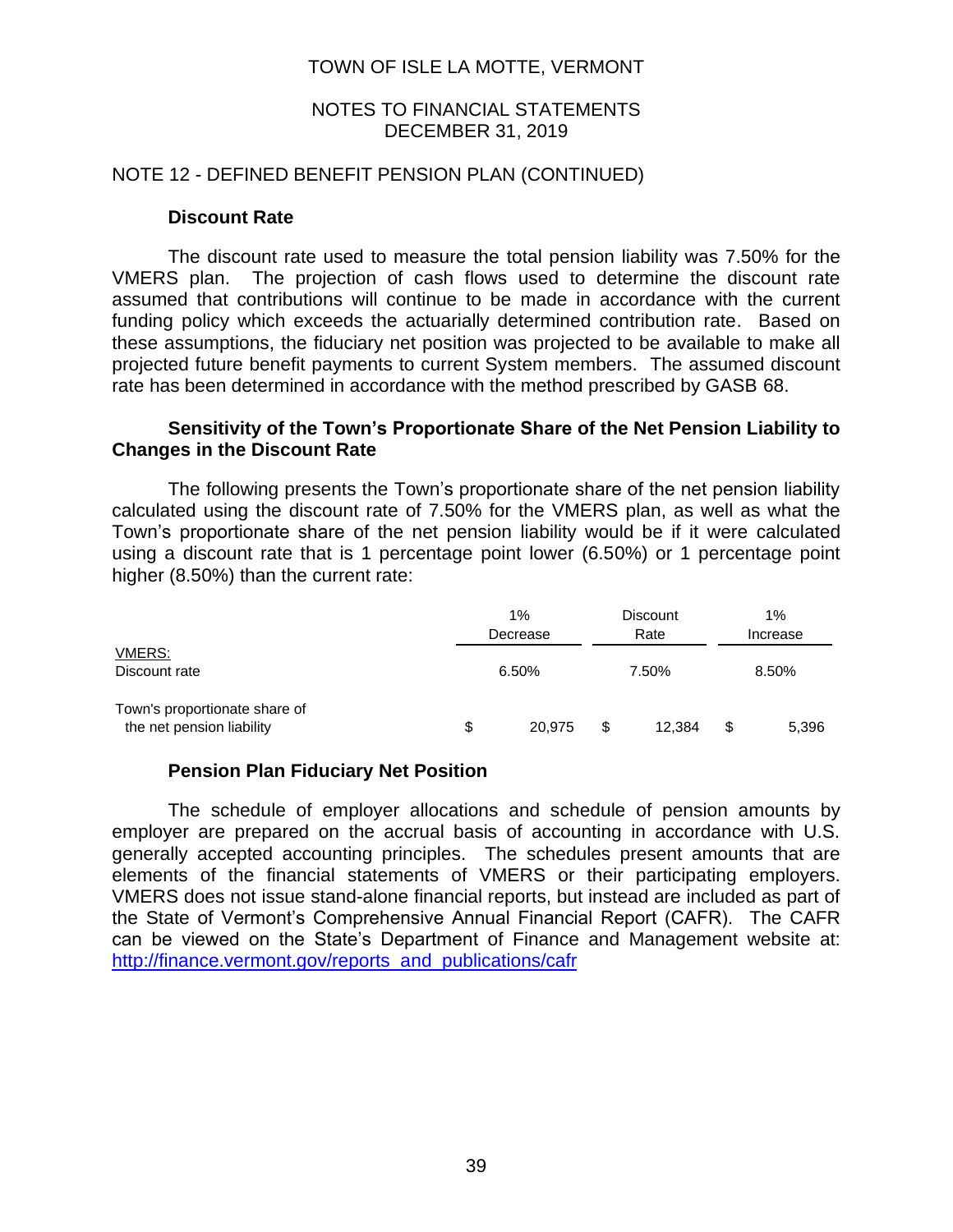#### NOTES TO FINANCIAL STATEMENTS DECEMBER 31, 2019

#### NOTE 13 - RISK MANAGEMENT

The Town is exposed to various risks of loss related to torts; theft of, damage to and destruction of assets; errors and omissions; and natural disasters for which the Town carries commercial insurance or participates in a public entity and self-insured risk pool sponsored by the Vermont League of Cities and Towns.

Based on the coverage provided by the insurance purchased, the Town is not aware of any material actual or potential claim liabilities which should be recorded as of December 31, 2019. There were no significant reductions in insurance coverage from that of the prior year and amounts of settlements have not exceeded insurance coverage in the past three years.

In addition, the Town is a member of the Vermont League of Cities and Towns (VLCT). The VLCT has set up three insurance trusts; the Property and Casualty Intermunicipal Fund, Inc. (PACIF) for multi-line insurance; the Vermont League of Cities and Towns Health Trust (VLCTHT) for health, life and disability coverage; and the Vermont League of Cities and Towns Unemployment Trust, Inc. (VLCTUT) for unemployment compensation. PACIF, VLCTHT and VLCTUT are nonprofit corporations formed to provide insurance and risk management programs for Vermont cities and towns and is owned by the participating members. The Trusts are not licensed insurance carriers and members are not protected by the Vermont Insurance Guaranty Association.

To provide insurance coverage, PACIF has established a self-funded insurance trust. It provides extensive coverage for losses to member municipalities for property damage, auto accidents, injured employees, public official liability and employment practices liability, members gain additional benefits from PACIF's unique public safety and risk management programs as well as dedicated in-house claims adjusters. In the event that total contributions assessed to and made by all members result in an actual or projected financial deficit and PACIF is unable to meet its required obligations, the Program will be terminated with each member assessed their proportionate share of the deficit.

To provide unemployment coverage, VLCTUT has established a separate trust of funds from member contributions to pay administrative costs, unemployment claims and provide excess reinsurance protection. Contributions are based on payroll expense and the previous two-year unemployment compensation experience. In the event that total contributions assessed to and made by all members result in an actual or projected financial deficit and VLCTUT is unable to meet its required obligations, the Program will be terminated with each member assessed their proportionate share of the deficit.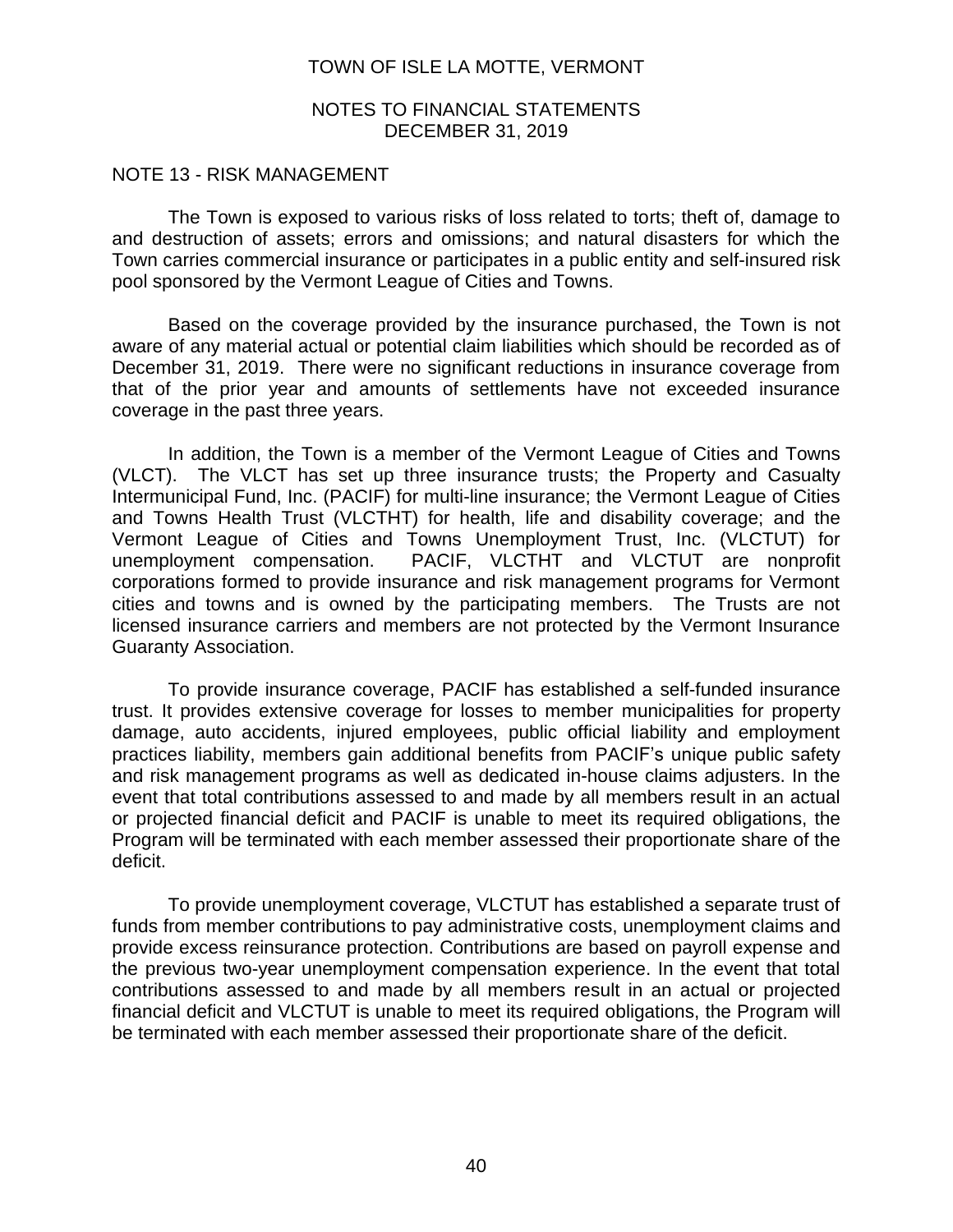#### NOTES TO FINANCIAL STATEMENTS DECEMBER 31, 2019

#### NOTE 14 - CONTINGENCIES

With regard to pending legal claims or any unasserted claims, it is not feasible at this time to predict or determine their outcome. Management believes, however, that settlement amounts, if any, will not have a material adverse effect on the Town's financial position.

The Town participates in various intergovernmental grant programs which may be subject to future program compliance audits by the grantors or their representatives. Accordingly, the Town's compliance with applicable grant requirement may be established at some future date. The amount, if any, of any liabilities arising from the disallowance of expenditures or ineligibility of grant revenues cannot be determined at this time.

#### NOTE 15 - COMPARATIVE DATA/RECLASSIFICATIONS

Comparative total data for the prior year have been presented in selected sections of the accompanying financial statements in order to provide an understanding of the changes in the Town's financial position and operations. Also, certain amounts presented in the prior year's data have been reclassified to be consistent with the current year's presentation.

#### NOTE 16 - RESTATEMENT

In 2019, the Town determined that certain transactions in prior years required a revision to the government-wide financial statements. The government-wide net position increased by \$20,000 which reflects a decrease in the 2018 outstanding notes from direct borrowings payable ending balance. The 2019 government-wide beginning net position changed from \$755,562 to \$775,562.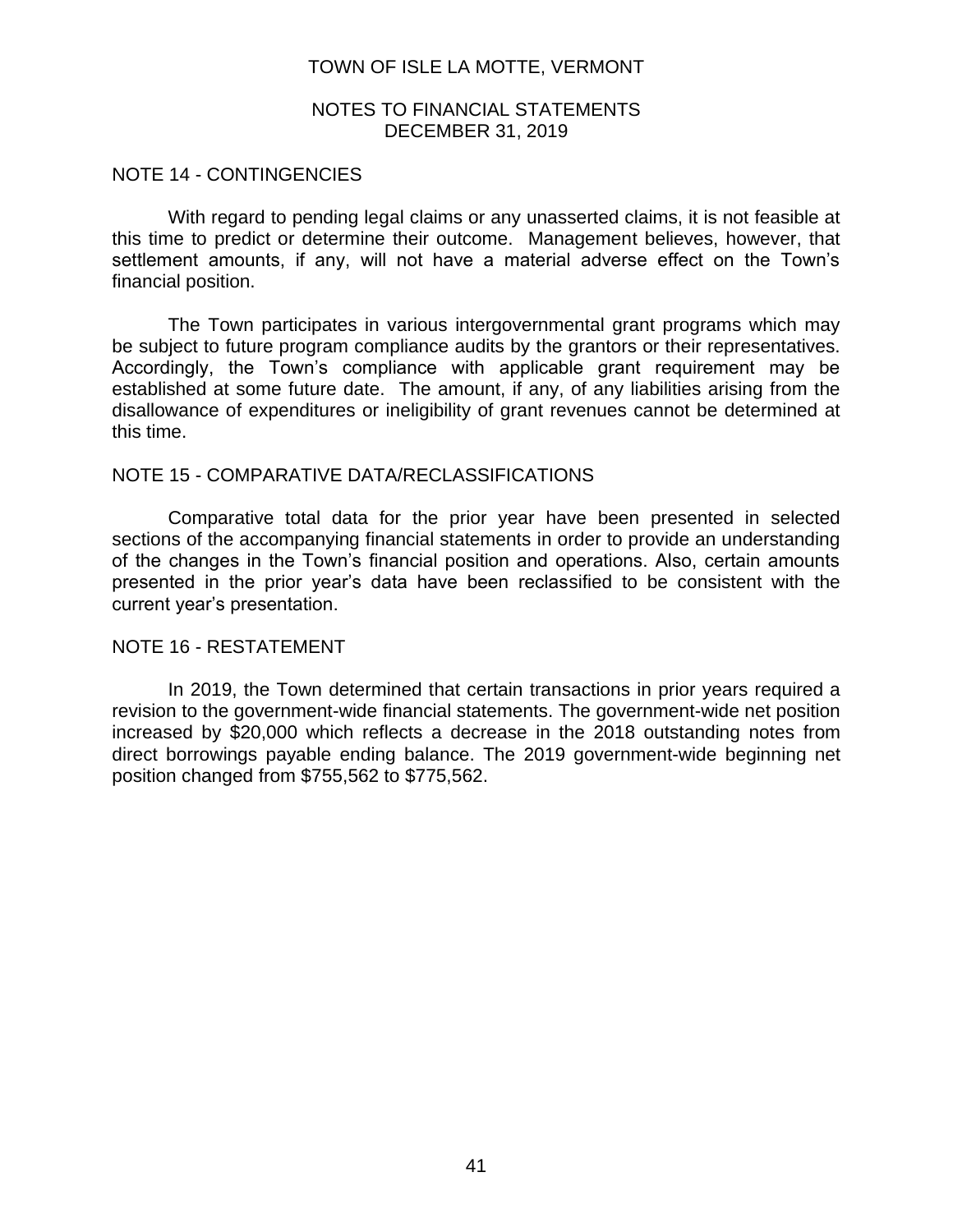## Required Supplementary Information

Required supplementary information includes financial information and disclosures that are required by the Government Accounting Standards Board but are not considered a part of the basic financial statements. Such information includes:

- Budgetary Comparison Schedule Budgetary Basis Budget and Actual General Fund
- Budgetary Comparison Schedule Budgetary Basis Budget and Actual Highway Fund
- Schedule of Proportionate Share of the Net Pension Liability
- Schedule of Contributions Pension
- Notes to Required Supplementary Information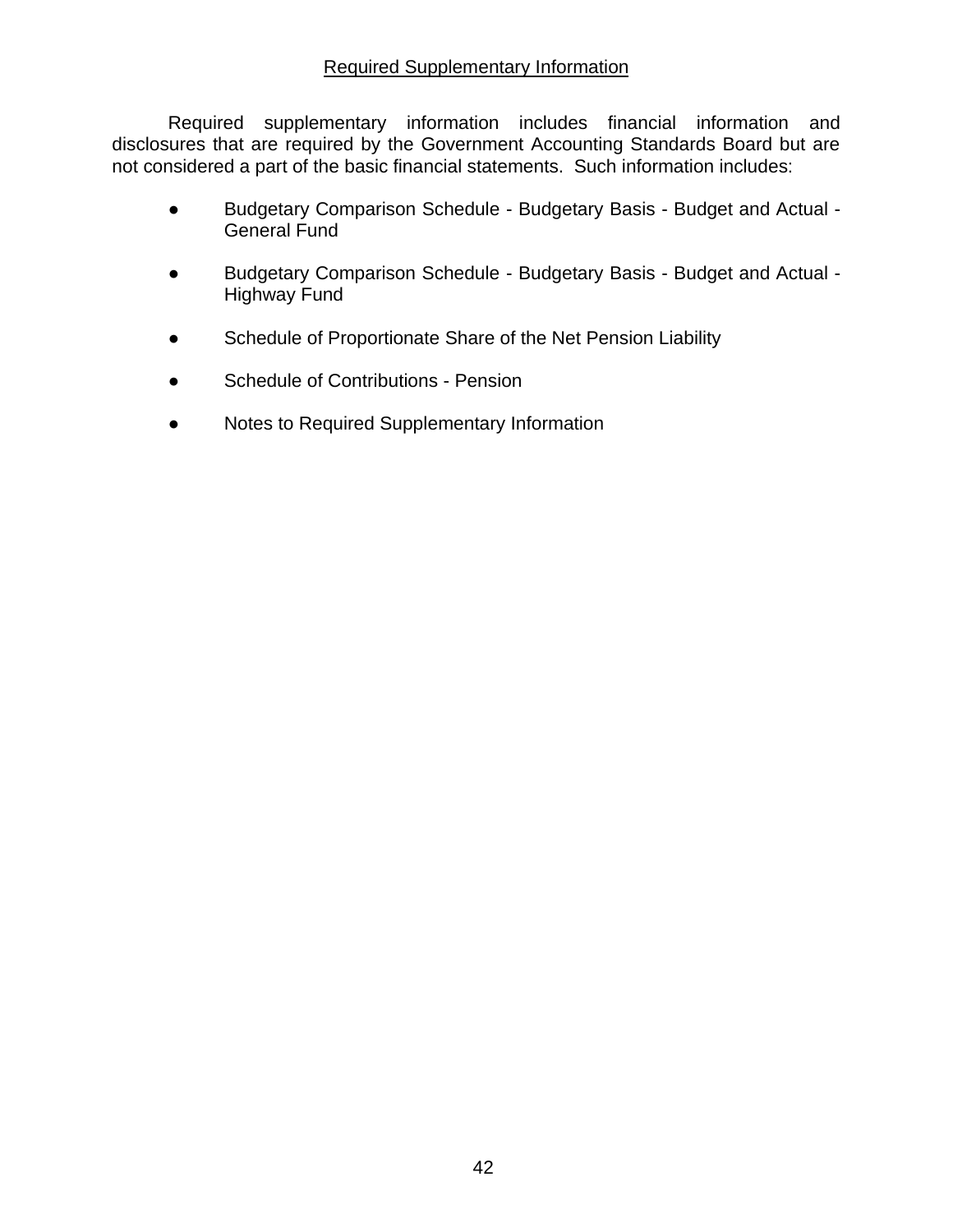## BUDGETARY COMPARISON SCHEDULE - BUDGETARY BASIS BUDGET AND ACTUAL - GENERAL FUND FOR THE YEAR ENDED DECEMBER 31, 2019

|                                                           | <b>Budgeted Amounts</b> |    |         | Actual        | Variance<br>Positive |             |  |
|-----------------------------------------------------------|-------------------------|----|---------|---------------|----------------------|-------------|--|
|                                                           | Original<br>Final       |    | Amounts |               | (Negative)           |             |  |
| Budgetary Fund Balance, January 1<br>Resources (Inflows): | \$<br>536,631           | \$ | 536,631 | \$<br>536,631 | \$                   |             |  |
| Property taxes                                            | 7,000                   |    | 7,000   | 2,180,811     |                      | 2,173,811   |  |
| Intergovernmental                                         | 14,466                  |    | 14,466  | 13,025        |                      | (1, 441)    |  |
| Charges for services                                      | 14,900                  |    | 14,900  | 16,406        |                      | 1,506       |  |
| Interest income                                           | 500                     |    | 500     | 980           |                      | 480         |  |
| Other revenue                                             | 2,500                   |    | 2,500   | 3,500         |                      | 1,000       |  |
| Amounts Available for Appropriation                       | 575,997                 |    | 575,997 | 2,751,353     |                      | 2,175,356   |  |
| Charges to Appropriations (Outflows):                     |                         |    |         |               |                      |             |  |
| General government                                        | 144,628                 |    | 144,628 | 156,094       |                      | (11, 466)   |  |
| Appropriations                                            | 72,516                  |    | 72,516  | 69,054        |                      | 3,462       |  |
| Unclassified                                              | 35,198                  |    | 35,198  | 36,243        |                      | (1,045)     |  |
| <b>Services</b>                                           | 10,550                  |    | 10,550  | 10,550        |                      |             |  |
| Education                                                 |                         |    |         | 1,698,817     |                      | (1,698,817) |  |
| Transfers to other funds                                  |                         |    |         | 306,980       |                      | (306, 980)  |  |
| <b>Total Charges to Appropriations</b>                    | 262,892                 |    | 262,892 | 2,277,738     |                      | (2,014,846) |  |
| Budgetary Fund Balance, December 31                       | \$<br>313,105           | S  | 313,105 | \$<br>473,615 | \$                   | 160,510     |  |
| Utilization of unassigned fund balance                    | \$<br>223,526           | \$ | 223,526 | \$            | \$                   | (223, 526)  |  |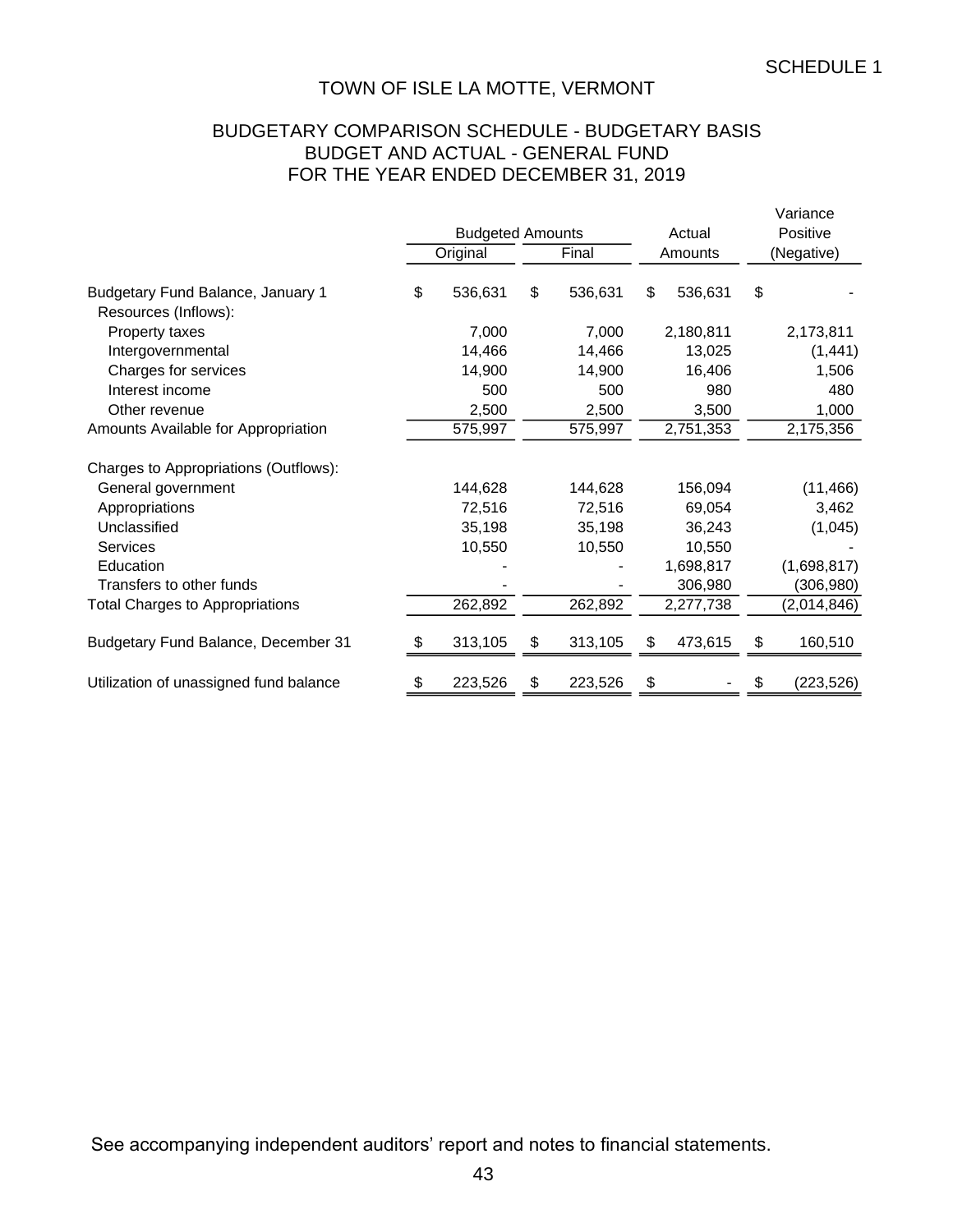## BUDGETARY COMPARISON SCHEDULE - BUDGETARY BASIS BUDGET AND ACTUAL - HIGHWAY FUND FOR THE YEAR ENDED DECEMBER 31, 2019

|                                                           |                  | <b>Budgeted Amounts</b> | Actual       | Variance<br>Positive |
|-----------------------------------------------------------|------------------|-------------------------|--------------|----------------------|
|                                                           | Original         | Final                   | Amounts      | (Negative)           |
| Budgetary Fund Balance, January 1<br>Resources (Inflows): | \$ (172, 272)    | \$(172, 272)            | \$(172, 272) | \$                   |
| Highway aid                                               | 48,000           | 48,000                  | 48,608       | 608                  |
| Grant revenue                                             |                  |                         | 113,036      | 113,036              |
| Transfers from other funds                                |                  |                         | 306,980      | 306,980              |
| Amounts Available for Appropriation                       | (124,272)        | (124, 272)              | 296,352      | 420,624              |
| Charges to Appropriations (Outflows):                     |                  |                         |              |                      |
| Summer roads                                              | 100,900          | 100,900                 | 105,062      | (4, 162)             |
| Winter roads                                              | 150,700          | 150,700                 | 179,228      | (28, 528)            |
| <b>Grant Projects</b><br>Debt Service:                    |                  |                         | 1,749        | (1,749)              |
| Principal                                                 | 9,000            | 9,000                   | 9,000        |                      |
| Interest                                                  | 1,891            | 1,891                   | 1,313        | 578                  |
| <b>Total Charges to Appropriations</b>                    | 262,491          | 262,491                 | 296,352      | (33, 861)            |
| <b>Budgetary Fund Balance, December 31</b>                | (386, 763)<br>SБ | (386, 763)<br>\$        | \$           | 386,763<br>Ж,        |
| Utilization of unassigned fund balance                    | 214,491<br>\$.   | 214,491<br>\$           | \$           | (214, 491)<br>æ.     |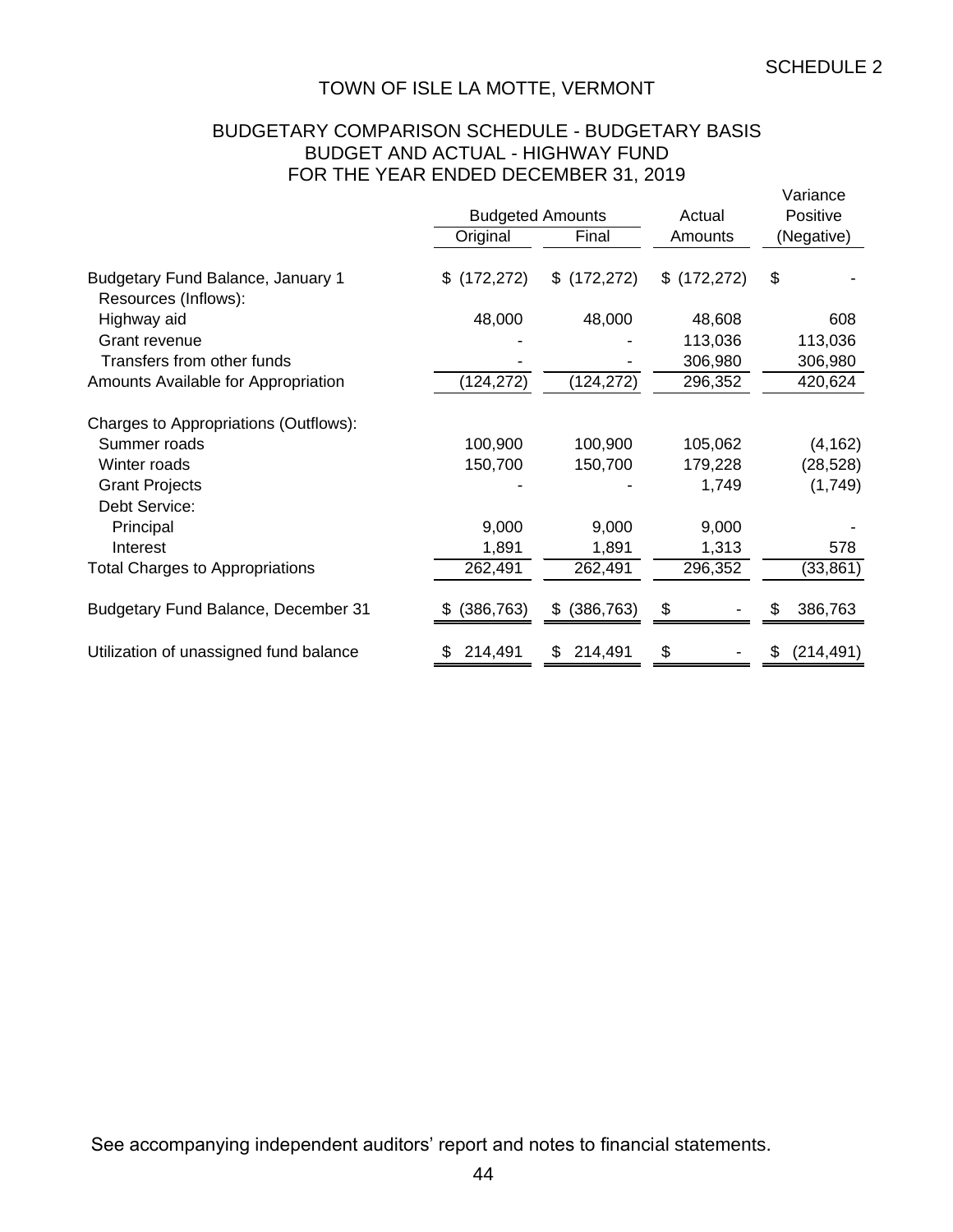## SCHEDULE OF PROPORTIONATE SHARE OF THE NET PENSION LIABILITIY LAST 10 FISCAL YEARS\*

|                                                    |    | 2019   |    | 2018   |    | 2017   | 2016 |        | 2015 |          |
|----------------------------------------------------|----|--------|----|--------|----|--------|------|--------|------|----------|
| <b>VMERS:</b>                                      |    |        |    |        |    |        |      |        |      |          |
| Proportion of the net pension liability            |    | 0.01%  |    | 0.01%  |    | 0.01%  |      | 0.01%  |      | $0.01\%$ |
| Proportionate share of the net pension             |    |        |    |        |    |        |      |        |      |          |
| liability                                          | \$ | 12,384 | \$ | 9.723  | \$ | 10,008 | \$   | 7.214  | Œ    | 1.025    |
| Covered payroll                                    | \$ | 40,180 | \$ | 31,431 | \$ | 37,367 | \$   | 32,700 | Œ    | 22,960   |
| Proportionate share of the net pension             |    |        |    |        |    |        |      |        |      |          |
| liability as a percentage of its covered payroll   |    | 30.82% |    | 30.93% |    | 26.78% |      | 22.06% |      | 4.46%    |
| Plan fiduciary net position as a percentage of the |    |        |    |        |    |        |      |        |      |          |
| total pension liability                            |    | 82.60% |    | 83.64% |    | 80.95% |      | 87.42% |      | 98.32%   |

\* The amounts presented for each fiscal year were determined as of June 30 and are for those years for which information is available.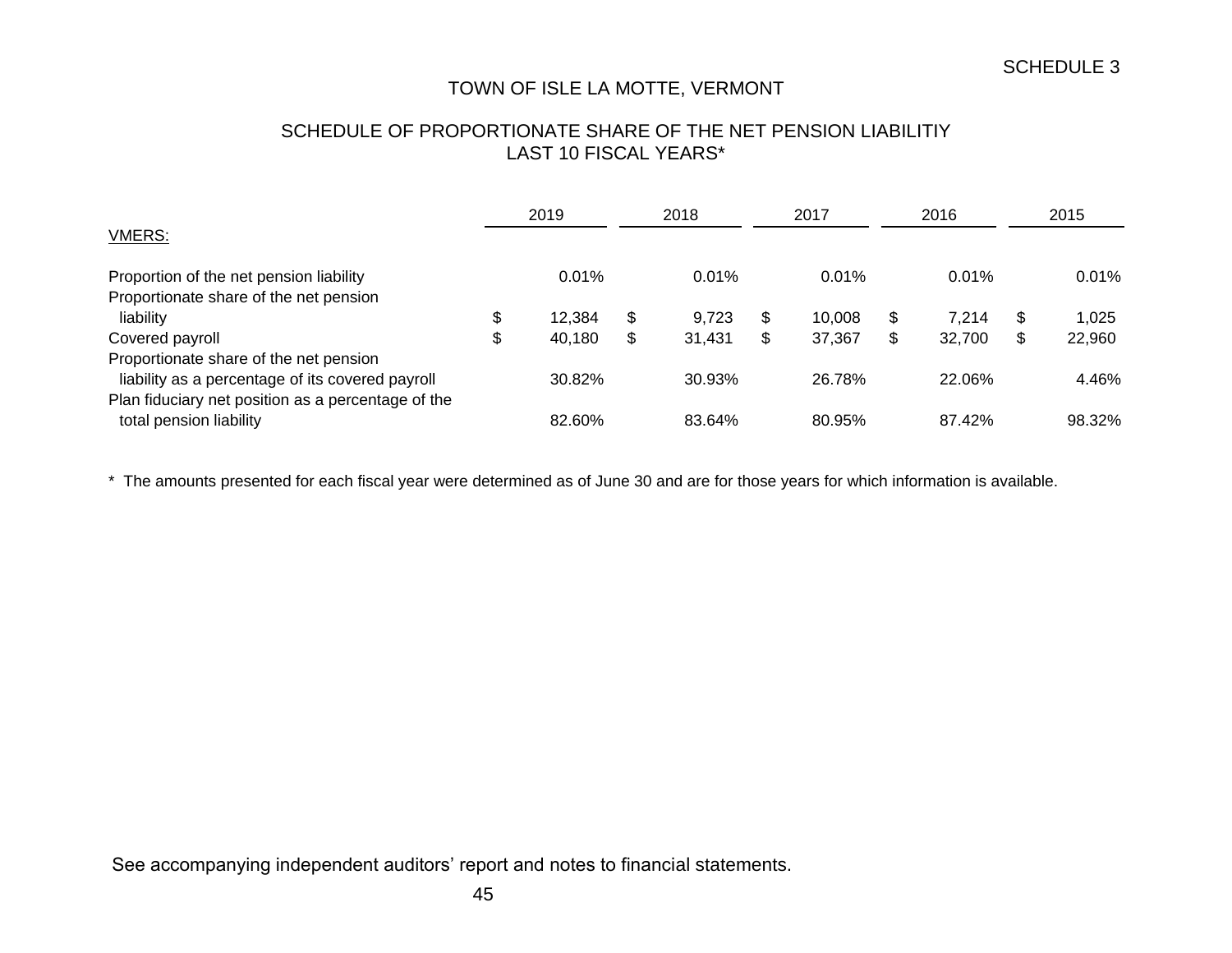## SCHEDULE OF CONTRIBUTIONS - PENSION LAST 10 FISCAL YEARS\*

|                                                                                       |    | 2019            |    | 2018            |    | 2017            |    | 2016            |  | 2015            |  |
|---------------------------------------------------------------------------------------|----|-----------------|----|-----------------|----|-----------------|----|-----------------|--|-----------------|--|
| <b>VMERS:</b>                                                                         |    |                 |    |                 |    |                 |    |                 |  |                 |  |
| Contractually required contribution<br>Contributions in relation to the contractually | \$ | .662            | \$ | 1.311           | \$ | 1.257           | S  | 1.495           |  | 1,308           |  |
| required contribution                                                                 |    | (1,662)         |    | (1, 311)        |    | (1,257)         |    | (1, 495)        |  | (1,308)         |  |
| Contribution deficiency (excess)                                                      |    | $\sim$          |    | $\sim$          |    | $\blacksquare$  |    | $\blacksquare$  |  |                 |  |
| Covered payroll<br>Contributions as a percentage of covered payroll                   | \$ | 39,680<br>4.19% | \$ | 40.180<br>3.26% | \$ | 31,431<br>4.00% | \$ | 37,367<br>4.00% |  | 32,700<br>4.00% |  |

\* The amounts presented for each fiscal year were determined for those years for which information is available.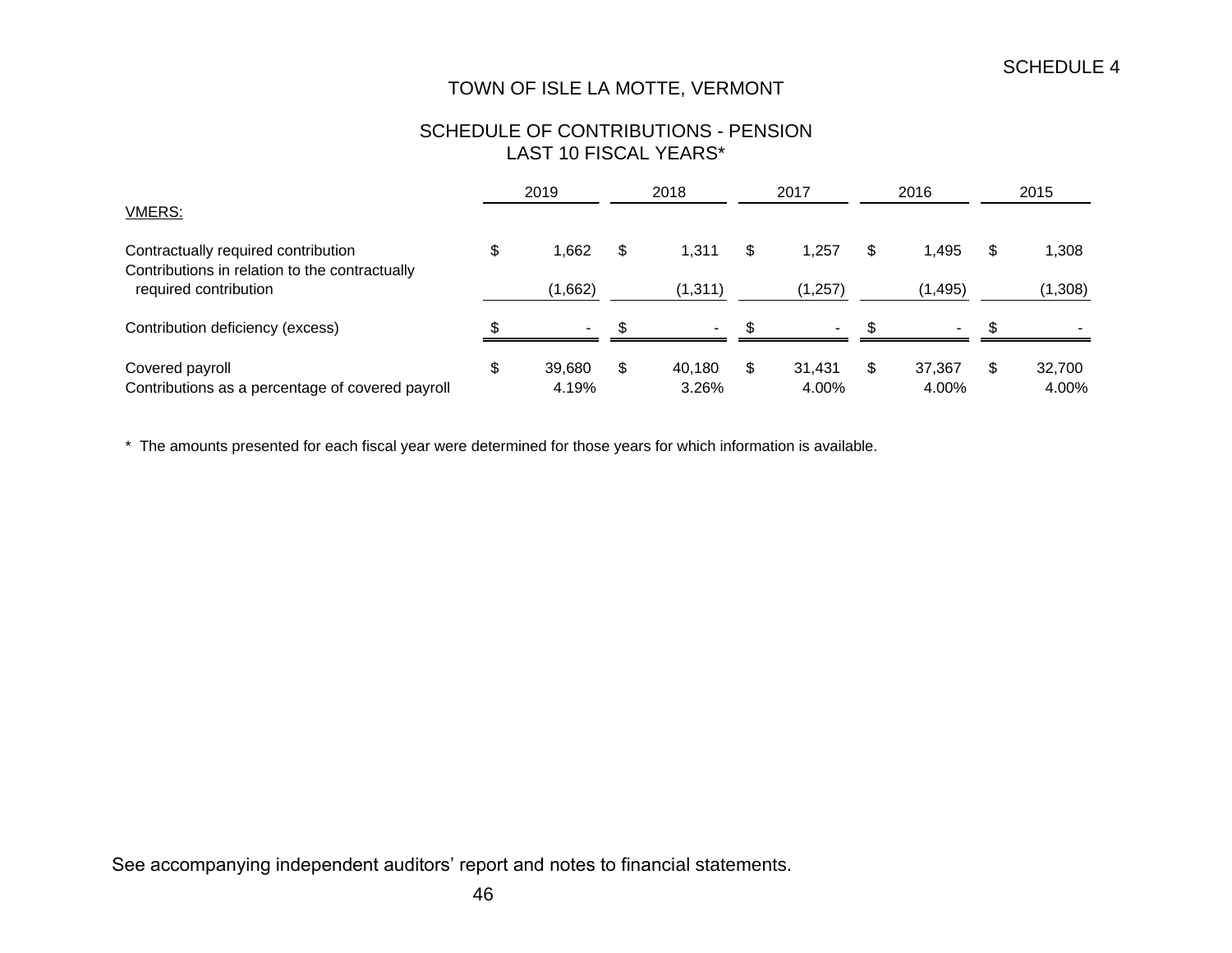## NOTES TO REQUIRED SUPPLEMENTARY INFORMATION FOR THE YEAR ENDED DECEMBER 31, 2019

# **Changes of Assumptions**

None.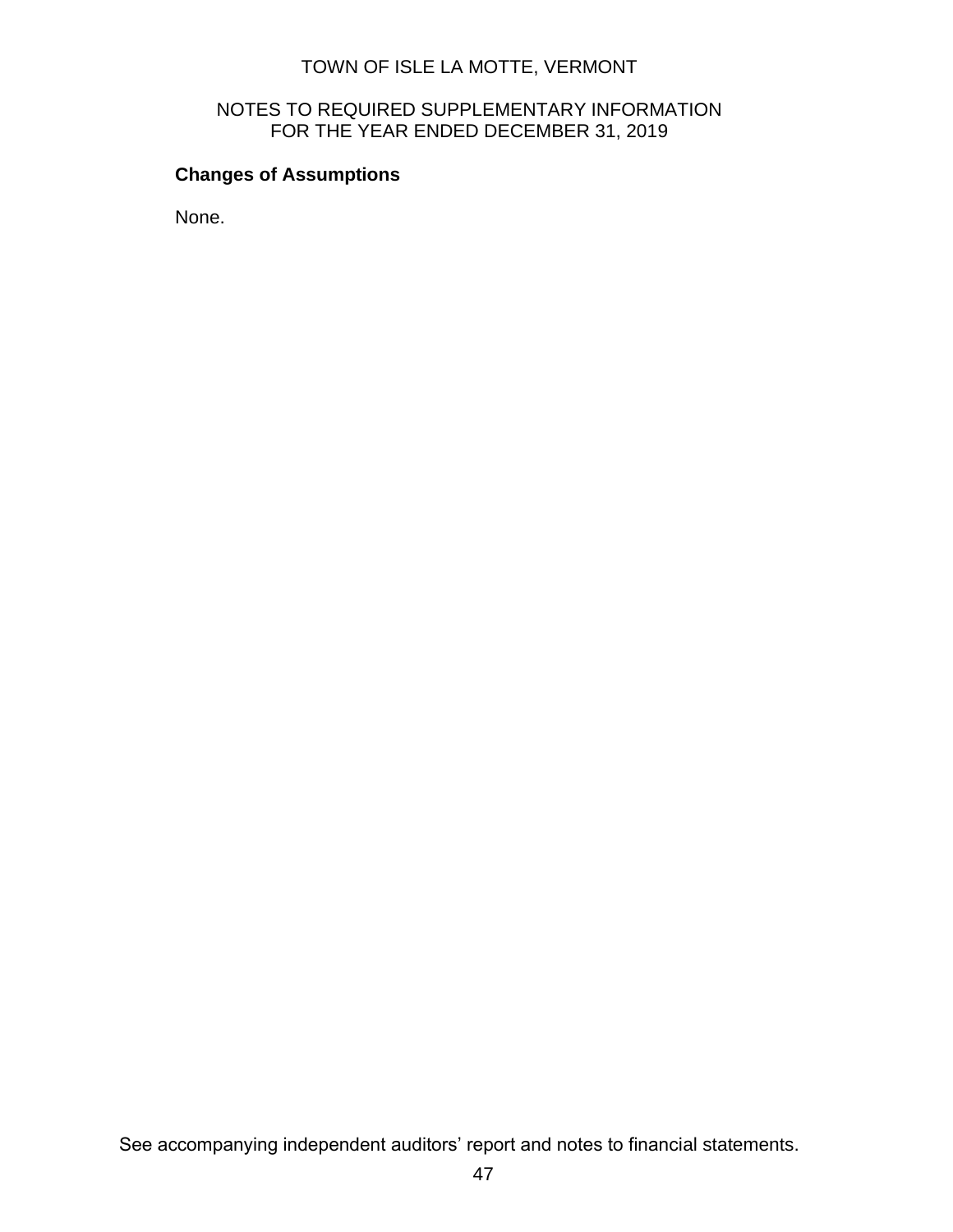Other supplementary information includes financial statements not required by the Governmental Accounting Standards Board, nor a part of the basic financial statements, but are presented for purposes of additional analysis.

- Budgetary Comparison Schedule Budgetary Basis Budget and Actual General Fund Revenues
- Schedule of Departmental Operations General Fund
- Combining Balance Sheet Nonmajor Governmental Funds
- Combining Schedule of Revenues, Expenditures and Changes in Fund Balances - Nonmajor Governmental Funds
- Combining Balance Sheet Nonmajor Special Revenue Funds
- Combining Schedule of Revenues, Expenditures and Changes in Fund Balances - Nonmajor Special Revenue Funds
- Schedule of General Capital Assets by Function
- Schedule of Changes in General Capital Assets by Function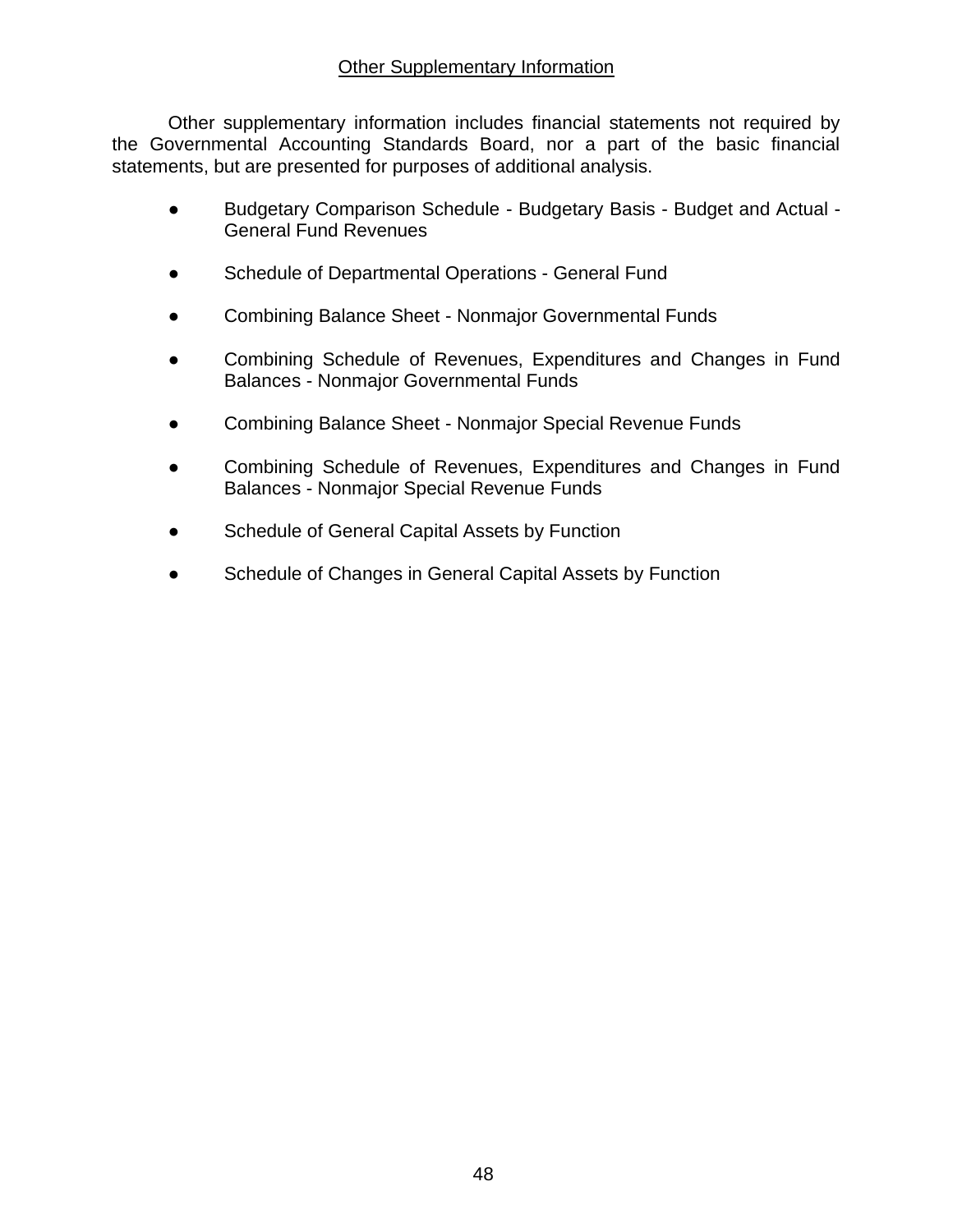## BUDGETARY COMPARISON SCHEDULE - BUDGETARY BASIS BUDGET AND ACTUAL - GENERAL FUND REVENUES FOR THE YEAR ENDED DECEMBER 31, 2019

|                                     |               |               |        |                 | Variance    |
|-------------------------------------|---------------|---------------|--------|-----------------|-------------|
|                                     | Original      |               | Final  | Actual          | Positive    |
|                                     | <b>Budget</b> | <b>Budget</b> |        | Amounts         | (Negative)  |
| Resources (Inflows):                |               |               |        |                 |             |
| Property taxes:                     |               |               |        |                 |             |
| <b>Current taxes</b>                | \$            | \$            |        | \$<br>2,030,979 | \$2,030,979 |
|                                     |               |               |        |                 |             |
| Delinquent property taxes           |               |               |        | 145,138         | 145,138     |
| Penalties and interest              | 7,000         |               | 7,000  | 4,694           | (2,306)     |
| Intergovernmental revenues:         |               |               |        |                 |             |
| <b>PILOT</b>                        | 3,000         |               | 3,000  | 2,491           | (509)       |
| State hold harmless                 | 11,466        |               | 11,466 | 10,534          | (932)       |
| Permits and licenses:               |               |               |        |                 |             |
| <b>Permits</b>                      | 250           |               | 250    | 235             | (15)        |
| Licenses                            | 1,000         |               | 1,000  | 933             | (67)        |
| Clerk fees                          | 7,650         |               | 7,650  | 9,512           | 1,862       |
| Debt collector fees                 | 6,000         |               | 6,000  | 5,570           | (430)       |
| Local fines                         |               |               |        | 156             | 156         |
| Investment income                   | 500           |               | 500    | 980             | 480         |
| Other income:                       |               |               |        |                 |             |
| Rental income                       | 2,500         |               | 2,500  | 2,500           |             |
| Other income                        |               |               |        | 1,000           | 1,000       |
| Amounts Available for Appropriation | \$<br>39,366  | \$            | 39,366 | \$<br>2,214,722 | \$2,175,356 |
|                                     |               |               |        |                 |             |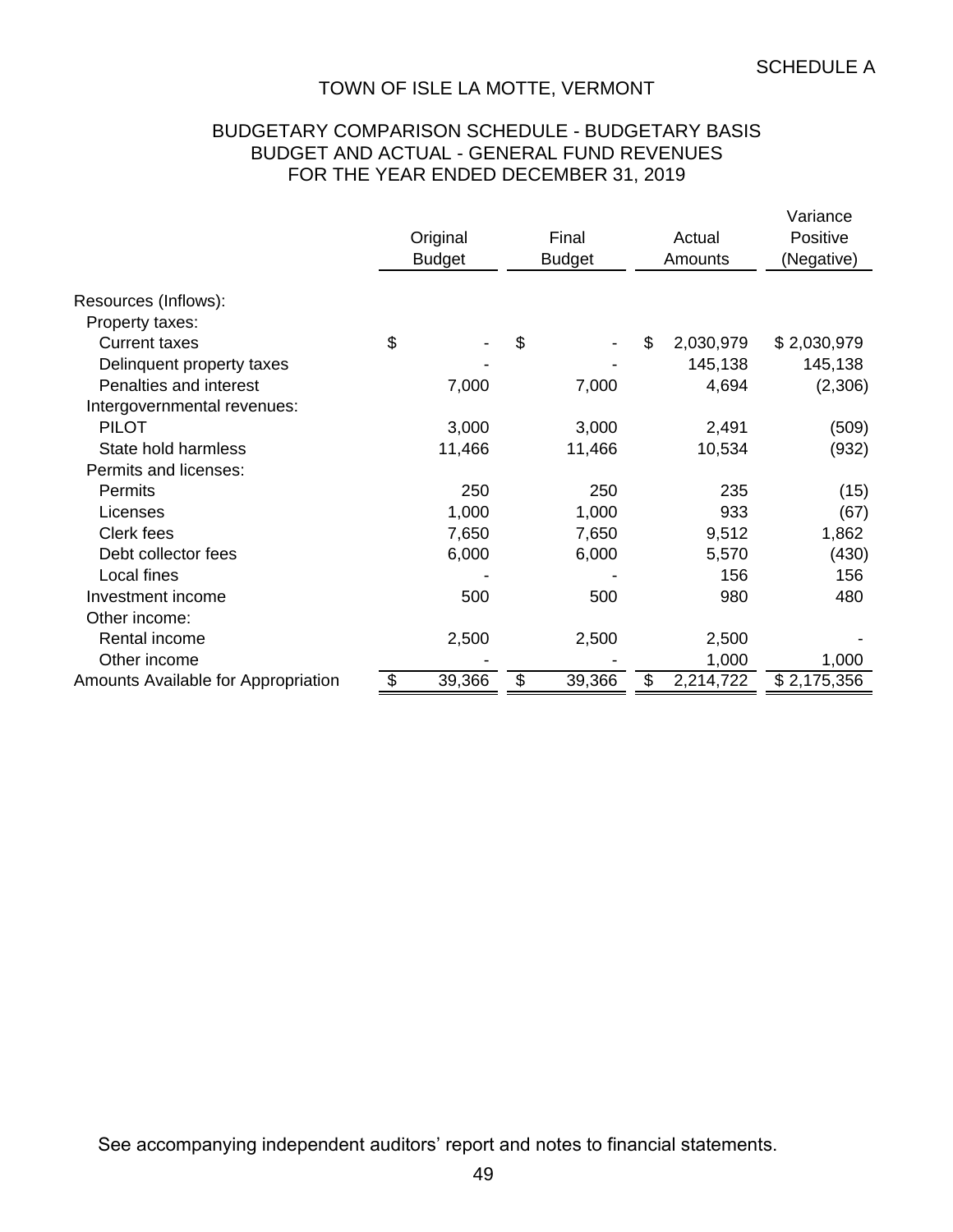# SCHEDULE OF DEPARTMENTAL OPERATIONS - GENERAL FUND FOR THE YEAR ENDED DECEMBER 31, 2019

|                                | Original<br><b>Budget</b> | <b>Budget</b><br>Adjustments |                | Final<br><b>Budget</b> |    | Actual<br>Expenditures |    | Variance<br>Positive (Negative) |
|--------------------------------|---------------------------|------------------------------|----------------|------------------------|----|------------------------|----|---------------------------------|
| General government:            |                           |                              |                |                        |    |                        |    |                                 |
| Insurance                      | \$<br>878                 | \$                           |                | \$<br>878              | \$ | 4,225                  | \$ | (3,347)                         |
| County taxes                   | 38,883                    |                              |                | 38,883                 |    | 40,750                 |    | (1,867)                         |
| Legal fees                     | 8,000                     |                              |                | 8,000                  |    | 8,380                  |    | (380)                           |
| Dues                           | 1,600                     |                              |                | 1,600                  |    | 1,620                  |    | (20)                            |
| <b>BCA/Election workers</b>    | 1,200                     |                              |                | 1,200                  |    | 380                    |    | 820                             |
| Delinquent tax commissions     | 2,900                     |                              |                | 2,900                  |    | 4,008                  |    | (1, 108)                        |
| Abatements                     |                           |                              |                |                        |    | 4,805                  |    | (4,805)                         |
| Land records                   | 175                       |                              |                | 175                    |    |                        |    | 175                             |
| Telephone/fax/internet         | 2,130                     |                              |                | 2,130                  |    | 1,981                  |    | 149                             |
| Wages, salaries and benefits   | 60,914                    |                              |                | 60,914                 |    | 61,594                 |    | (680)                           |
| Supplies/postage               | 3,500                     |                              |                | 3,500                  |    | 4,454                  |    | (954)                           |
| Equipment rental/purchase      | 2,700                     |                              |                | 2,700                  |    | 3,097                  |    | (397)                           |
| Computer/maintenance           | 2,500                     |                              |                | 2,500                  |    | 2,675                  |    | (175)                           |
| General expenses               | 18,350                    |                              |                | 18,350                 |    | 17,228                 |    | 1,122                           |
| Interest expense               | 898                       |                              |                | 898                    |    | 897                    |    | $\mathbf{1}$                    |
| Totals                         | 144,628                   |                              | $\overline{a}$ | 144,628                |    | 156,094                |    | (11, 466)                       |
| Appropriations:                |                           |                              |                |                        |    |                        |    |                                 |
| Cemeteries                     | 6,000                     |                              |                | 6,000                  |    | 6,000                  |    |                                 |
| Fire/rescue                    | 42,800                    |                              |                | 42,800                 |    | 42,800                 |    |                                 |
| Visiting Nurse Association     | 2,100                     |                              |                | 2,100                  |    | 2,100                  |    |                                 |
| VT Independent Living          | 295                       |                              |                | 295                    |    | 295                    |    |                                 |
| LCI Economic Development Corp. | 500                       |                              |                | 500                    |    | 500                    |    |                                 |
| <b>American Red Cross</b>      | 500                       |                              |                | 500                    |    | 500                    |    |                                 |
| Northwest Regional Planning    | 521                       |                              |                | 521                    |    | 521                    |    |                                 |
| Grand Isle court diversion     | 250                       |                              |                | 250                    |    |                        |    | 250                             |
| VT Green-up                    | 50                        |                              |                | 50                     |    | 138                    |    | (88)                            |
| NW counseling and support      | 700                       |                              |                | 700                    |    |                        |    | 700                             |
| Voices against violence        | 1,500                     |                              |                | 1,500                  |    |                        |    | 1,500                           |
| Town use of school             | 14,500                    |                              |                | 14,500                 |    | 14,500                 |    |                                 |
| Vermont adult learning         | 100                       |                              |                | 100                    |    |                        |    | 100                             |
| <b>VACD</b>                    |                           |                              |                |                        |    |                        |    |                                 |
| Friends of Lake Champlain      | 1,000                     |                              |                | 1,000                  |    |                        |    | 1,000                           |
| Age well                       | 700                       |                              |                | 700                    |    | 700                    |    |                                 |
| <b>Island</b> arts             | 1,000                     |                              |                | 1,000                  |    | 1,000                  |    |                                 |
| Totals                         | 72,516                    |                              | $\blacksquare$ | 72,516                 |    | 69,054                 |    | 3.462                           |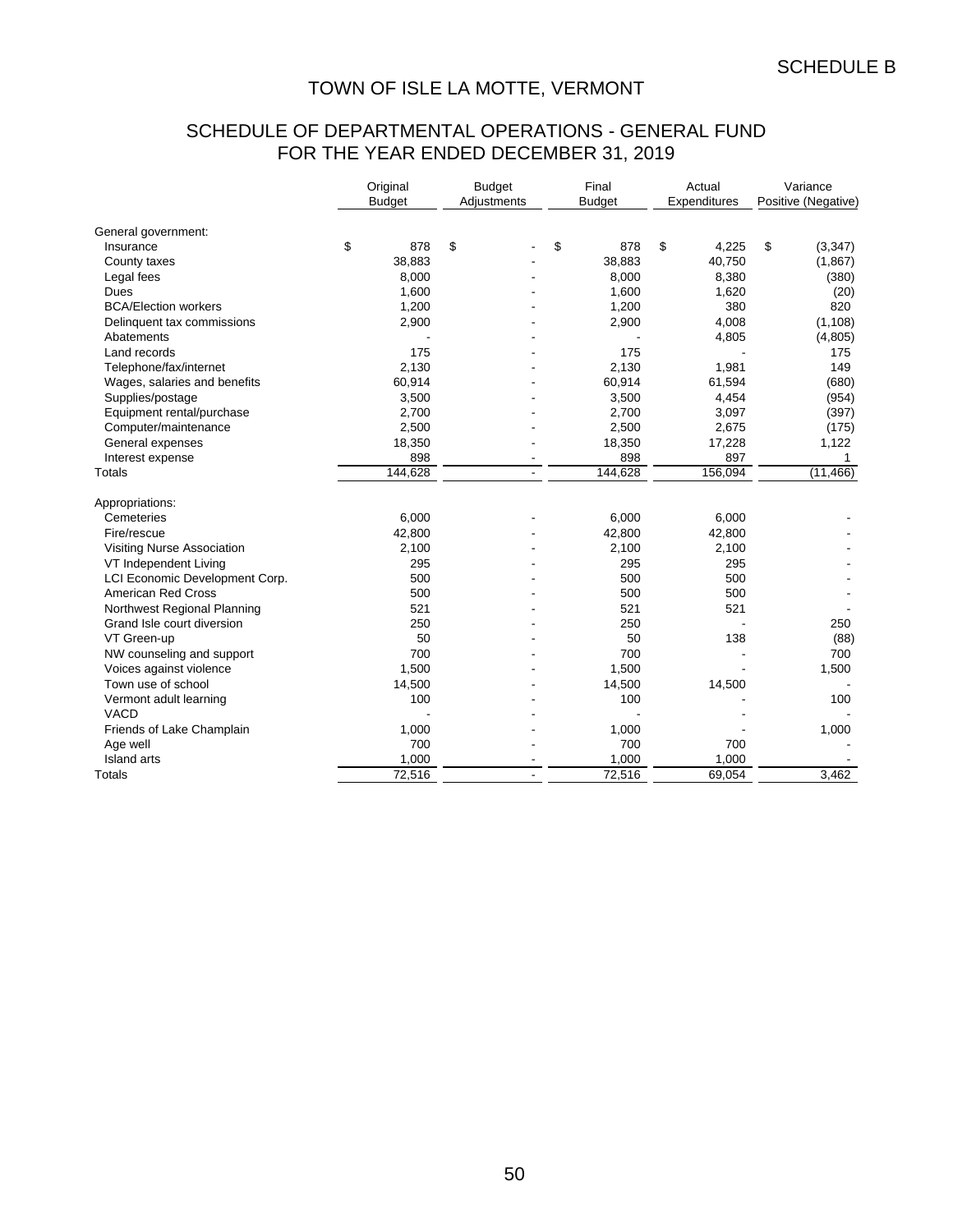# SCHEDULE OF DEPARTMENTAL OPERATIONS - GENERAL FUND FOR THE YEAR ENDED DECEMBER 31, 2019

|                               | Original<br><b>Budget</b> | <b>Budget</b><br>Adjustments | Final<br><b>Budget</b> | Actual<br>Expenditures | Variance<br>Positive (Negative) |  |
|-------------------------------|---------------------------|------------------------------|------------------------|------------------------|---------------------------------|--|
| Unclassified:                 |                           |                              |                        |                        |                                 |  |
| Rec site/mowing               | 3,500                     |                              | 3,500                  | 4,800                  | (1,300)                         |  |
| G.I. sheriff contract         | 30,498                    |                              | 30,498                 | 30,498                 |                                 |  |
| Special events                | 750                       |                              | 750                    | 345                    | 405                             |  |
| Town lots                     | 450                       |                              | 450                    | 600                    | (150)                           |  |
| Totals                        | 35,198                    |                              | 35,198                 | 36,243                 | (1,045)                         |  |
| Services:                     |                           |                              |                        |                        |                                 |  |
| Cemeteries                    | 4,000                     |                              | 4,000                  | 4,000                  |                                 |  |
| Alburgh/fire rescue           | 6,500                     |                              | 6,500                  | 6,500                  |                                 |  |
| VT state police               | 50                        |                              | 50                     | 50                     |                                 |  |
| Totals                        | 10,550                    |                              | 10,550                 | 10,550                 |                                 |  |
| Education                     |                           |                              |                        | 1,698,817              | (1,698,817)                     |  |
| Transfers to other funds:     |                           |                              |                        |                        |                                 |  |
| Highway fund                  |                           |                              |                        | 306,980                | (306, 980)                      |  |
|                               |                           |                              |                        | 306,980                | (306, 980)                      |  |
| TOTAL DEPARTMENTAL OPERATIONS | 262,892<br>\$             | \$                           | 262,892                | 2,277,738<br>\$        | (2,014,846)<br>\$               |  |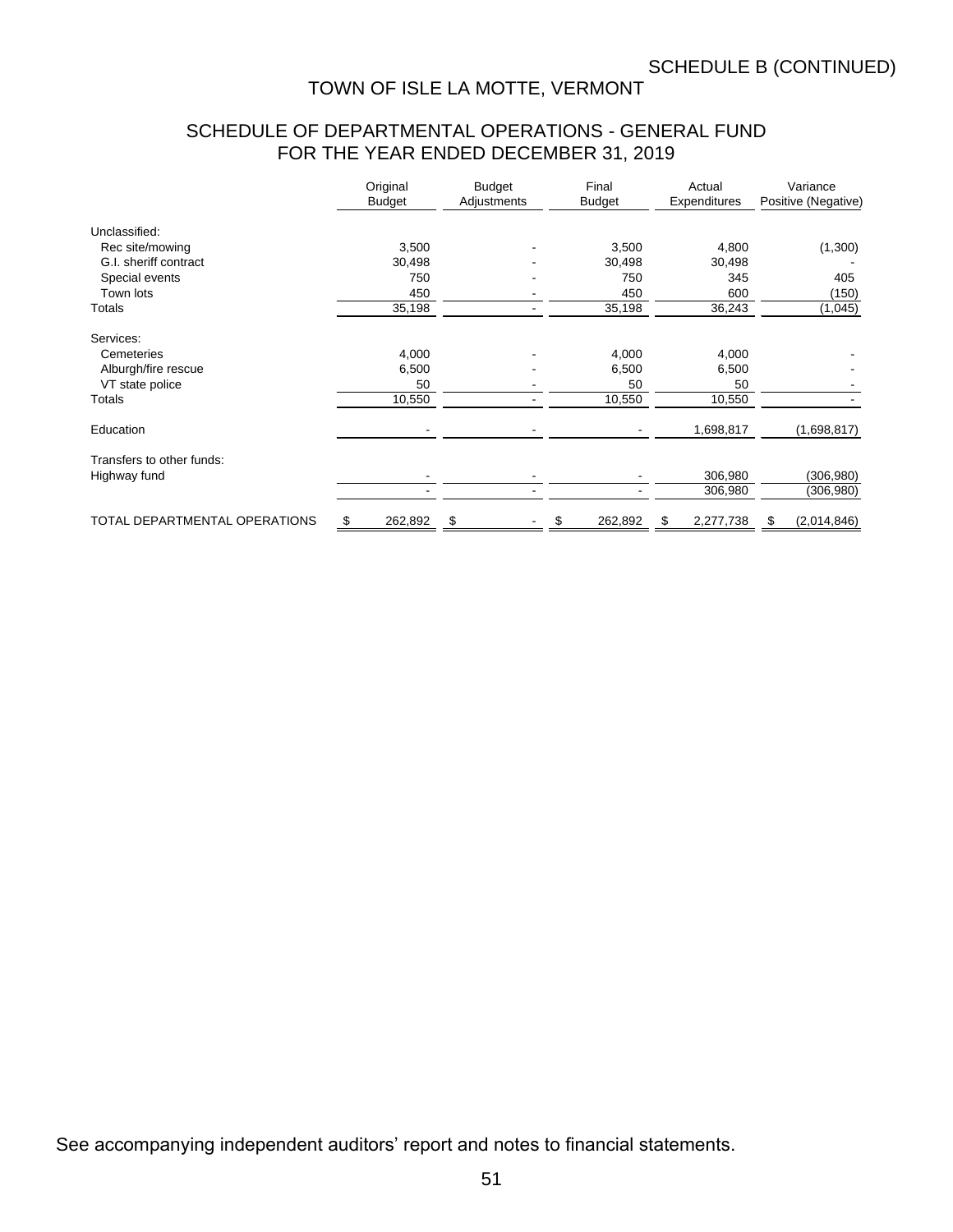# COMBINING BALANCE SHEET - NONMAJOR GOVERNMENTAL FUNDS DECEMBER 31, 2019

|                                                   | Special<br>Revenue<br>Funds | <b>Total Nonmajor</b><br>Governmental<br><b>Funds</b> |
|---------------------------------------------------|-----------------------------|-------------------------------------------------------|
| <b>ASSETS</b>                                     |                             |                                                       |
| Cash and cash equivalents<br>Due from other funds | \$<br>85<br>8,976           | \$<br>85<br>8,976                                     |
| <b>TOTAL ASSETS</b>                               | \$<br>9,061                 | \$<br>9,061                                           |
| <b>LIABILITIES</b>                                |                             |                                                       |
| Due to other funds                                | \$<br>21,563                | \$<br>21,563                                          |
| <b>TOTAL LIABILITIES</b>                          | 21,563                      | 21,563                                                |
| <b>FUND BALANCES (DEFICITS)</b>                   |                             |                                                       |
| Nonspendable                                      |                             |                                                       |
| Restricted                                        | 9,061                       | 9,061                                                 |
| Committed                                         |                             |                                                       |
| Assigned                                          |                             |                                                       |
| Unassigned                                        | (21, 563)                   | (21, 563)                                             |
| <b>TOTAL FUND BALANCES (DEFICITS)</b>             | (12, 502)                   | (12, 502)                                             |
| TOTAL LIABILITIES AND FUND BALANCES (DEFICITS)    | \$<br>9,061                 | \$<br>9,061                                           |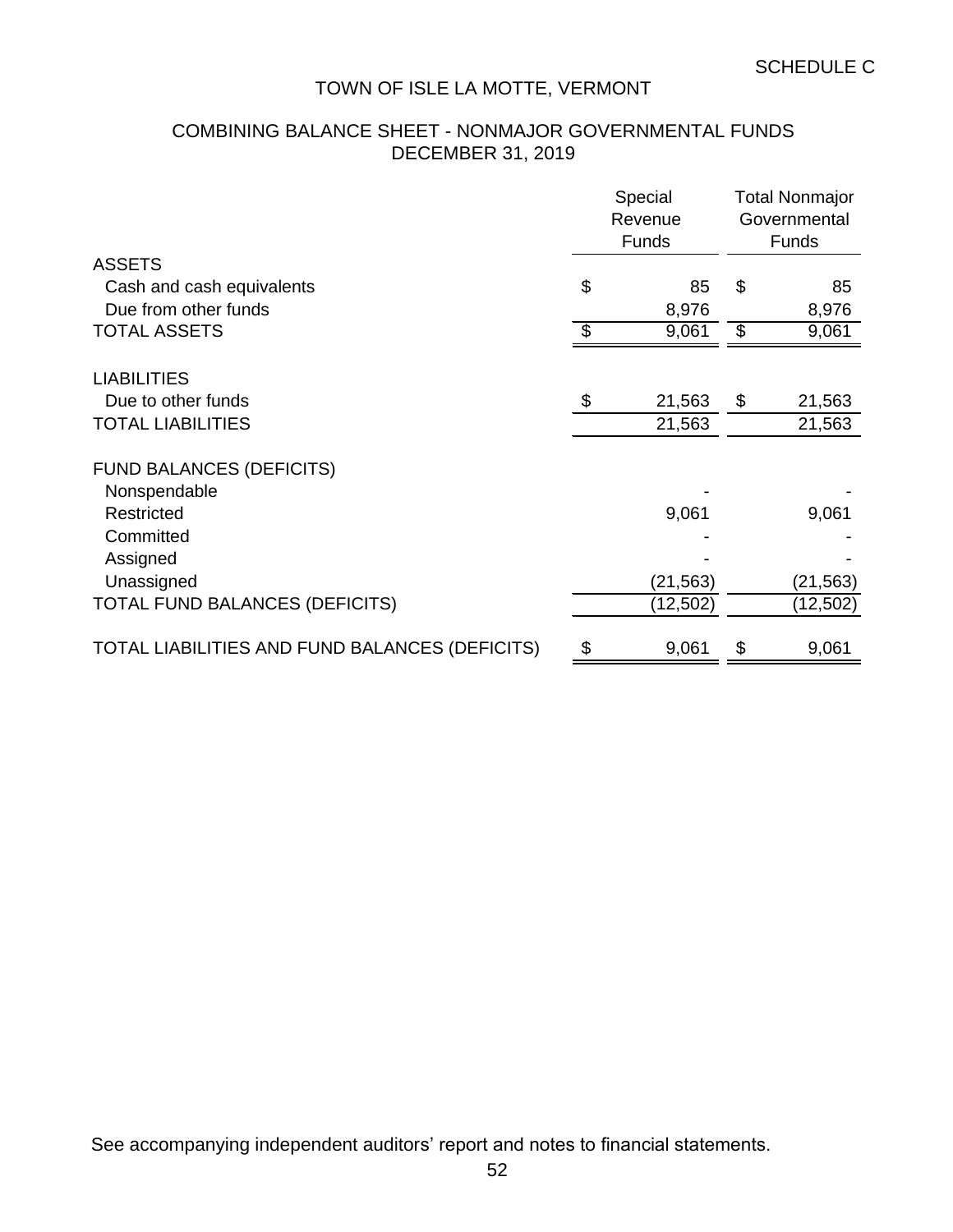## COMBINING SCHEDULE OF REVENUES, EXPENDITURES AND CHANGES IN FUND BALANCES - NONMAJOR GOVERNMENTAL FUNDS FOR THE YEAR ENDED DECEMBER 31, 2019

|                                        | Special<br>Revenue<br><b>Funds</b> | <b>Total Nonmajor</b><br>Governmental<br><b>Funds</b> |           |  |  |
|----------------------------------------|------------------------------------|-------------------------------------------------------|-----------|--|--|
| <b>REVENUES</b>                        |                                    |                                                       |           |  |  |
| Other income<br><b>TOTAL REVENUES</b>  | \$<br>12,445                       | \$                                                    | 12,445    |  |  |
|                                        | 12,445                             |                                                       | 12,445    |  |  |
| <b>EXPENDITURES</b>                    |                                    |                                                       |           |  |  |
| Other                                  | 14,354                             |                                                       | 14,354    |  |  |
| <b>TOTAL EXPENDITURES</b>              | 14,354                             |                                                       | 14,354    |  |  |
| NET CHANGE IN FUND BALANCES (DEFICITS) | (1,909)                            |                                                       | (1,909)   |  |  |
| FUND BALANCES (DEFICITS) - JANUARY 1   | (10, 593)                          |                                                       | (10, 593) |  |  |
| FUND BALANCES (DEFICITS) - DECEMBER 31 | \$<br>(12, 502)                    | \$                                                    | (12,502)  |  |  |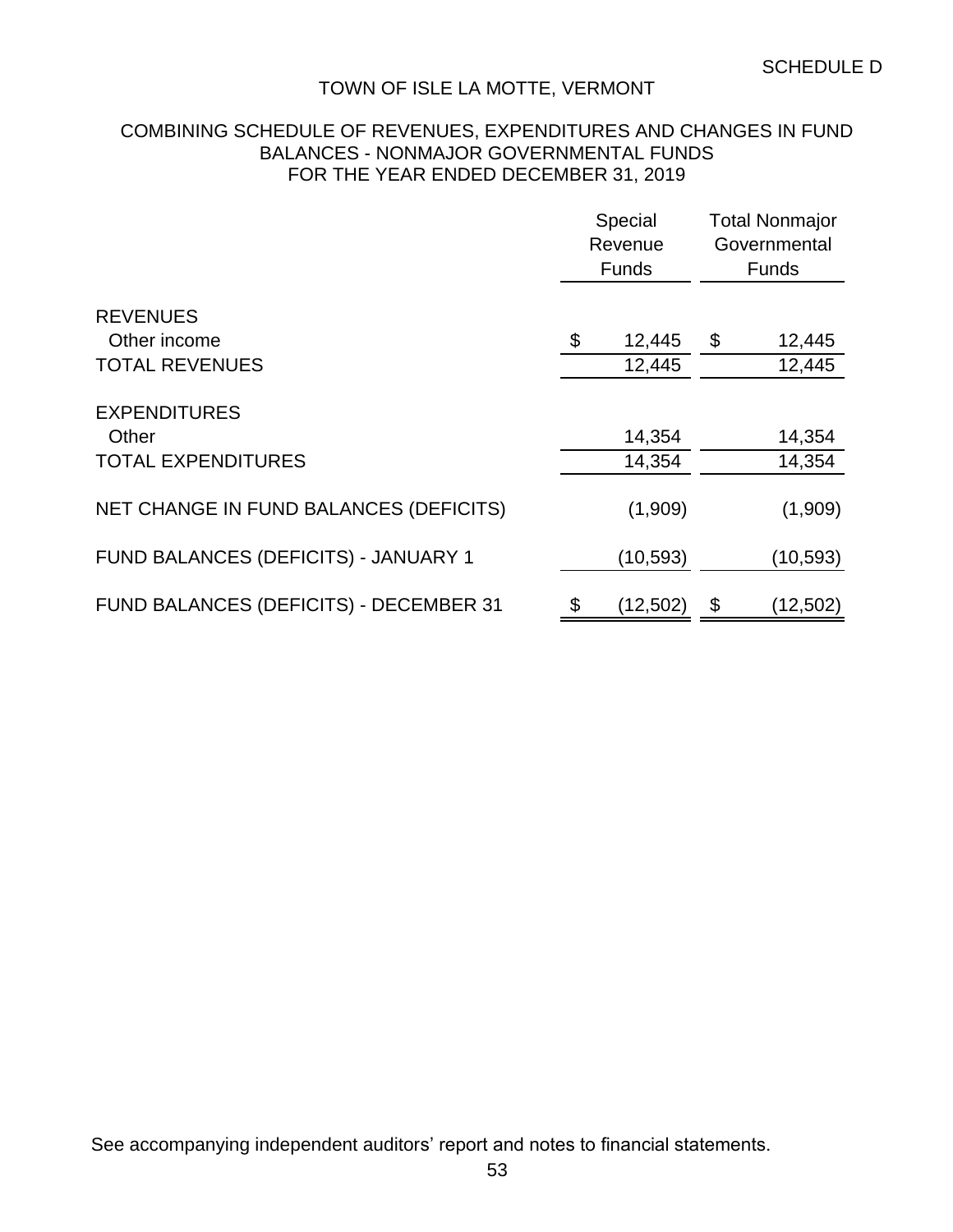## Special Revenue Funds

Special revenue funds are established to account for the proceeds of specific revenue sources (other than fiduciary trusts or for major capital projects) that are legally restricted to expenditures for specific purposes.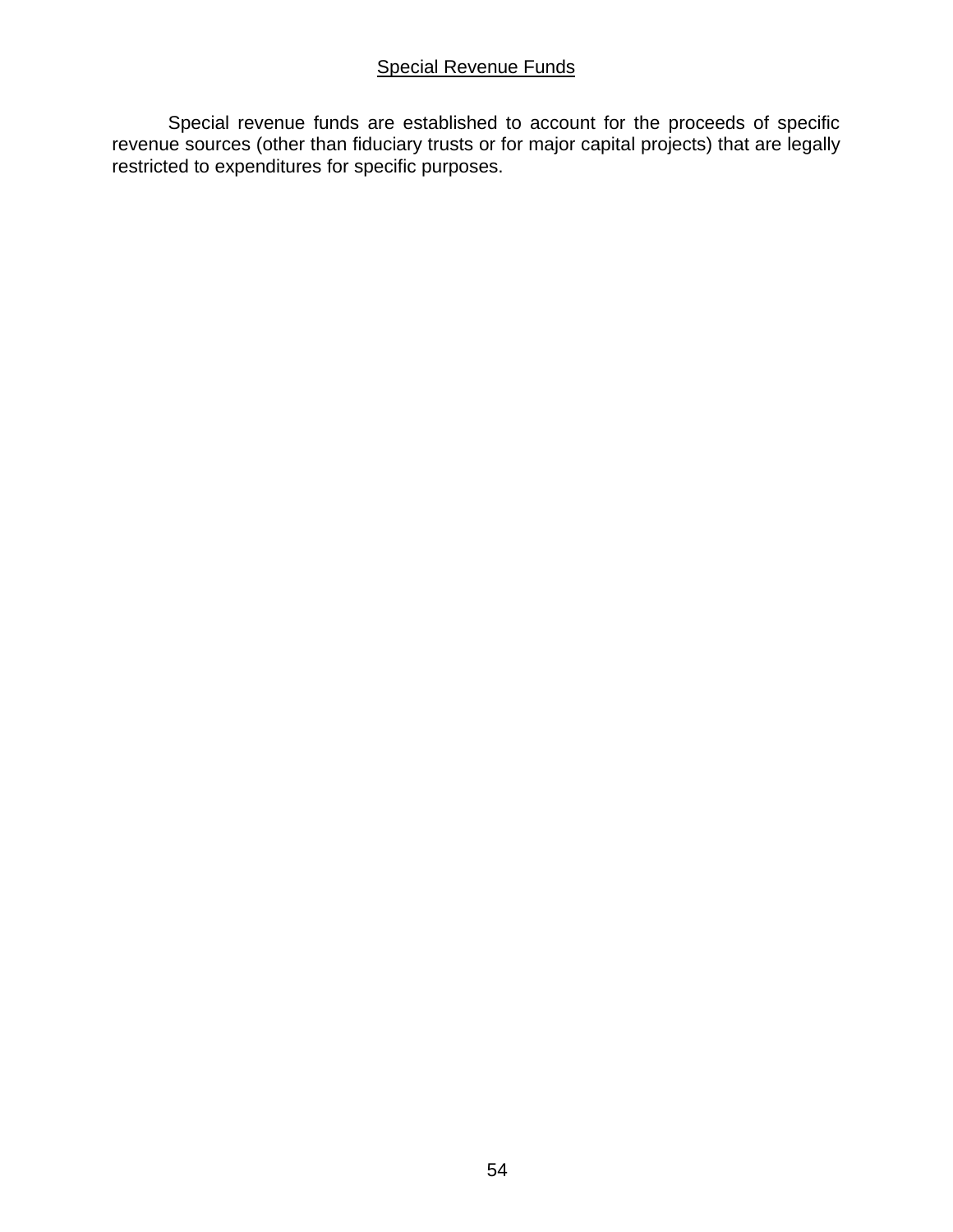# COMBINING BALANCE SHEET - NONMAJOR SPECIAL REVENUE FUNDS DECEMBER 31, 2019

|                                 | Recreation<br>Fund |       | Audit<br>Reserve |           | Lister<br>Fund |         | Total |           |
|---------------------------------|--------------------|-------|------------------|-----------|----------------|---------|-------|-----------|
| <b>ASSETS</b>                   |                    |       |                  |           |                |         |       |           |
| Cash and cash equivalents       | \$                 | 85    | \$               |           | \$             |         | \$    | 85        |
| Due from other funds            |                    | 8,976 |                  |           |                |         |       | 8,976     |
| <b>TOTAL ASSETS</b>             | \$                 | 9,061 | \$               |           | \$             |         | \$    | 9,061     |
| <b>LIABILITIES</b>              |                    |       |                  |           |                |         |       |           |
| Due to other funds              | \$                 |       | \$               | 16,167    | \$             | 5,396   | \$    | 21,563    |
| <b>TOTAL LIABILITIES</b>        |                    |       |                  | 16,167    |                | 5,396   |       | 21,563    |
| <b>FUND BALANCES (DEFICITS)</b> |                    |       |                  |           |                |         |       |           |
| Nonspendable                    |                    |       |                  |           |                |         |       |           |
| Restricted                      |                    | 9,061 |                  |           |                |         |       | 9,061     |
| Committed                       |                    |       |                  |           |                |         |       |           |
| Assigned                        |                    |       |                  |           |                |         |       |           |
| Unassigned                      |                    |       |                  | (16, 167) |                | (5,396) |       | (21, 563) |
| TOTAL FUND BALANCES (DEFICITS)  |                    | 9,061 |                  | (16, 167) |                | (5,396) |       | (12,502)  |
| TOTAL LIABILITIES AND FUND      |                    |       |                  |           |                |         |       |           |
| <b>BALANCES (DEFICITS)</b>      | \$                 | 9,061 | \$               |           |                |         |       | 9,061     |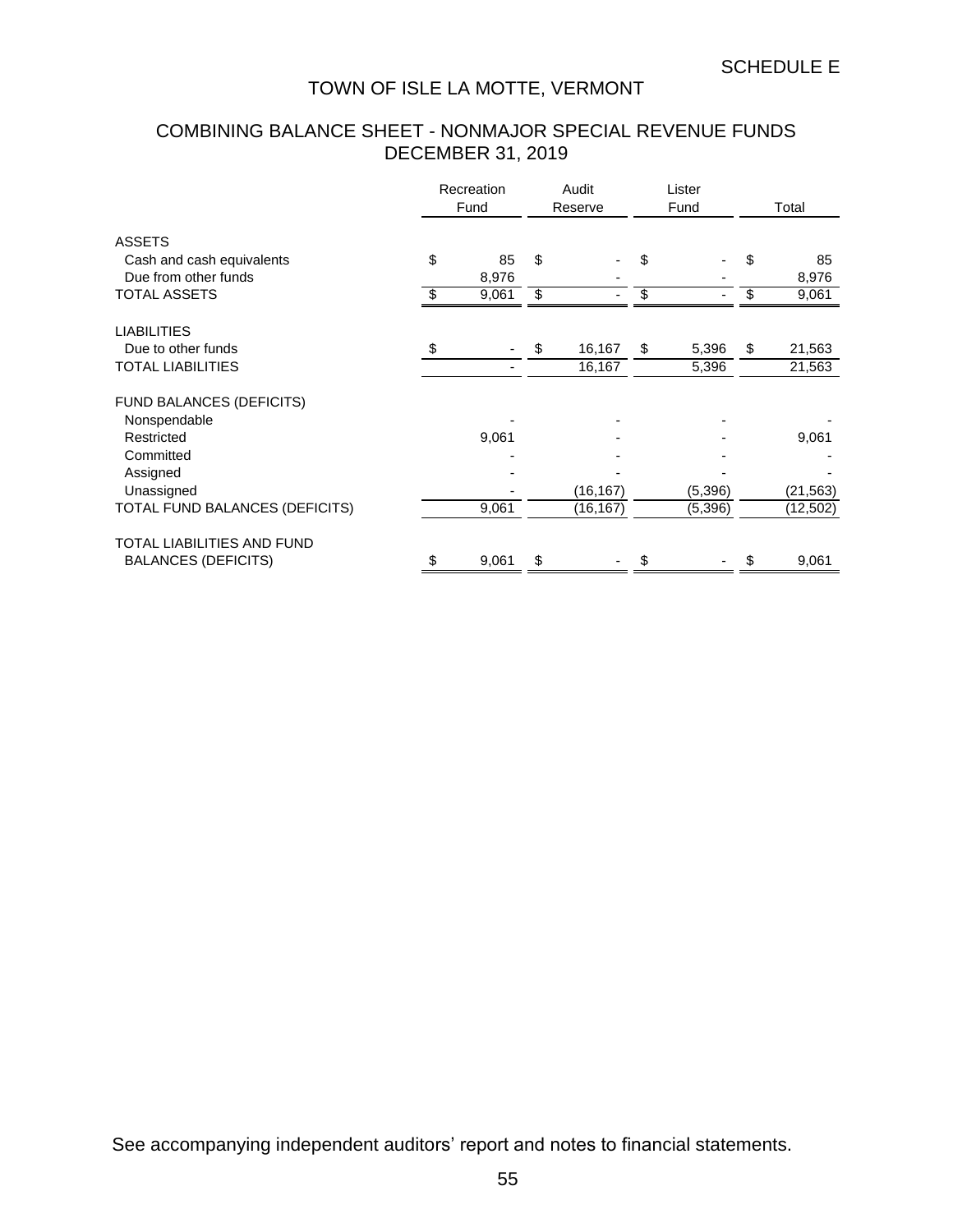## COMBINING SCHEDULE OF REVENUES, EXPENDITURES AND CHANGES IN FUND BALANCES NONMAJOR SPECIAL REVENUE FUNDS FOR THE YEAR ENDED DECEMBER 31, 2019

|                                        | Recreation<br>Fund |                | Audit<br>Reserve |           | Lister<br>Fund |                | Total                  |
|----------------------------------------|--------------------|----------------|------------------|-----------|----------------|----------------|------------------------|
| <b>REVENUES</b>                        |                    |                |                  |           |                |                |                        |
| Other income<br><b>TOTAL REVENUES</b>  | \$                 | 4,019<br>4,019 | \$               |           | \$             | 8,426<br>8,426 | \$<br>12,445<br>12,445 |
| <b>EXPENDITURES</b><br>Other           |                    | 966            |                  | 8,400     |                | 4,988          | 14,354                 |
| <b>TOTAL EXPENDITURES</b>              |                    | 966            |                  | 8,400     |                | 4,988          | 14,354                 |
| NET CHANGE IN FUND BALANCES (DEFICITS) |                    | 3,053          |                  | (8,400)   |                | 3,438          | (1,909)                |
| FUND BALANCES (DEFICITS) - JANUARY 1   |                    | 6,008          |                  | (7, 767)  |                | (8,834)        | (10, 593)              |
| FUND BALANCES (DEFICITS) - DECEMBER 31 | \$                 | 9,061          | \$               | (16, 167) | \$             | (5,396)        | \$<br>(12, 502)        |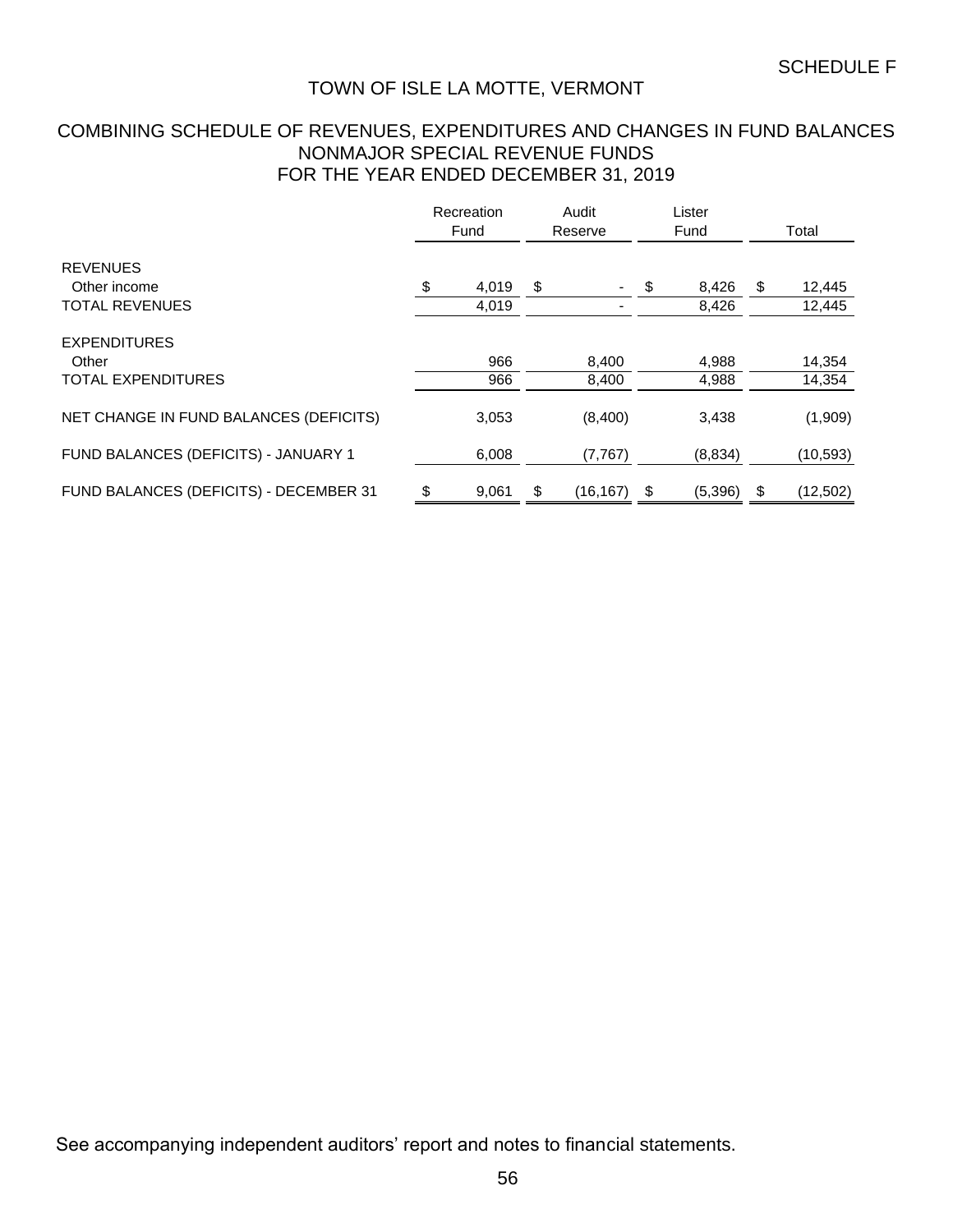## General Capital Assets

General capital assets are those assets related to activities reported in the governmental funds. These assets are reported in the governmental activities column of the government-wide statement of net position.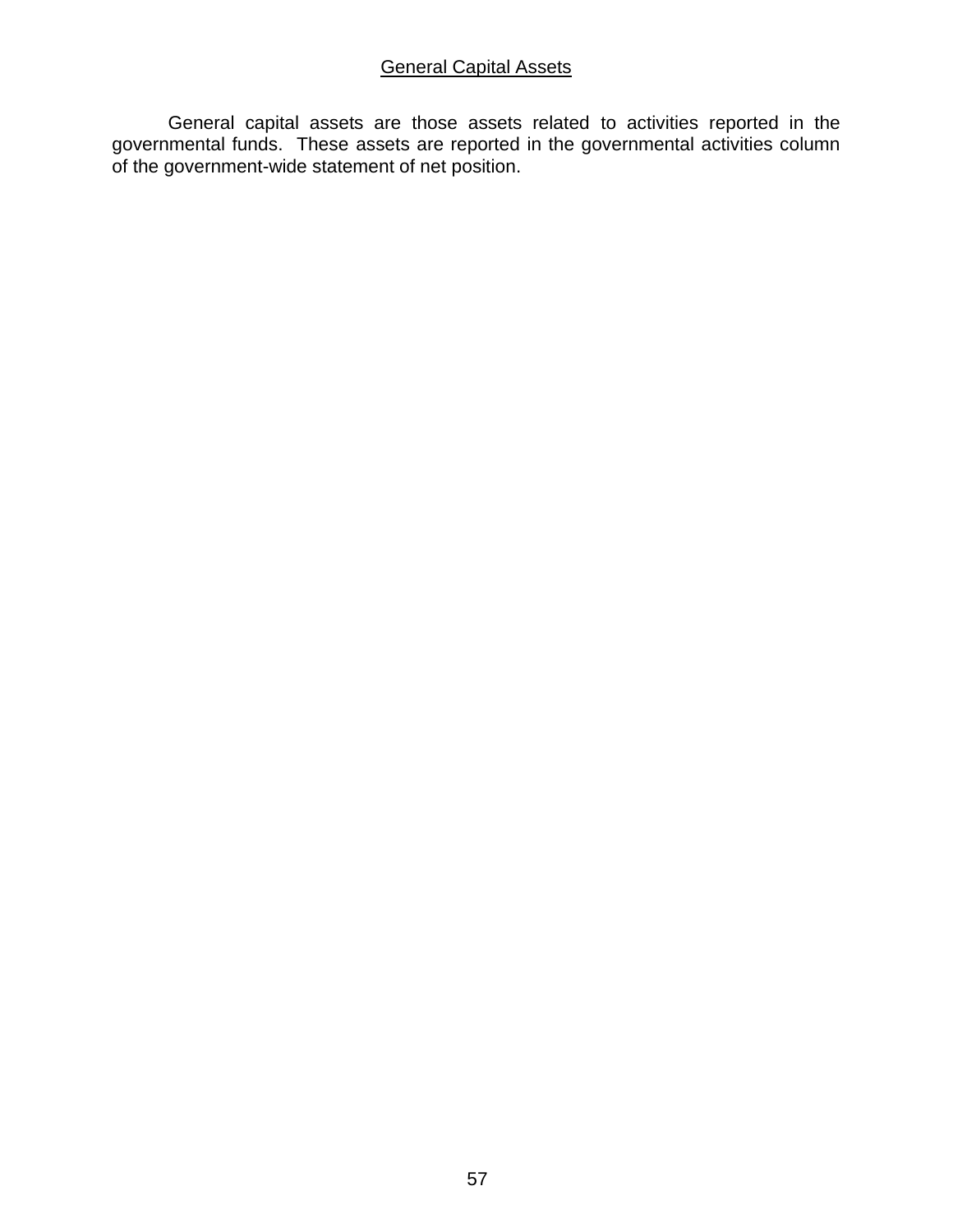# SCHEDULE OF GENERAL CAPITAL ASSETS BY FUNCTION DECEMBER 31, 2019

|                                      | Land and<br>Non-depreciable<br><b>Assets</b> |         | Buildings,<br><b>Building Improvements</b><br>and Land Improvements |                  |    | Infrastructure  | Total                      |
|--------------------------------------|----------------------------------------------|---------|---------------------------------------------------------------------|------------------|----|-----------------|----------------------------|
| <b>General Government</b><br>Highway | \$                                           | 108,000 | \$                                                                  | 8,500<br>137,000 | \$ | Ξ.<br>1,152,074 | \$<br>116,500<br>1,289,074 |
| <b>Total General Capital Assets</b>  |                                              | 108,000 |                                                                     | 145,500          |    | 1,152,074       | 1,405,574                  |
| Less: Accumulated Depreciation       |                                              |         |                                                                     | (18, 825)        |    | (1,096,138)     | (1,114,963)                |
| <b>Net General Capital Assets</b>    | \$                                           | 108,000 | $\boldsymbol{\mathsf{S}}$                                           | 126,675          | \$ | 55,936          | \$<br>290,611              |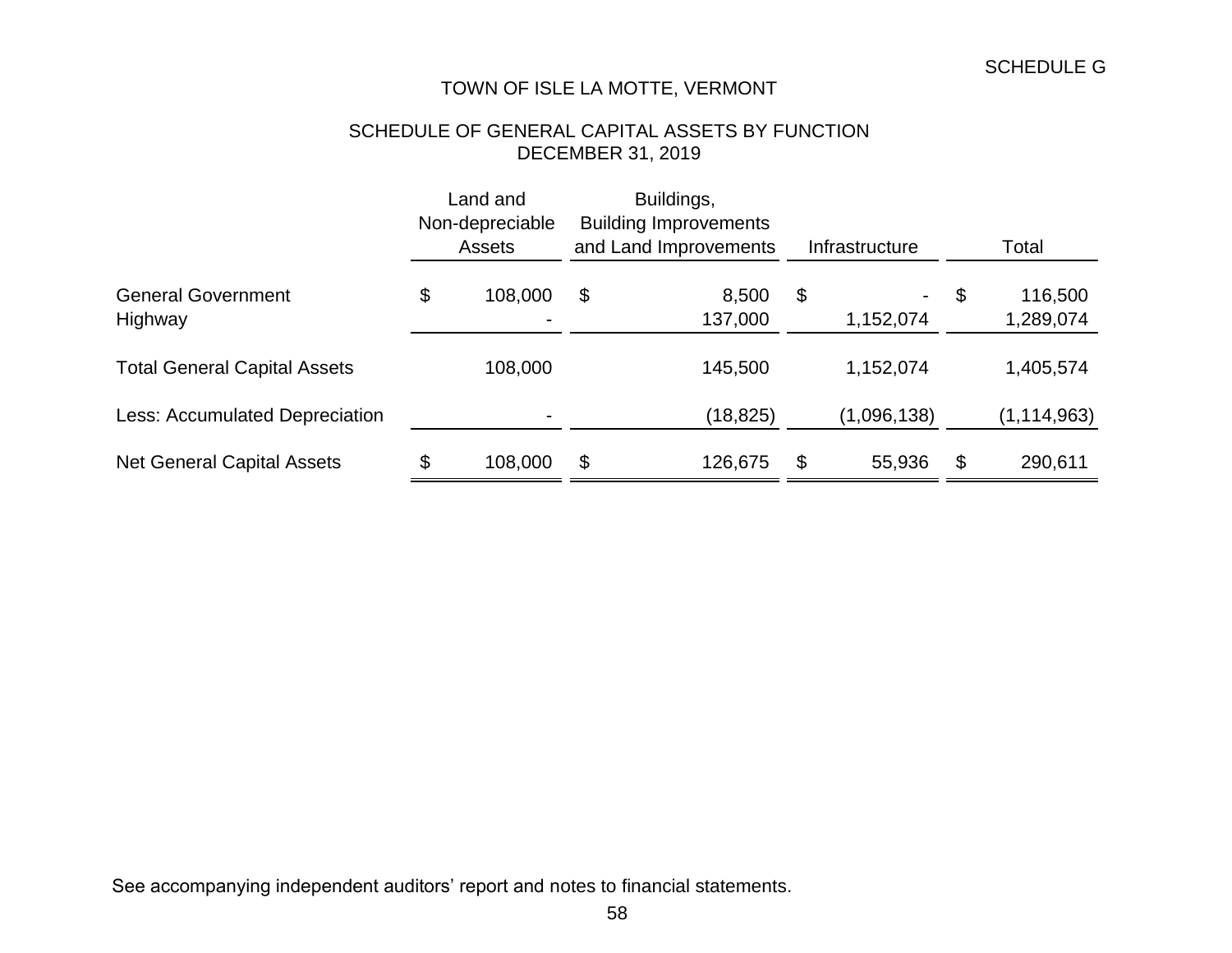## SCHEDULE OF CHANGES IN GENERAL CAPITAL ASSETS BY FUNCTION FOR THE YEAR ENDED DECEMBER 31, 2019

|                                       |    | General<br>Capital<br><b>Assets</b><br>1/1/19 | <b>Additions</b><br><b>Deletions</b> |          |    |    |    | General<br>Capital<br><b>Assets</b><br>12/31/19 |
|---------------------------------------|----|-----------------------------------------------|--------------------------------------|----------|----|----|----|-------------------------------------------------|
| <b>General Government</b><br>Highway  | \$ | 116,500<br>1,289,074                          | \$                                   |          | \$ | Ξ. | \$ | 116,500<br>1,289,074                            |
| <b>Total General Capital Assets</b>   |    | 1,405,574                                     |                                      |          |    |    |    | 1,405,574                                       |
| <b>Less: Accumulated Depreciation</b> |    | (1,028,907)                                   |                                      | (86,056) |    |    |    | (1, 114, 963)                                   |
| <b>Net General Capital Assets</b>     | \$ | 376,667                                       | \$                                   | (86,056) | \$ |    | \$ | 290,611                                         |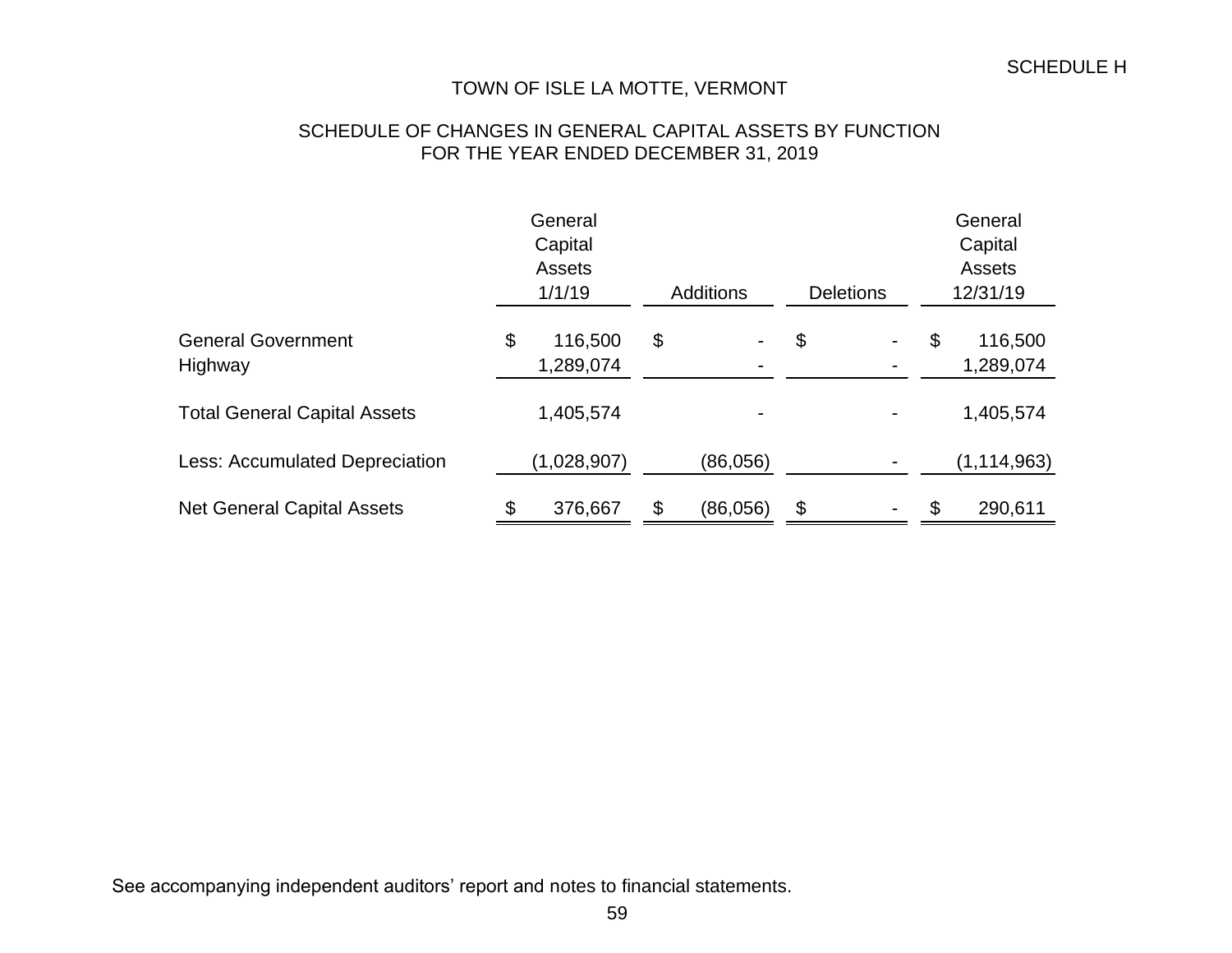

## INDEPENDENT AUDITORS' REPORT ON INTERNAL CONTROL OVER FINANCIAL REPORTING AND ON COMPLIANCE AND OTHER MATTERS BASED ON AN AUDIT OF FINANCIAL STATEMENTS PERFORMED IN ACCORDANCE WITH *GOVERNMENT AUDITING STANDARDS*

**Selectboard** Town of Isle La Motte Isle La Motte, Vermont

We have audited, in accordance with the auditing standards generally accepted in the United States of America and the standards applicable to financial audits contained in *Government Auditing Standards* issued by the Comptroller General of the United States, the financial statements of the governmental activities, each major fund and the aggregate remaining fund information of the Town of Isle La Motte, Vermont as of and for the year ended December 31, 2019 and the related notes to the financial statements, which collectively comprise the Town of Isle La Motte, Vermont's basic financial statements and have issued our report thereon dated April 21, 2020.

## Internal Control Over Financial Reporting

In planning and performing our audit of the financial statements, we considered the Town of Isle La Motte, Vermont's internal control over financial reporting (internal control) to determine the audit procedures that are appropriate in the circumstances for the purpose of expressing our opinions on the financial statements, but not for the purpose of expressing an opinion on the effectiveness of the Town of Isle La Motte, Vermont's internal control. Accordingly, we do not express an opinion on the effectiveness of the Town of Isle La Motte, Vermont's internal control.

A *deficiency in internal control* exists when the design or operation of a control does not allow management or employees, in the normal course of performing their assigned functions, to prevent or detect and correct, misstatements on a timely basis. A *material weakness* is a deficiency or a combination of deficiencies, in internal control, such that there is a reasonable possibility that a material misstatement of the entity's financial statements will not be prevented or detected and corrected on a timely basis. A *significant deficiency* is a deficiency or a combination of deficiencies, in internal control that is less severe than a material weakness, yet important enough to merit attention by those charged with governance.

> 3 Old Orchard Road, Buxton, Maine 04093 Tel: (800) 300-7708 (207) 929-4606 Fax: (207) 929-4609 www.rhrsmith.com